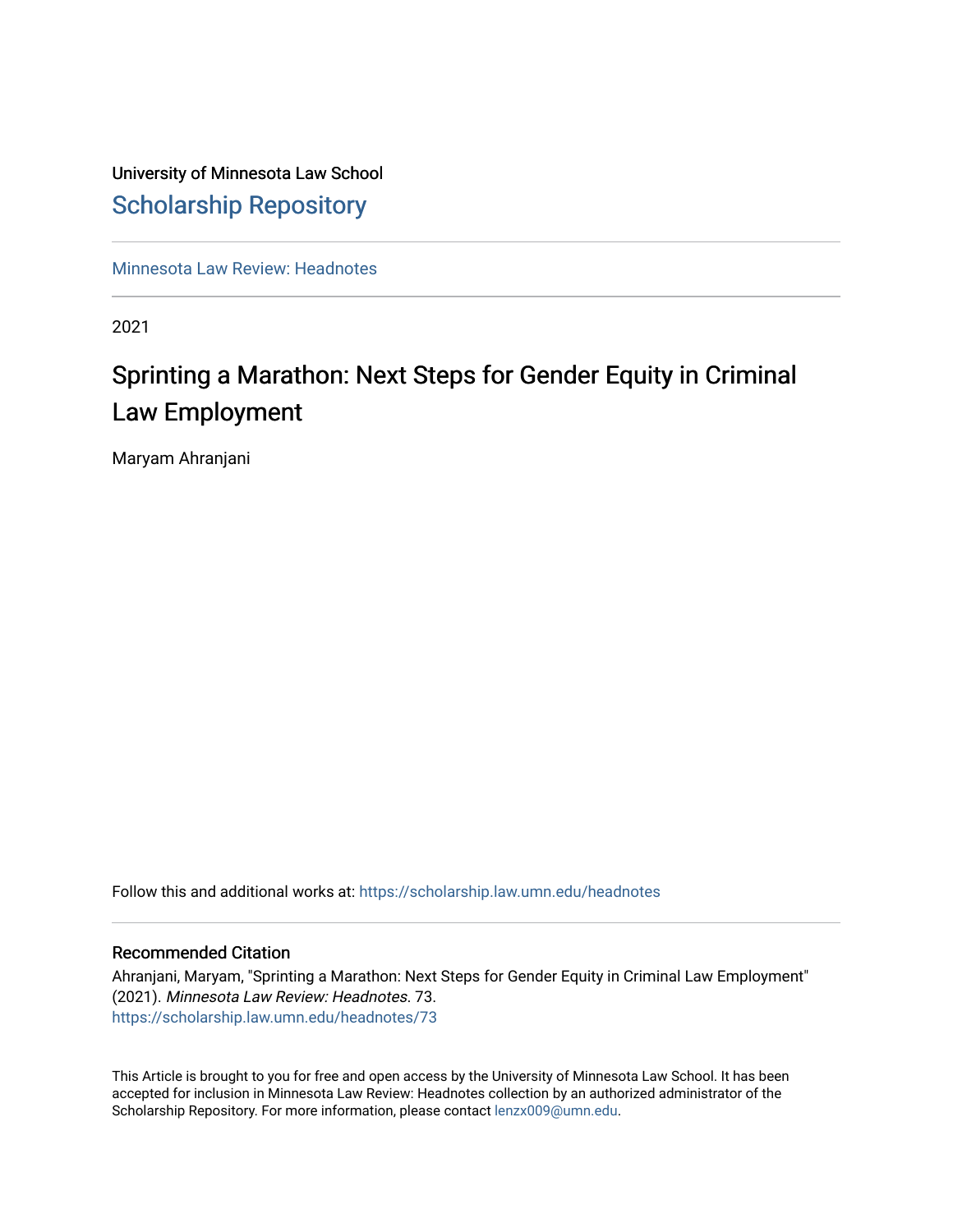### **Article**

## **Sprinting a Marathon: Next Steps for Gender Equity in Criminal Law Employment**

#### **Maryam Ahranjani†**

#### INTRODUCTION

Nearly one year into the pandemic, Samantha was faced with a very difficult decision.<sup>1</sup> She loved her job as a public defender and felt her office made some efforts to be flexible, but the daily grind and stress of juggling her demanding work with being a single parent to a school-age child had become unbearable. Her daily schedule was completely unpredictable. At the beginning of the pandemic, court was online and so was her daughter's school. Hearings could sometimes last up to six hours, during which time her daughter inevitably would need help with online school frustrations, feel hunger, and simply crave attention. 

When her daughter's school began to meet in person again, they canceled after school care because of Covid, and sometimes they had to close completely for days or weeks due to positive cases. Childcare, particularly emergency care, was and is scarce and difficult to afford on her salary anyway. Concerned with due process and zealous representation of their clients, the public defender's office and the district attorney's office asked employees to come in person and judges conducted in-person hearings as much as possible. When Samantha's child, too young to stay home alone, was not able to go to school and Samantha was required to be in court (even Zoom court), Samantha was in a serious bind.

With a heavy heart, Samantha quit her dream job and switched to a civil law firm based in a city one hour from her home. Realizing that once that firm returned to in-person work she would again be unable

She/her/hers. Associate Professor and Don L. & Mabel F. Dickason Professor at the University of New Mexico School of Law; Reporter, ABA Criminal Justice Section Women in Criminal Justice Task Force (TF). Copyright © 2022 by Maryam Ahranjani.

<sup>1.</sup> Names and identifying information changed to protect anonymity.

<sup>228</sup>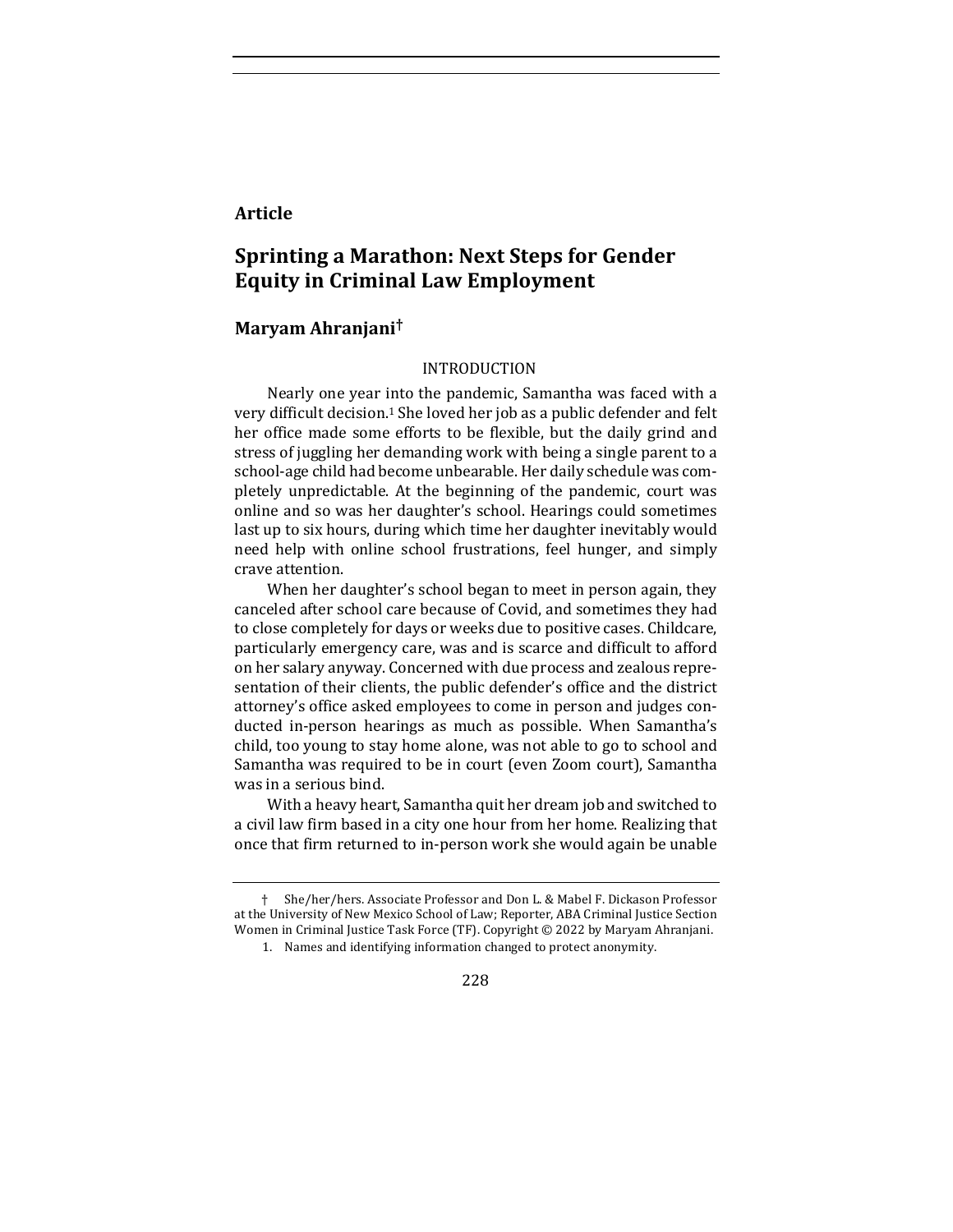to juggle the commute with school drop-off and pick-up, she decided again to make a change and start her own practice. While being her own boss affords the flexibility she needs to be a single parent during Covid, it also means uncertain and unpredictable flow of cases and income. Samantha's story reflects that of women criminal lawyers and other professional women<sup>2</sup> who are primary caregivers.

This Article follows up on a number of other publications related to the work of the ABA Criminal Justice Section Women in Criminal Justice Task Force (TF).<sup>3</sup> As described in Part I, the TF was formed in late 2018 to investigate gender-based barriers to hiring, promotion, and retention in criminal law. Over the past three years, the TF engaged in three major phases of qualitative data-gathering: 1) in-person and remote listening sessions between November 2018 and June 2020; 2) follow-up surveys of listening session participants in late 2020 to assess the impact of the pandemic; and 3) focus group meetings and surveys in November 2021 regarding proposed solutions.

The Berkeley Journal of Criminal Law (BJCL) published the author's analysis of phase one in December 2020,<sup>4</sup> the ABA Criminal Justice magazine published a number of short columns,<sup>5</sup> and the ABA

<sup>2.</sup> Women doctors are also quitting at higher rates for many of the same reasons described in this Article. Jessica Dudley, Sarah McLaughlin, & Thomas H. Lee, Why So *Many Women Physicians Are Quitting*, HARV. BUS. REV. (Jan. 19, 2022), https://hbr.org/2022/01/why-so-many-women-physicians-are-quitting?utm\_ source=The+19th&utm\_campaign=73dcb407ac-19th-newsletters-daily-0119&utm\_ medium=email&utm\_term=0\_a35c3279be-73dcb407ac-360415032&registration= success [https://perma.cc/N8U3-BLT2].

<sup>3.</sup> The author, on behalf of the TF, extends gratitude to the Criminal Justice Section for its support of all of the TF's work, as well as to American Bar Foundation researchers, Professors Ajay Mehrotra and Bob Nelson, who provided valuable advice regarding survey structure. The author, TF Advisory Board Member and Data Committee Co-Chair Yaamini Rao, and former ABA Center for Innovation collaborator Sarah Glassmeyer developed the survey that serves as the basis for this report. TF Co-Chair Carla Laroche read numerous drafts and provided invaluable feedback. TF members Professor Sarah Redfield, Ann Ratnayake Macy, and Yaamini Rao also contributed valuable edits to an early version. Nat Saing contributed critical editing and formatting assistance. Special thanks to Emilie Keuntjes Erickson and her colleagues at the Minnesota Law Review for their hard work and careful editing. All TF members are listed in Appendix A.

<sup>4.</sup> Maryam Ahranjani, "Toughen Up, Buttercup" versus #TimesUp: Initial Findings *of the ABA Women in Criminal Justice Task Force,* 25 BERKELEY J. CRIM. L. 99 (2020) (providing a thorough background of the history of women in criminal law and presenting initial findings from the listening sessions).

<sup>5</sup>*. See*  Carla Laroche & Tina Luongo, *Task Force Launches*, CRIM. JUST. MAG. (Spring 2019), https://www.americanbar.org/groups/criminal\_justice/ publications/criminal-justice-magazine/2019/spring/task-force-launches [https:// perma.cc/Z6VD-CCK2]; Maryam Ahranjani, *Listening Session Participants Express*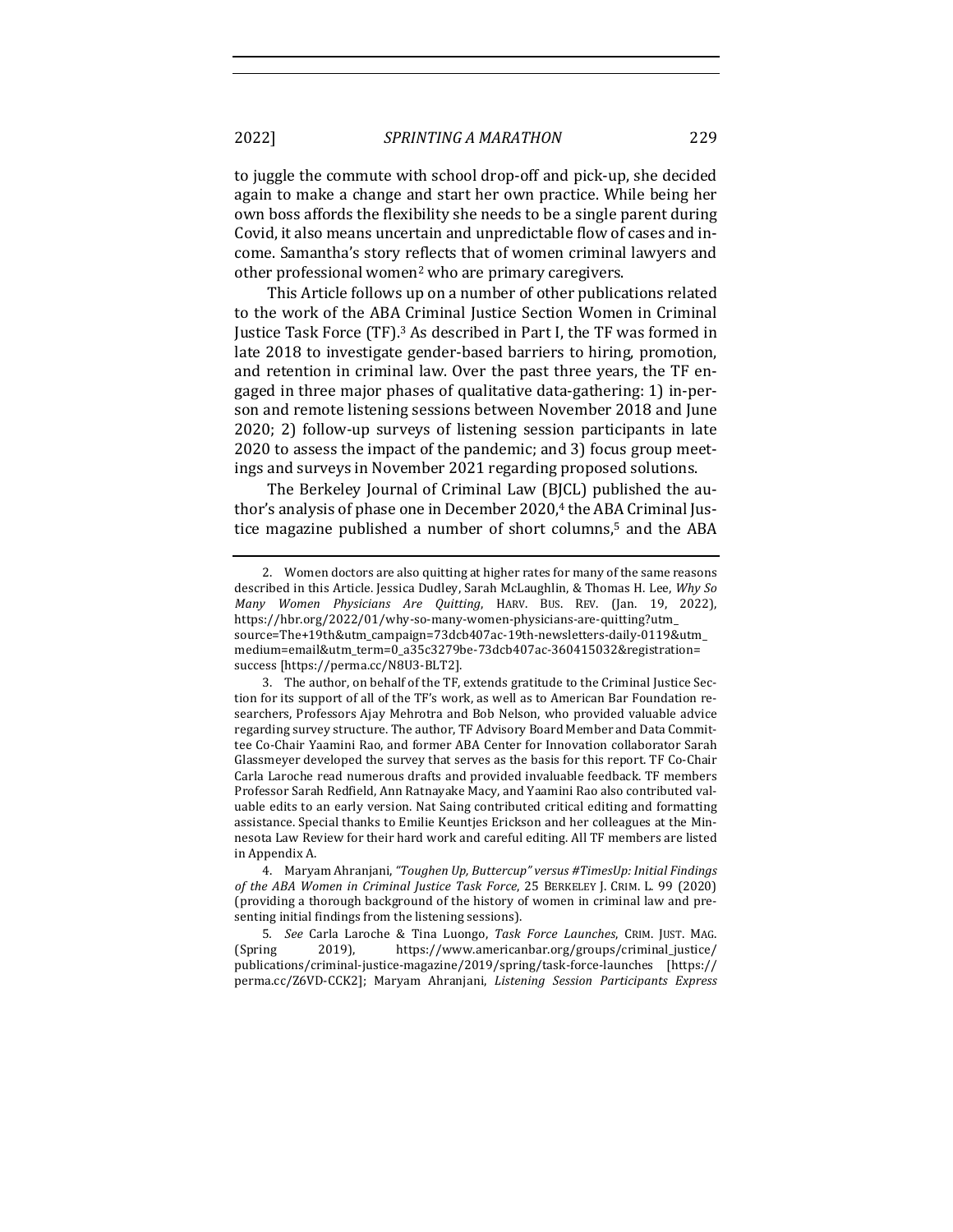Criminal Justice Section published a report in October 2021.<sup>6</sup> This Article follows up on the BJCL article by describing and analyzing phases two and three (the results of the follow-up survey conducted between late October and early December 2020, the focus groups conducted on

6. Maryam Ahranjani, *Pulling Back the Curtain: A Follow-Up Report from the ABA Criminal Justice Section Women in Criminal Justice Task Force*, A.B.A https://www.americanbar.org/content/dam/aba/administrative/criminal\_justice/tf -women-report.pdf [https://perma.cc/2LBU-EMT5].

*Feelings of Isolation—and Demonstrate Resilience*, CRIM. JUST. MAG. (Nov. 1, 2019), https://www.americanbar.org/groups/criminal\_justice/publications/criminal -justice-magazine/2019/fall/listening-session-participants-express-feelings -isolation-demonstrate-resilience [https://perma.cc/LE9A-MWD8] [hereinafter Ahranjani, *Listening Session Takeaways*]; Maria Carmen Hinayon, Who Needs the Old Boys' *Club? Let's Make Our Own—Highlights from the WCJ Bay Area Listening Session*, CRIM. JUST. MAG. (Jan. 21, 2020), https://www.americanbar.org/groups/criminal\_ justice/publications/criminal-justice-magazine/2020/winter/who-needs-old-boys -club-lets-make-our-ownhighlights-the-wcj-bay-area-listening-session [https://perma.cc/KT6D-YRHH]; Daniela Donoso, *Heavy Purse: A Law Student's Reflec*tion on the CJS Women in Criminal Justice Task Force's NYC Listening Session, CRIM. JUST. MAG. (Apr. 20, 2020), https://www.americanbar.org/groups/criminal\_justice/ publications/criminal-justice-magazine/2020/spring/heavy-purse-law-students -reflection-the-cjs-women-criminal-justice-task-forces-nyc-listening-session [https://perma.cc/P9Q9-XTEW]; Lucian E. Dervan, *Undefined Vision: An Ally's Journey*, CRIM. JUST. MAG. (Jul. 15, 2020), https://www.americanbar.org/groups/criminal\_ justice/publications/criminal-justice-magazine/2020/summer/undefined-vision -allys-journey/ [https://perma.cc/4LE3-3Z7S]; Maryam Ahranjani, *Looking Back*, *Looking Forward*, CRIM. JUST. MAG. (Oct. 29, 2020), https://www.americanbar .org/groups/criminal\_justice/publications/criminal-justice-magazine/2020/fall/ looking-back-looking-forward [https://perma.cc/9DSL-266]] [hereinafter Ahranjani, Looking Back, Looking Forward]; Hon. Gloria Ochoa-Bruck, The Call for the Rise of the *Modern Prosecutor*, CRIM. JUST. MAG. (Jan. 11, 2021), https://www.americanbar .org/groups/criminal\_justice/publications/criminal-justice-magazine/2021/winter/ the-call-the-rise-the-modern-prosecutor [https://perma.cc/EF9N-4E8V]; Hon. Rachel Pickering, An Awakening and More: How Being Part of the Women in Criminal Justice Task Force Has Provided Me with a Judicial Awareness, CRIM. JUST. MAG. (May 1, 2021), https://www.americanbar.org/groups/criminal\_justice/publications/criminal -justice-magazine/2021/spring/awakening-how-being-part-women-criminal-justice -task-force-provided-me-judicial-awareness [https://perma.cc/U4NN-PGNX]; [oy Applewhite, *Brave, Bold, Booked, and Balanced, CRIM. JUST. MAG. (July 20, 2021),* https://www.americanbar.org/groups/criminal\_justice/publications/criminal -justice-magazine/2021/summer/brave-bold-booked-and-balanced [https://perma .cc/4XXT-8395]; Jessica J. Yeary, *From Sweetie to Sisterhood: A Public Defender's Listening Session Reflection*, CRIM. JUST. MAG. (Oct. 20, 2021), https://www.americanbar .org/content/dam/aba/publications/criminal\_justice\_magazine/fall-2021/criminal -justice-v036n03-fall-2021.pdf.authcheckdam [https://perma.cc/N4A2-NJ7E]; Yaamini L. Rao, *Voice Lessons*, CRIM. JUST. MAG. (Jan. 12, 2022), https://www .americanbar.org/groups/criminal\_justice/publications/criminal-justice-magazine/ 2022/winter/voice-lessons/ [https://perma.cc/PAK7-GC55]; Ann Ratnayake Macy, *From Mad Men to Times Up and Beyond: What We Must Do to Ensure Workplace Parity* for Women in Criminal Justice, CRIM. JUST. MAG. (forthcoming 2022).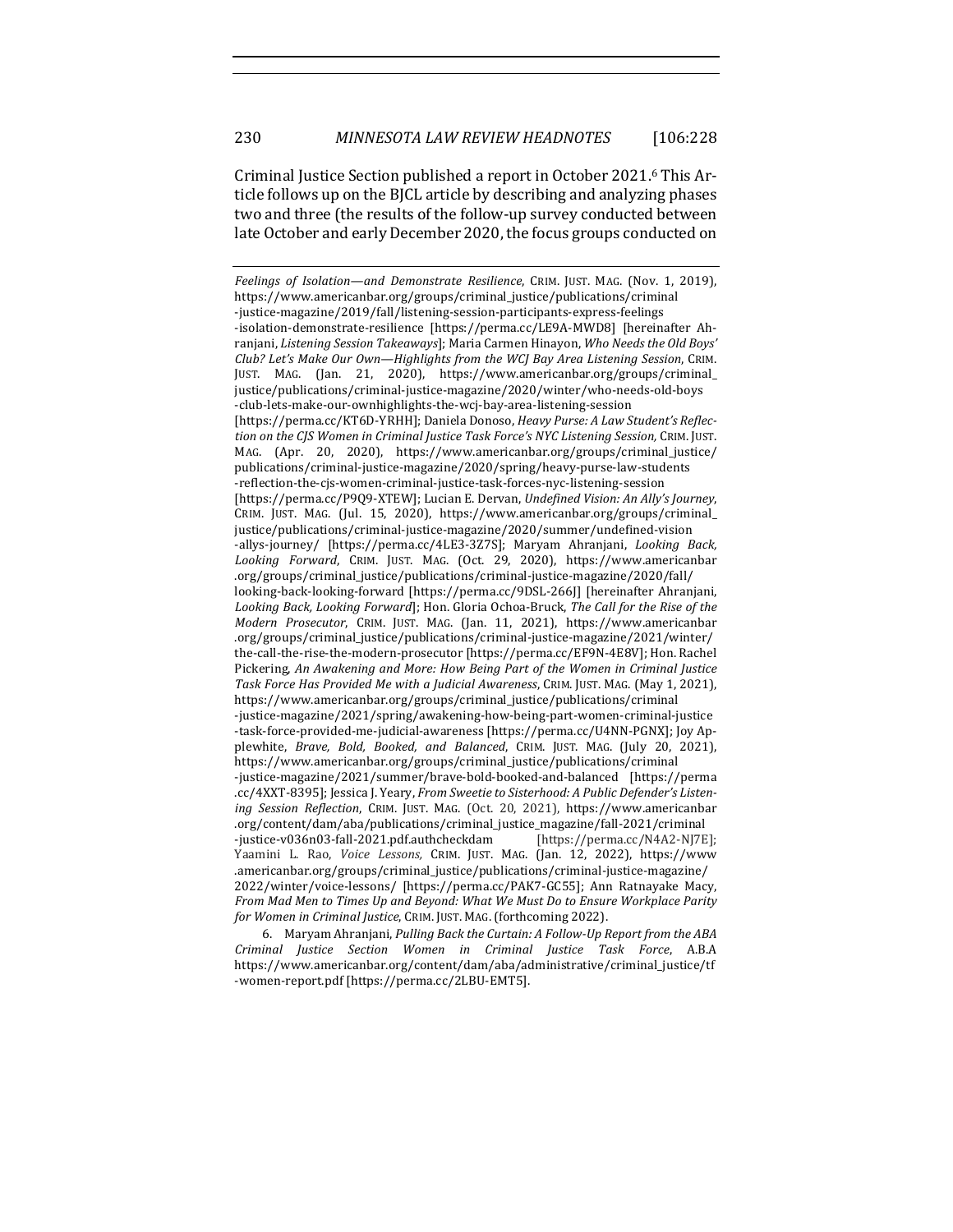November 18, 2021, and the focus group survey administered immediately after the focus groups).

Concluding that hiring, retention, and, particularly, *promotion* of women in the criminal justice profession continue to be a problem, the 2020 follow-up survey revealed the following challenges: (1) limited flexibility with work schedules,  $(2)$  insufficient wellness resources,  $(3)$ deficient training opportunities, particularly in state and rural criminal law offices, and (4) short supply of meaningful mentorship and transparent policy guidance. Some employers seem receptive to change but many do not. The title of this report came from one of the survey respondents who described her thirty-five-year career in criminal law as a constant sprint—implying a pace that is neither sustainable nor replicable.

Considering the results of the 2020 survey, the author and the TF designed a short summary of challenges and possible solutions.<sup>7</sup> The TF then created a list of diverse criminal justice leaders from public and private employment. These leaders were invited to participate in focus groups held in person in the ABA's Washington, DC office and online on November 18, 2021. The purpose of the focus groups and follow-up survey included pressure-testing proposed solutions and soliciting additional solutions.

This report is divided into five parts. Part I summarizes and reviews the TF initial findings. Part II discusses the 2020 survey methodology, administration, and respondents and situates the diversity of respondents within available demographic data. Part III includes a summary of questions and responses, as well as separate sub-sections on the impact of the COVID-19 pandemic on women criminal lawyers, ABA membership, and miscellaneous important comments. Part IV assesses the TF's preliminary recommendations and proposes potential systemic solutions for employers to implement. Part V reports on feedback from high-level and experienced criminal justice leaders at focus group discussions held in November 2021. Finally, the conclusion shares next steps for the TF to promote systemic reform to create greater gender equity for Samantha and others like her.

#### I. SUMMARY OF THE TASK FORCE**'**S INITIAL FINDINGS

When American Bar Association Criminal Justice Section (CJS) staff member Emily Johnson discovered that only 26% of the approximately 16,000 members of the CJS were women, she wondered

<sup>7</sup>*. See infra* app. D.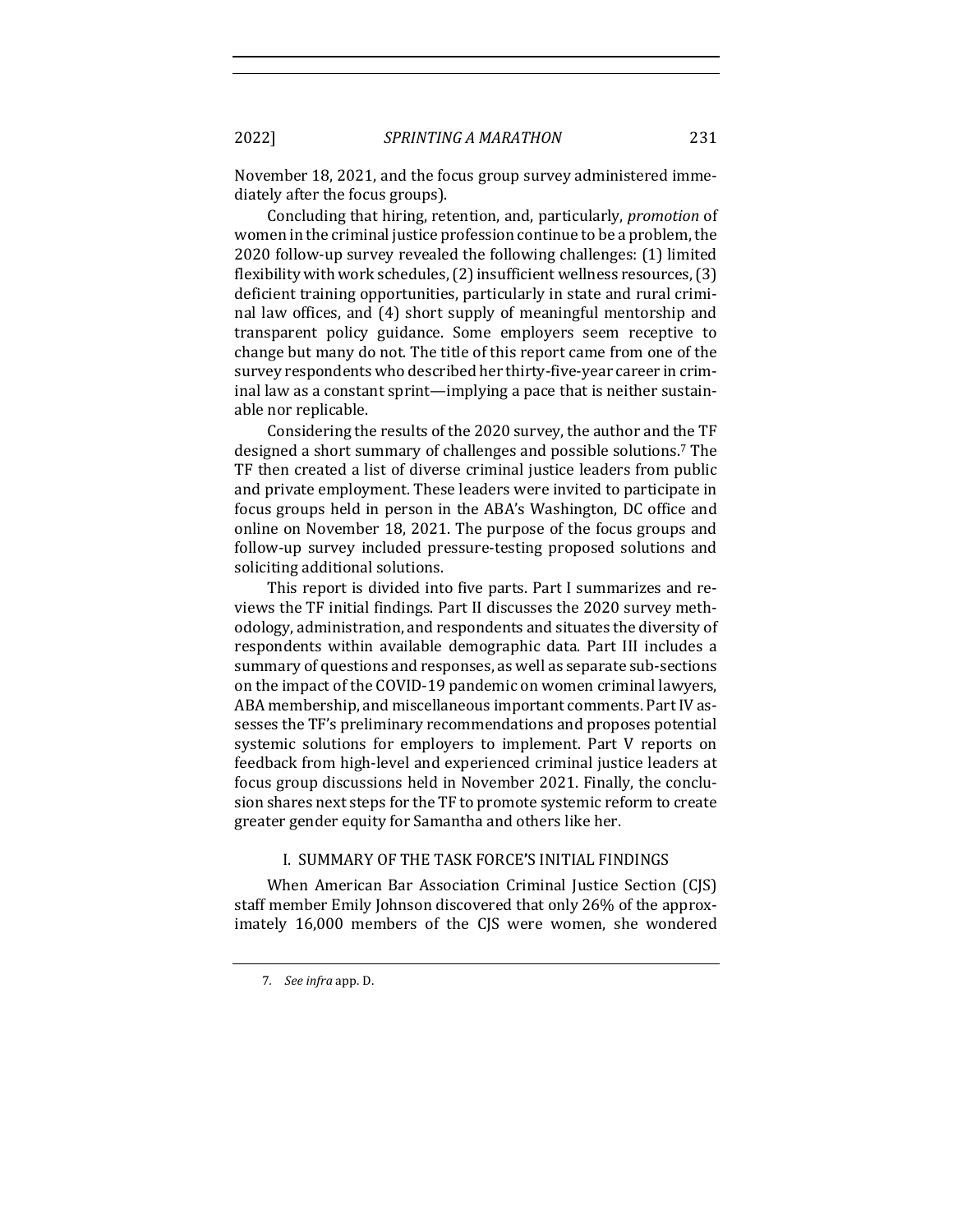whether that number reflected the total population of criminal lawyers or merely the CJS membership.<sup>8</sup> She raised her questions with CJS Director Kevin Scruggs and then-CJS Chair Professor Lucian Dervan.<sup>9</sup>

Considering the ABA's core goal of eliminating bias and enhancing diversity, Dervan created the TF to investigate whether women faced challenges in hiring, retention, and promotion in criminal law spaces.<sup>10</sup> He appointed Carla Laroche, then a clinical professor at Florida State College of Law who is currently a tenure-track assistant clinical professor at Washington and Lee University School of Law, and Tina Luongo, chief defender at the Legal Aid Society of New York City, to co-chair the TF. Laroche and Luongo envisioned and created a vibrant TF of women with incredibly diverse lived and professional experiences to carry out its mission and appointed the author as the reporter. 11

Between late 2018 and mid-2020, the TF held listening sessions across the country and heard from nearly 200 diverse people at all stages of their careers (including law students and recent graduates) about their experiences in criminal law.<sup>12</sup> A number of common threads regarding hiring, retention, and promotion emerged from the sessions, providing insight into the following question: Why are women, particularly women of color, left out of—and choosing to leave—criminal law? The main threads include barriers to entry and pressures to exit, explicit and implicit discrimination, and burnout/limited resources.<sup>13</sup>

"Practicing criminal law as a woman is like playing tackle foot*ball in a dress."*

<sup>8</sup>*. See supra* note 4, at 102.

<sup>9</sup>*. Id.*

<sup>10.</sup> Laroche & Luongo, *supra* note 5.

<sup>11</sup>*. Id*. 

<sup>12.</sup> Ahranjani, *Listening Session Takeaways*, *supra* note 5.

<sup>13.</sup> *Id.*; see also Maryam Ahranjani, Why Are Women Lawyers Underrepresented in *Criminal Justice?*, A.B.A (Apr. 6, 2021), https://www.americanbar.org/groups/young\_ lawyers/publications/tyl/topics/criminal-law/why-are-women-lawyers -underrepresented-in-criminal-justice [https://perma.cc/YT38-6SUE].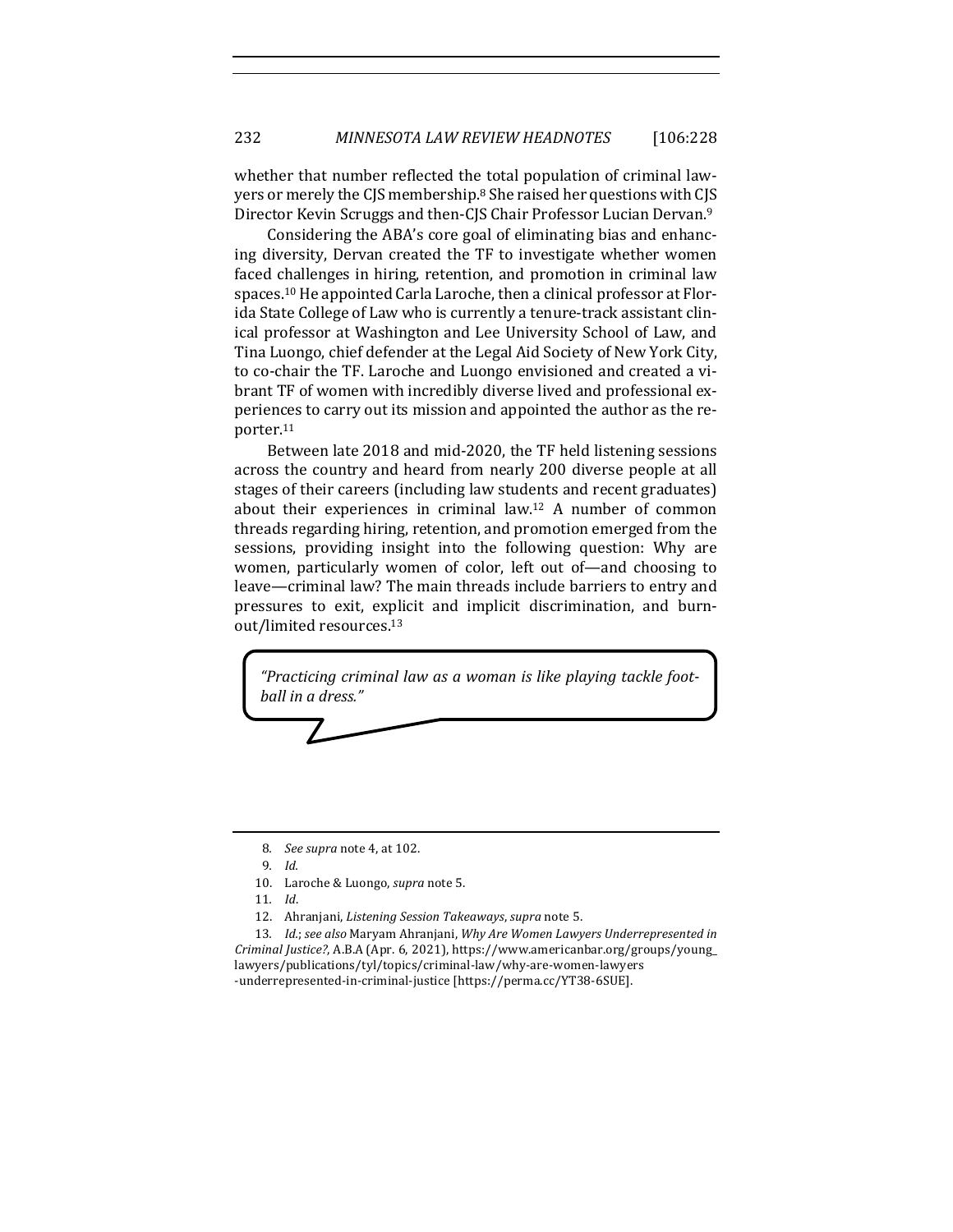#### A. UNDERSTANDING THE OBSTACLES

Relatively low salaries in criminal law serve as an initial and ongoing barrier, particularly for women of color and first-generation lawyers.<sup>14</sup> Other systemic obstacles to juggling work and life commitments add pressure on women to leave criminal justice work. Similarly, criminal justice employers are not adequately addressing stageof-life developments that especially affect women—including marriage, childbirth and child rearing, caring for aging relatives, and menopause. 

One woman explained in a listening session, "[in my role in hiring,] a woman with three children, very well qualified, declined the prosecutor position. It didn't pay well enough to even cover the childcare."<sup>15</sup> One prosecutor who is a mother of two explained that she wants to have a third child but simply cannot afford it. Between her relatively low salary, high cost of childcare, and "regular therapy required for my job," it simply was not possible.<sup>16</sup> But the costs of enduring these challenges without support are high, and many dedicated and competent women seek other legal and nonlegal opportunities as a result.<sup>17</sup>

Another woman with aspirations to be promoted in her office explained to the TF in a listening session that the only way to have a chance at promotion in her public defender office would be to handle a homicide case. "With respect to retention and promotion, [the question] is how you make it there and still have a family  $\dots$  what's often overlooked is fertility stuff and IVF and freezing your eggs. I don't want to have children until I've done a homicide  $[case]."^{18}$ 

According to the listening session participants, they face discrimination from all stakeholders in the criminal system (judges, opposing counsel, clients, court staff, corrections staff, etc.) based on gendered expectations. One woman explained, "Men try to intimidate you through intimations of incompetence and sometimes blatant overtures of incivility."<sup>19</sup> This discriminatory treatment is particularly challenging for women of color and  $LGBTQIA+$  women. One well-

<sup>14.</sup> See also Jill Lynch Cruz, Melinda S. Molina, & Jenny Rivera, *La Voz De La Abo*gada Latina: Challenges and Rewards in Serving the Public Interest, 14 CUNY L. REV. 147, 199 (2010) (presenting the results of a groundbreaking study of Latinas who are public interest lawyers).

<sup>15.</sup> Notes on file with author.

<sup>16</sup>*. Id.*

<sup>17</sup>*. Id.*

<sup>18</sup>*. Id.*

<sup>19</sup>*. Id.*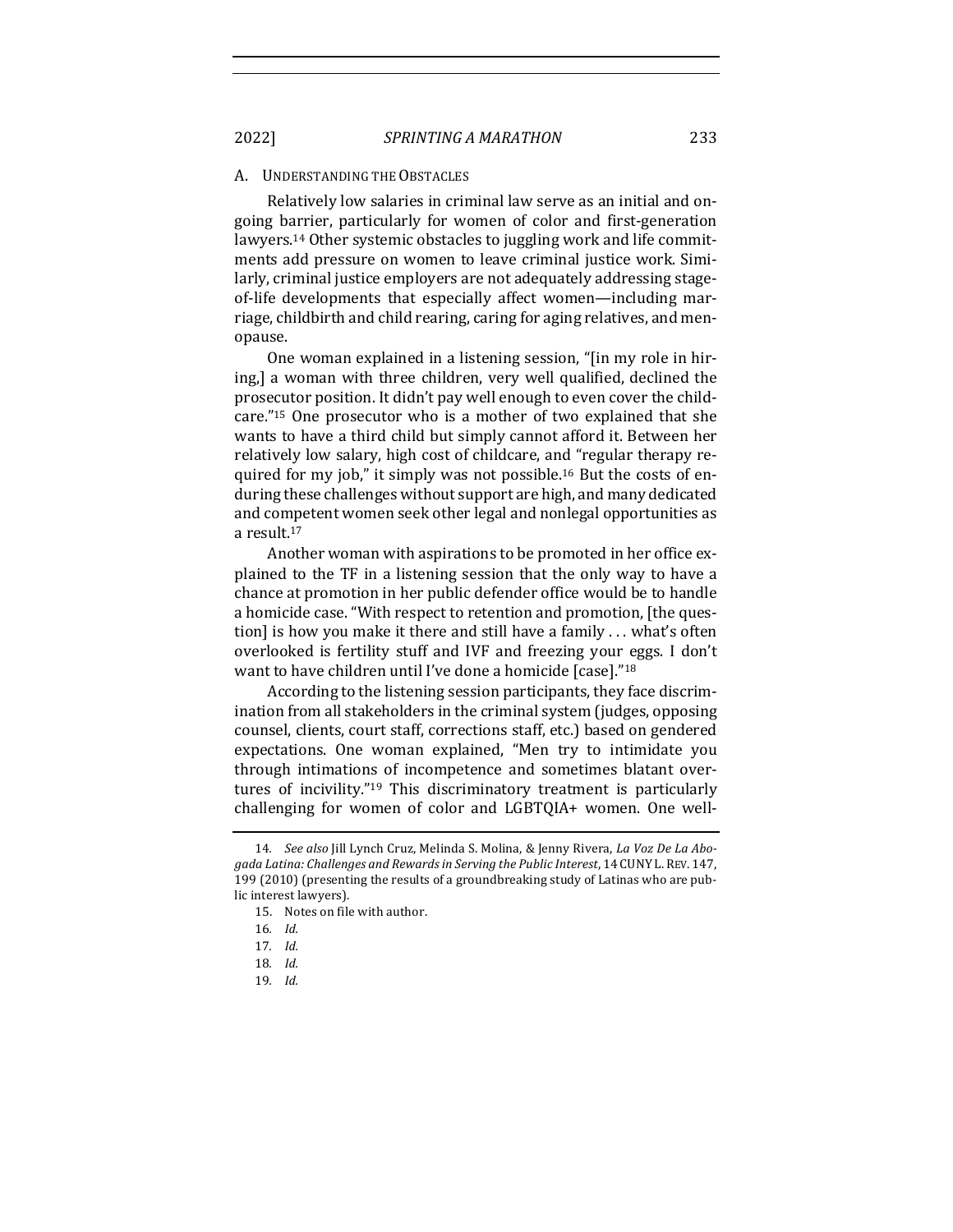respected prosecutor described how she "was introduced by my supervisor to a judge as a 'spicy little Latina."<sup>20</sup> Several women who identify as lesbian or queer reported that they were repeatedly told they did not "look or act feminine enough."<sup>21</sup> Overall, the listening sessions revealed a lack of respect for and devaluation of women and gender non-conforming individuals.

Many women criminal lawyers, particularly women of color and LGBTQIA+ women, face burnout, compassion fatigue, and vicarious trauma.<sup>22</sup> They generally do not have the resources or support to address these challenges and asked for help to process all the stress and expectations. One Black woman judge explained, "[I] left criminal law because [I] couldn't stand seeing so many young Black men go to prison."<sup>23</sup> One lawyer noted:

Looking young [and being a woman of color] has caused  $\dots$  [me] to come in overly prepared and organized to be taken seriously. I grew up with a single mom, was the first to go to college. I came in with a different perspective: I've had people in my family incarcerated. I became a prosecutor to help people. However, being one is hard—from all sides: defense says you're too aggressive, victim saying not aggressive enough, cops not wanting to come in.

Women who have remained in the field demonstrate resiliency and strong survival skills. One woman of color explained, "We bury these things [sexism, racism] because if we don't, we can't continue to work." 

23. Notes on file with author.

<sup>20</sup>*. Id.*

<sup>21</sup>*. Id.*

<sup>22.</sup> These three conditions are interrelated and overlapping, but they can have different causes and symptoms. The U.S. Department of Justice Office for Victims of Crime describes burnout as "a state of physical, emotional, and mental exhaustion caused by long-term involvement in emotionally demanding situations. Symptoms may include depression, cynicism, boredom, loss of compassion, and discouragement." *Glossary of Terms*, OFF. FOR VICTIMS OF CRIME, https://ovc.ojp.gov/program/vtt/ glossary-terms [https://perma.cc/EHE7-P66Y]. Both prosecutors and public defenders reported some burnout throughout the listening sessions and in the follow-up surveys. Compassion fatigue is "a combination of physical, emotional, and spiritual depletion associated with caring for others who are in significant emotional pain and physical distress," so public defenders are more likely to experience it. *Id.* Vicarious trauma is "an occupational challenge for people working and volunteering in the fields of victim services, law enforcement, emergency medical services, fire services, and other allied professions, due to their continuous exposure to victims of trauma and violence," so it is more often experienced by prosecutors. *Id.* "Exposure to the trauma of others has been shown to change the world-view of these responders and can put people and organizations at risk for a range of negative consequences." Id.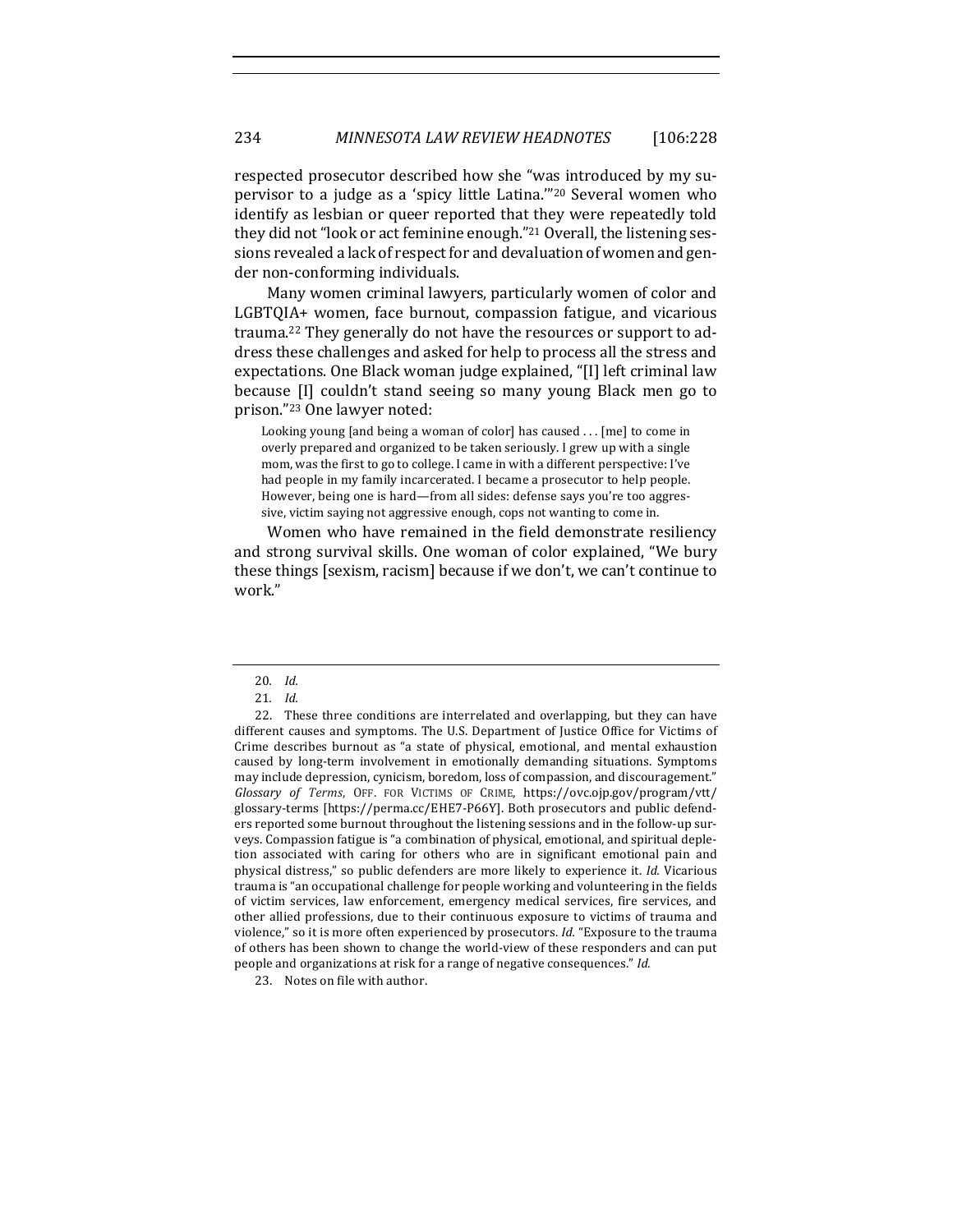#### B. PROPOSED STRATEGIES TO COUNTER THE OBSTACLES

Based on these findings, the TF proposed several strategies to address these challenges. The strategies include improving access to mentors and allies, increasing flexibility, and providing more resources for training and support, which may all fall under an umbrella of culture change. Culture change means systemic shifts toward inclusion and belonging, rather than simply piecemeal performative efforts.<sup>24</sup> Culture change includes increasing access to meaningful mentorship—something that people noted as particularly lacking when testifying in our sessions. The culture change the TF proposes aligns with President Biden's Executive Order on Diversity, Equity, Inclusion and Accessibility in the Federal Workplace.<sup>25</sup>

Allyship, relatedly, is a critical buffer to gender-based discrimination. Allies sometimes come from unlikely places.<sup>26</sup> According to a recent Harvard Business Review article describing evidence-based best practices for allyship, there are a number of ways in which building allyship into work cultures can support more equitable outcomes. $27$ The article addresses white men and others occupying spaces of privilege.<sup>28</sup> Professors Mekalu, Beeman, Smith and Johnson explained that allyship includes educating onself, recognizing one's own privilege, accepting feedback, becoming a trusted confidant, insisting that diverse voices be at the table, calling out harmful comments and behavior, sponsoring marginalized coworkers, insisting on diverse candidates for positions, and building a community of allies.<sup>29</sup>

Another aspect of culture change is adopting more flexible workplace policies that may address drift and dissatisfaction. Based on our sessions, greater flexibility in criminal law jobs will also improve the

<sup>24.</sup> Bryan Walker & Sarah A. Soule, *Changing Company Culture Requires a Move*ment, Not a Mandate, HARV. BUS. REV. (June 20, 2017), https://hbr.org/2017/06/changing-company-culture-requires-a-movement-not-a -mandate [https://perma.cc/6HLW-CB8P] (describing how leaders can create meaningful, systemic shifts in work cultures).

<sup>25.</sup> Exec. Order No. 14035, 86 Fed. Reg. 34593 (June 25, 2021) (defining and prioritizing diversity, equity, inclusion, and accessibility (DEIA) in federal employment such that the federal workforce mirrors the U.S. population, and requiring executive department and agency heads to produce and implement a DEIA Plan).

<sup>26.</sup> A number of women explained in listening sessions and in the written surveys that women sometimes do not find other women to be allies. Notes on file with author.

<sup>27.</sup> Tsedale M. Melaku, Angie Beeman, David G. Smith, & W. Brad Johnson, Be a Better Ally, HARV. BUS. REV., (Nov. & Dec. 2020), https://hbr.org/2020/11/be-a-better -ally [https://perma.cc/S2RG-BMLS]. 

<sup>28</sup>*. Id.*

<sup>29</sup>*. Id.*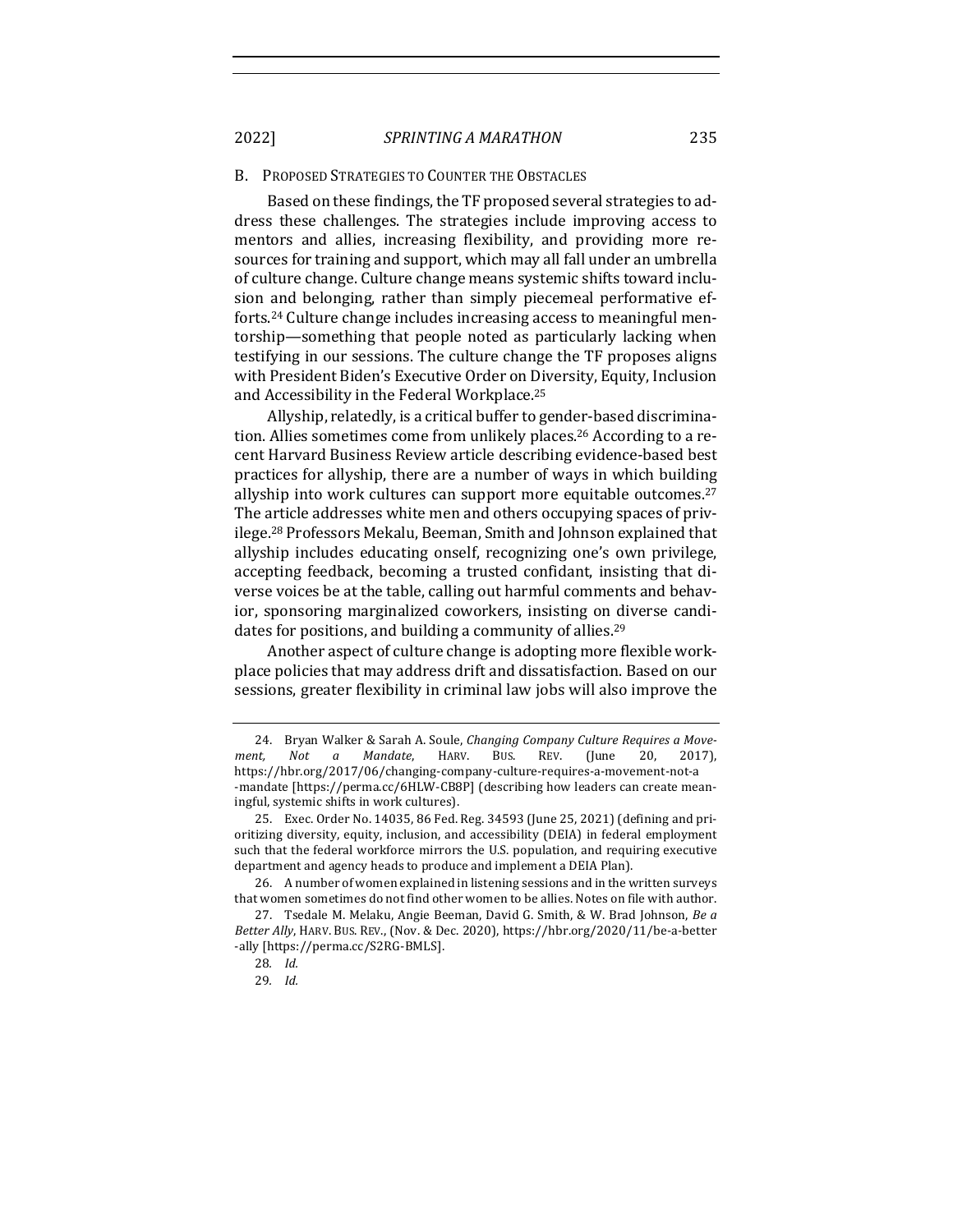likelihood of recruiting and retaining talented women. The TF's work so far indicates that women, particularly those in rural and under-resourced jurisdictions, need better training opportunities and resources related to wellness, diversity and inclusion, and professional development. 

The TF leadership (the author and co-chairs) and members purposefully honored the vulnerability of the participants by nurturing relationships and connecting participants to one another and to various opportunities. The author and TF co-chairs send regular updates and links about our work to participants and facilitated leadership opportunities with the TF and in the ABA Criminal Justice Section. The author and TF co-chairs recruit participants to speak on panels, in classrooms, and on the CJS JustPod podcast<sup>30</sup> and to write about their experiences. Recruited by the TF leadership, a number of TF members and participants wrote powerful columns about the discrimination they have faced and witnesses as judges, prosecutors and defense attorneys.31

Based on the qualitative reports during and after the listening sessions, it was clear that the TF needed to gather more quantitative information. Through partnerships with the American Bar Foundation<sup>32</sup> and the ABA Center on Innovation,<sup>33</sup> the author and the TF explored various opportunities to conduct quantitative research. After considering a number of options and balancing the limitations posed by the pandemic with the interest in continuing to do our work despite limitations, the TF decided to conduct a follow-up survey of women who had already participated in the listening sessions. The idea was that women with whom we already had a connection would be more likely to respond than those hearing from the TF for the first time during the global pandemic while they juggled caregiving responsibilities.

<sup>30.</sup> The JustPod, Task Force Ops: Initial Findings from the Women in Criminal Jus*tice Task Force*, A.B.A. (Mar. 3, 2021), https://podcasts.apple.com/us/podcast/task -force-ops-initial-findings-from-the-women-in/id1454284972?i=1000511498218 [https://perma.cc/WZY8-EVUU].

<sup>31.</sup> *See* sources cited *supra* note 5, especially Hinayon, Donoso, Ochoa-Brook, Pickering, Applewhite, Yeary, Rao and Macy.

<sup>32.</sup> The American Bar Foundation is an independent, nonprofit organization committed to empirical and interdisciplinary research of the study of law. *About*, AM. BAR FOUND., www.americanbarfoundation.org/about/index.html [https://perma.cc/ R4NF-UUZQ]. 

<sup>33.</sup> The ABA Center on Innovation seeks to encourage innovations that improve the accessibility of legal services. About Us, A.B.A., https://www.americanbar .org/groups/centers\_commissions/center-for-innovation/AboutUs [https://perma .cc/X8MA-DG4H].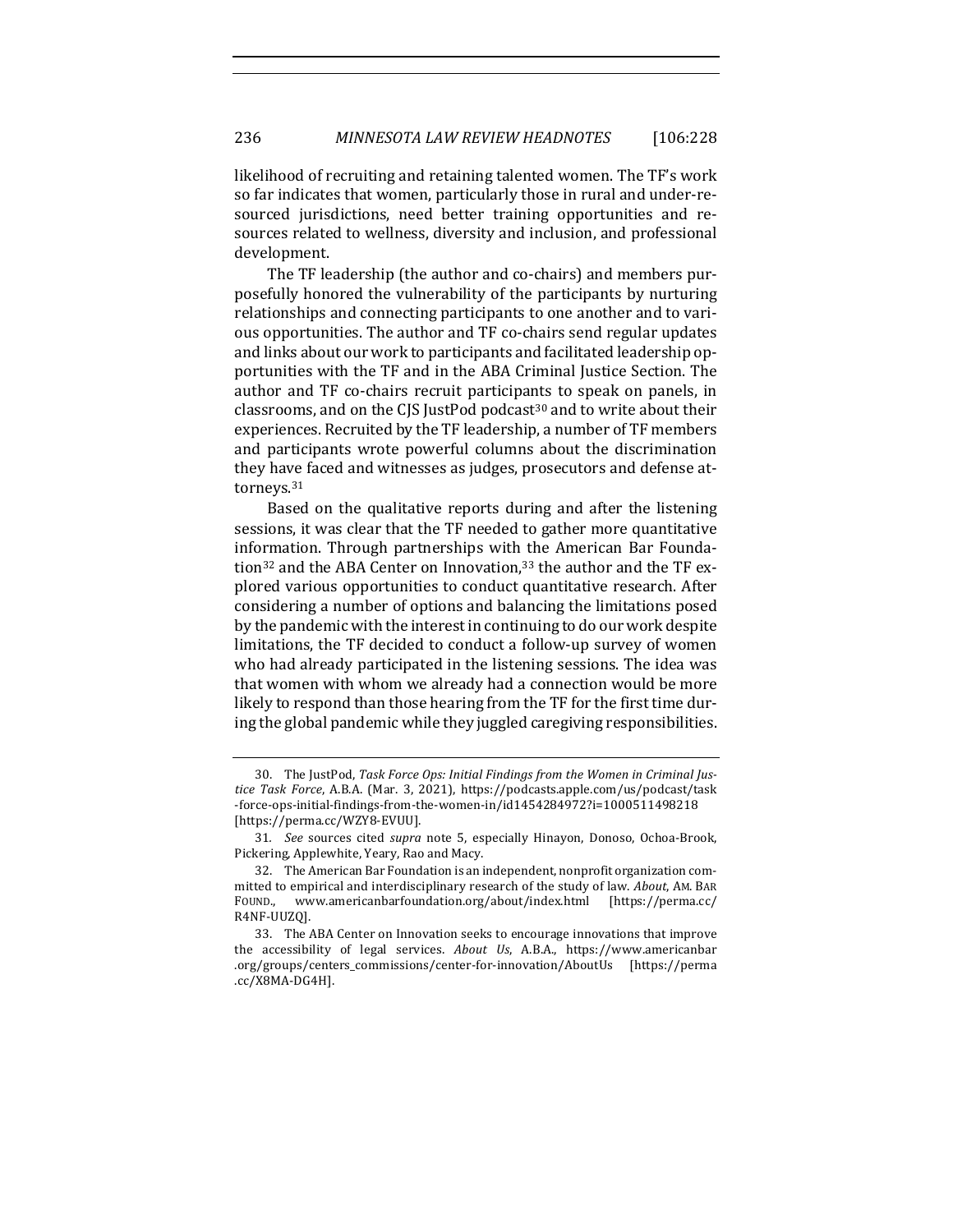#### II. METHODOLOGY AND ADMINISTRATION OF THE 2020 SURVEY

The follow-up survey (2020 Survey) was open between October 29, 2020, and December 1, 2020. Targeted respondents included the women criminal lawyers who had participated in TF listening sessions between November 2018 and June 2020. Since the TF already invited the participants to answer many similar questions prior to the listening session, there were two goals for this follow-up survey: (1) to document participants responses to gender equity in hiring, retention, and promotion in the criminal law profession in a more effective way, and (2) to seek feedback on how the COVID-19 pandemic has affected their careers. One significant addition compared to the pre-listening session survey was an attempt to assess respondents' commitment to the practice of criminal law. Presumably, feedback from highly committed practitioners as opposed to less committed practitioners is even more weighty, even though feedback is valuable.

#### A. WHO WAS IN THE SURVEY POOL?

The TF emailed the survey with a Qualtrics link to 144 women who had participated in the TF listening sessions, including thirty-six women who were law students at the time of their participation. Although the survey was sent to practitioners and law students, the primary goal and expectation was to hear from practitioners. Four emails bounced back and a total of nine autoreplies were received. Two outof-office replies indicated the women were on reduced schedules due to family care responsibilities. One autoreply was an open-ended reply that the attorney was out of the office indefinitely. Two autoreplies indicated the attorneys were on leave.

#### B. WHO WERE THE SURVEY RESPONDENTS?

Forty-nine women responded, including three who were law students at the time they testified. The overall response rate of 34% (forty-nine out of  $144$ ) or almost  $43\%$  for practitioners only (forty-six out of 108) was quite high, especially since survey response rates were down during the COVID-19 pandemic.<sup>34</sup> It is likely that the trust relationship built through the listening sessions and follow-up correspondence contributed to the relatively high response rate.

<sup>34.</sup> Jonathan Rothbaum, *How Does the Pandemic Affect Survey Response: Using Administrative Data to Evaluate Nonresponse in the Current Population Survey Annual Social and Economic Supplement*, U.S. CENSUS BUREAU (Sept. 15, 2020), https://www .census.gov/newsroom/blogs/research-matters/2020/09/pandemic-affect-survey -response.html [https://perma.cc/8KMJ-N4C5].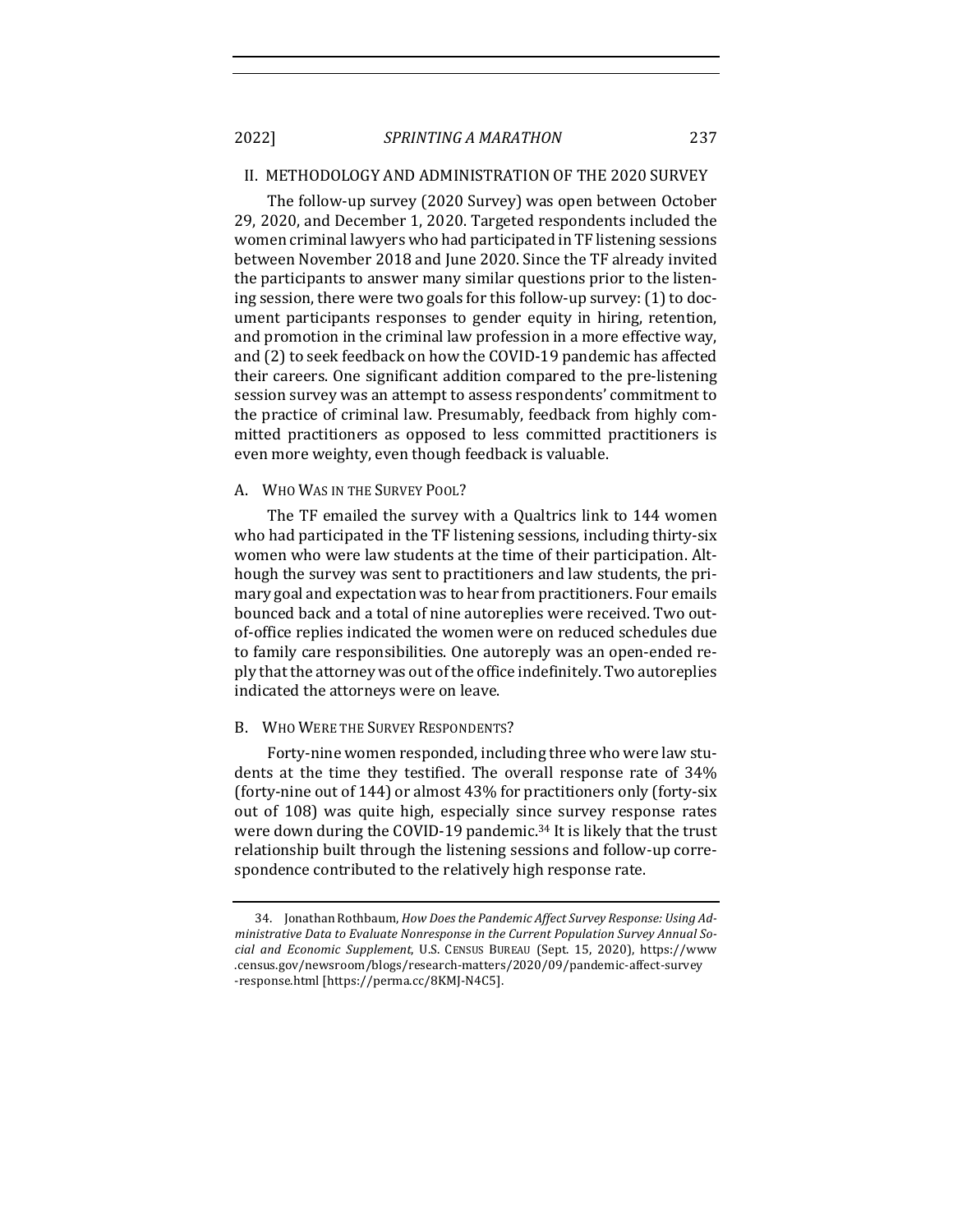The forty-nine respondents were diverse in terms of geographic location, criminal law position, graduation year from law school, race, ethnicity, and LGBTQIA+ identification. Respondents live and work all over the country—in rural, urban, and suburban settings. They are based in the Northeast (New York, Pennsylvania, Washington DC), Northwest (Washington State), Midwest (Missouri), Southeast (Florida, Virginia), and Southwest (Arizona, California, New Mexico). Respondents included tribal, state, and federal-level prosecutors, public defenders, and judges. Respondents also included law students and women working in private criminal defense and at non-profit organizations dedicated to criminal justice.

Respondents' ages ranged from twenty-three to seventy-seven, and the average age was forty-nine. Law school graduation years ranged from 1971 to 2022.

Forty-eight people responded to the questions about race and ethnicity, and one declined to answer. In terms of race/ethnicity, the survey first asked whether the respondent identified as Hispanic/Latinx. Since people who identify as Hispanic/Latinx may identify as members of various races, respondents were then invited to indicate the race(s) with which they identify. Eleven women  $(23%)$ identified as Hispanic/Latinx. In terms of race, five (10.4%) identified as American Indian or Alaskan Native; five (10.4%) as Asian/Southeast Asian/South Asian; four (8.3%) as Black or African American; one  $(2.1\%)$  as Middle Eastern/North African; twenty-four  $(50\%)$  as white; four  $(8.3\%)$  as multiracial or multiethnic; and five  $(10.4\%)$  as other.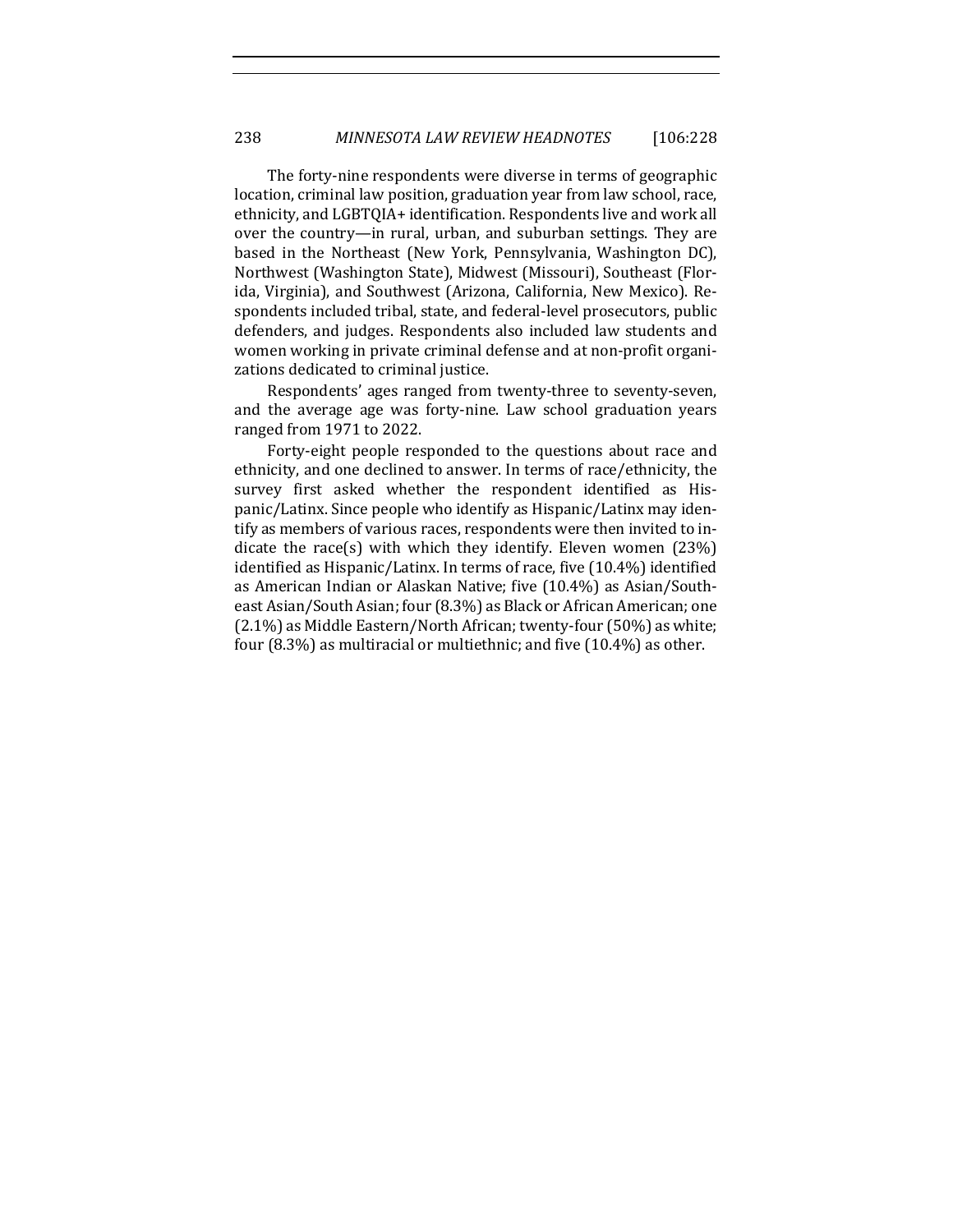

Figure 1. Depicting the racial breakdown of the 2020 Survey respondents.

In terms of gender identity, there were forty-nine responses. Forty-five  $(91.8\%)$  identified as women, two  $(4.1\%)$  identified as trans-women, one  $(2.04\%)$  identified as a trans-man, and one  $(2.04\%)$ identified as gender non-conforming. Forty-nine people responded to the question about sexual orientation. Forty participants  $(81.6\%)$ identified as heterosexual, three  $(6.1\%)$  identified as lesbian, two  $(4.1\%)$  identified as bisexual, three  $(6.1\%)$  identified as queer, and one (2.04%) preferred not to say.

#### C. SITUATING THE DIVERSITY OF RESPONDENTS

As explained in "Toughen Up, Buttercup" versus #TimesUp: Initial Findings of the Women in Criminal Justice Task Force, there is no national demographic data on women lawyers, much less women lawyers practicing criminal law.<sup>35</sup> Therefore, it is not possible to compare the demographics of survey respondents to the overall population of women criminal lawyers, or women lawyers in general, for that matter. The ABA's 2021 National Lawyer Population Survey, however,

<sup>35.</sup> Ahranjani, *supra* note 4.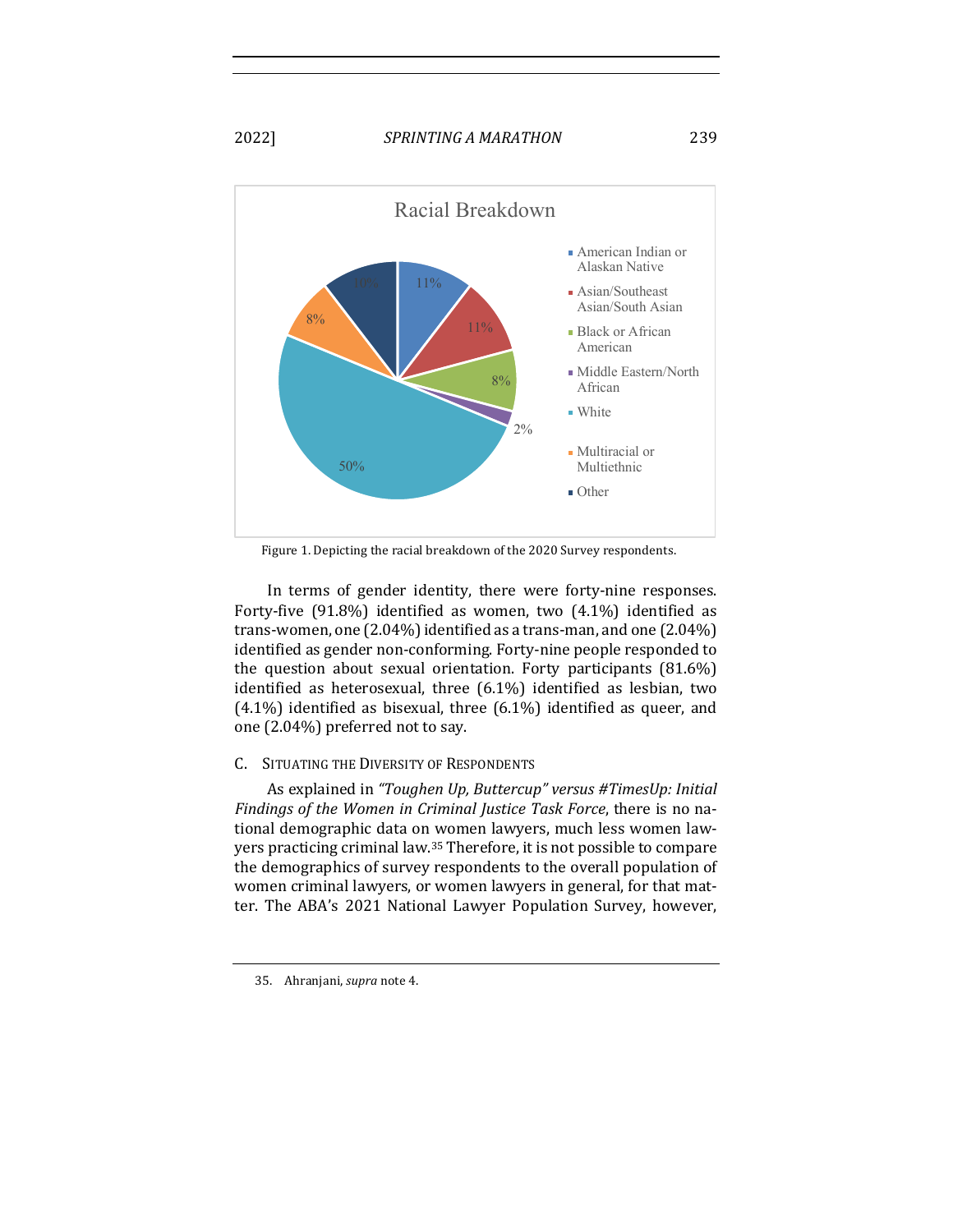provides some self-reported racial demographic information of active lawyers in the United States.<sup>36</sup>

According to that survey, 5% of lawyers identify as African American, 2% Asian, 85% Caucasian/White, less than 1% Hawaiian/Pacific Islander, 5% Hispanic, 2% multiracial, and less than 1% Native American.<sup>37</sup> The ABA survey considers Hispanic as a race, which is different from the TF's approach, which recognizes that Hispanic Americans may identify with different races. The National Association of Law Placement's (NALP) most recent data also provides some national data, showing that the percentage of lawyers who identify as "LGBT" continues to rise as of 2019—nearly  $3\%$  (2.99%) of their survey respondents identify as "LGBT."38

Measured against this data, the respondents to this TF survey were significantly more diverse than the overall population of lawyers. This aligns with the TF's articulated goal of reaching out to and elevating the experiences of traditionally excluded women and gender non-conforming people.<sup>39</sup>

Framing the demographic results more broadly, the percentage of women enrolling in law school has been steadily increasing. Since 2016, women have constituted slightly more than  $50\%$  of incoming 1Ls nationally.<sup>40</sup> However, the overall percentage of women *lawyers*, as opposed to law students, is just  $37\%$ .<sup>41</sup> The obstacles to hiring, retention, and promotion of women criminal lawyers, particularly women of color and women who identify as LGBTQIA+, are important regardless of this trend, but the growing number of women in the profession intensifies the need to document and eliminate these barriers.

#### III. 2020 SURVEY OUESTIONS AND RESPONSES

The 2020 follow-up survey included questions similar to the ones previously asked of participants<sup>42</sup> but expanded on personal and

<sup>36.</sup> A.B.A., *ABA National Lawyer Population Survey: 2021*, https://www .americanbar.org/content/dam/aba/administrative/market\_research/2021 -national-lawyer-population-survey.pdf [https://perma.cc/JR34-ZT7A].

<sup>37</sup>*. Id.*

<sup>38.</sup> LGBT Representation Among Lawyers in 2019, NAT'L ASS'N FOR L. PLACEMENT (Jan. 2020), https://www.nalp.org/0120research [https://perma.cc/9YQS-WUUK].

<sup>39</sup>*. See* Laroche & Luongo, *supra* note 5.

<sup>40</sup>*. Law School Rankings by Female Enrollment (2020)*, ENJURIS, https://www .enjuris.com/students/law-school-women-enrollment-2020.html [https://perma.cc/ N8KA-YUX3]. 

<sup>41.</sup> A.B.A., *supra* note 36, at 4.

<sup>42.</sup> Ahranjani, *supra* note 4, at 153.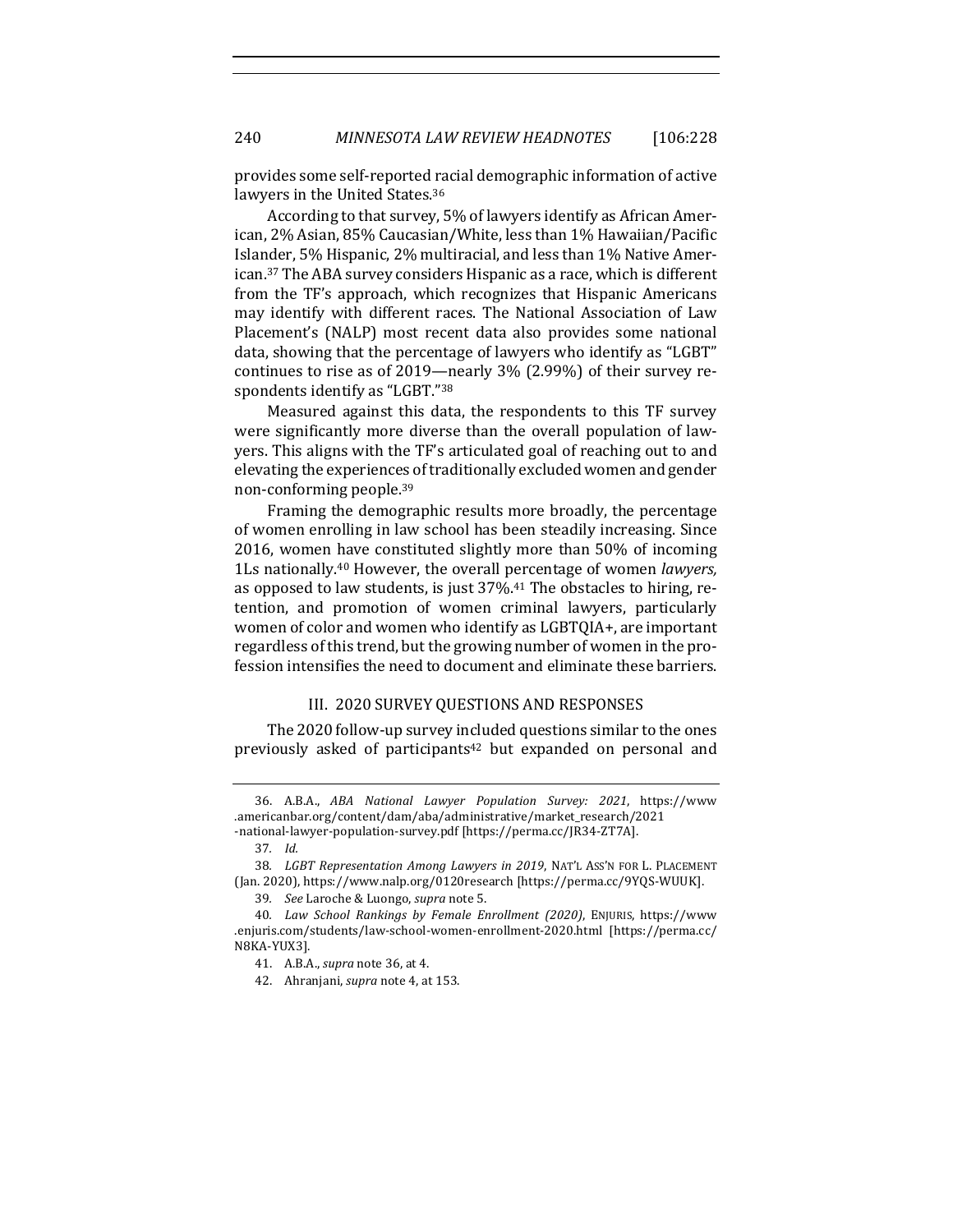observed experiences related to hiring, retention, and promotion in criminal law and included a new section related to the impact of the COVID-19 pandemic on the women's lives.<sup>43</sup> The follow-up survey included a mix of yes/no, multiple choice, and open-ended questions. $44$ 

A. QUESTIONS AND RESPONSES REGARDING HIRING, RETENTION, AND PROMOTION

When asked whether they personally experienced challenges with hiring, retention and promotion, twenty-six people responded. Of the twenty-six, ten  $(38%)$  said yes to hiring, fourteen  $(53%)$  said yes to retention and twenty-four (92%) said yes to promotion. Respondents were encouraged to explain further, and they shared the following challenges: retaliation for sexual harassment claims and cooperation with investigations, being passed up in favor of older men, difficulty in uprooting their families (which men seemed more able/willing to do), sexism, and discrimination based on religion and national origin.<sup>45</sup>

When asked whether they observed *others* experiencing challenges, twenty-seven responded. Respondents reported even higher numbers: fourteen  $(51\%)$  said yes to hiring, twenty  $(74\%)$  said yes to retention, and twenty-four (88%) said yes to promotion. Sixty-five percent of respondents indicated that when hiring, retention, and/or promotion were issues, those who were treated negatively were likely to change jobs. Failure to accommodate women with families and intersectionality (gender plus gender and other personal characteristics)<sup>46</sup> were cited as the two most common reasons for making a career switch.<sup>47</sup>

<sup>43</sup>*. See infra* app. B.

<sup>44</sup>*. Id.*

<sup>45</sup>*. Id.*

<sup>46.</sup> Columbia Law Professor Kimberlé Crenshaw's intersectionality theory describes how race, class, gender, and other individual characteristics intersect and overlap with one another. *Mapping the Margins: Intersectionality, Identity Politics, and Violence Against Women of Color, 43 STAN. L. REV. 1241 (1991).* 

<sup>47.</sup> Results on file with author.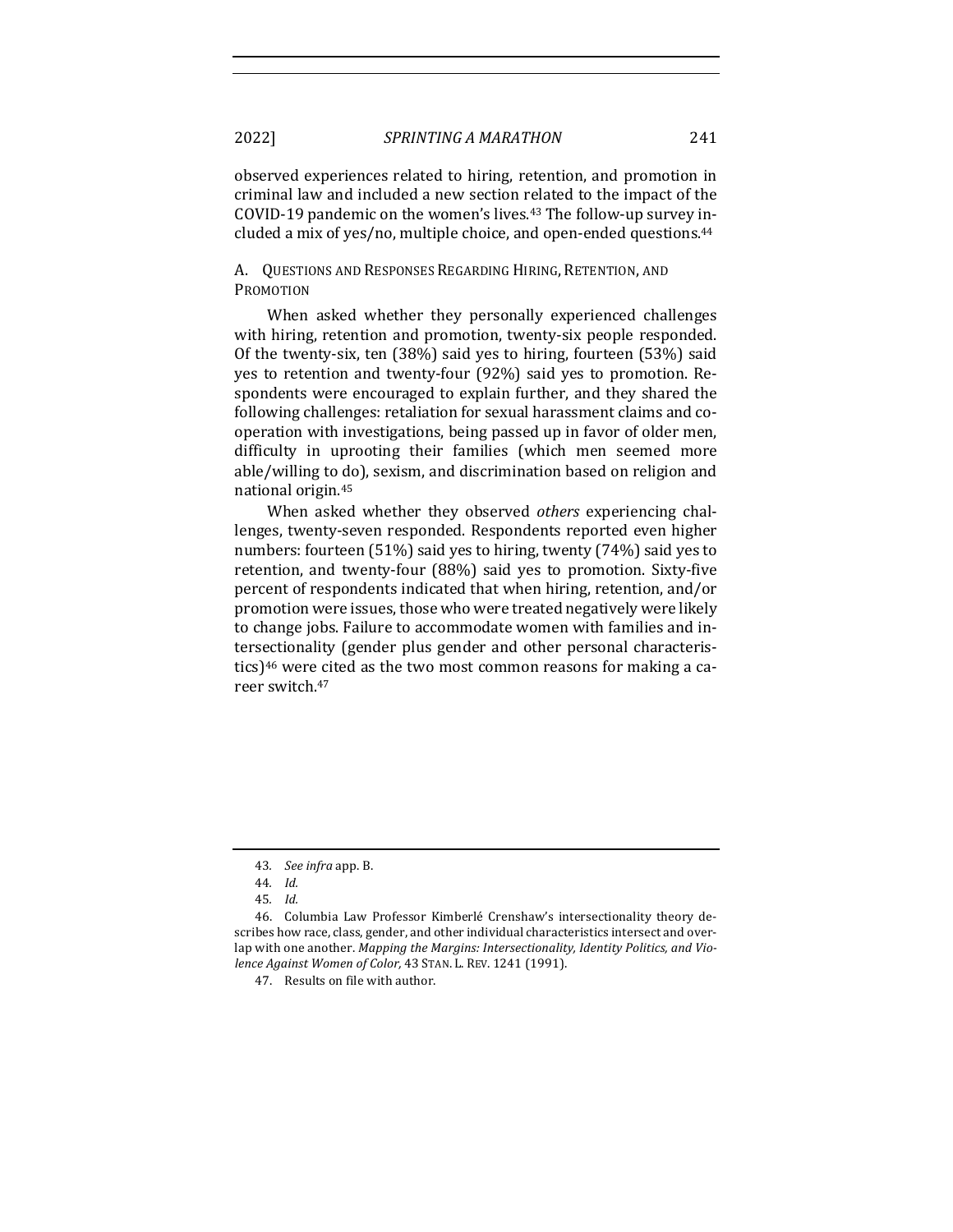

Figure 2. Charting responses to the following questions: whether respondents personally experienced challenges with hiring, retention, and promotion; and whether respondents observed others experiencing challenges with hiring, retention, and promotion.

Despite the challenges, 47% of respondents plan to stay with their employer for the foreseeable future, and another 18% said they may stay. Their reasons for staying include: a love for the work and their colleagues, commitment to their clients who they serve, retirement benefits, wanting to serve their people (Native Americans), and autonomy. 

When asked whether they have an informal or formal source of support when gender-related issues arise, thirty-five women provided responses. Ninety-four percent of them responded affirmatively. They were asked to describe sources of support, and the responses included colleagues, friends, supervisors, human resources, law partners, union, and family.<sup>48</sup>

With regard to what women need(ed) to be successful criminal law practitioners, respondents listed a number of items. They include (in no particular order) intelligence, respect, passion, training, grit, creativity, compassion, ability to learn quickly, commitment to hard work, experience, organizational skills, equal playing field, empathy, strong sense of justice, resilience, preparation, determination,

<sup>48</sup>*. Id.*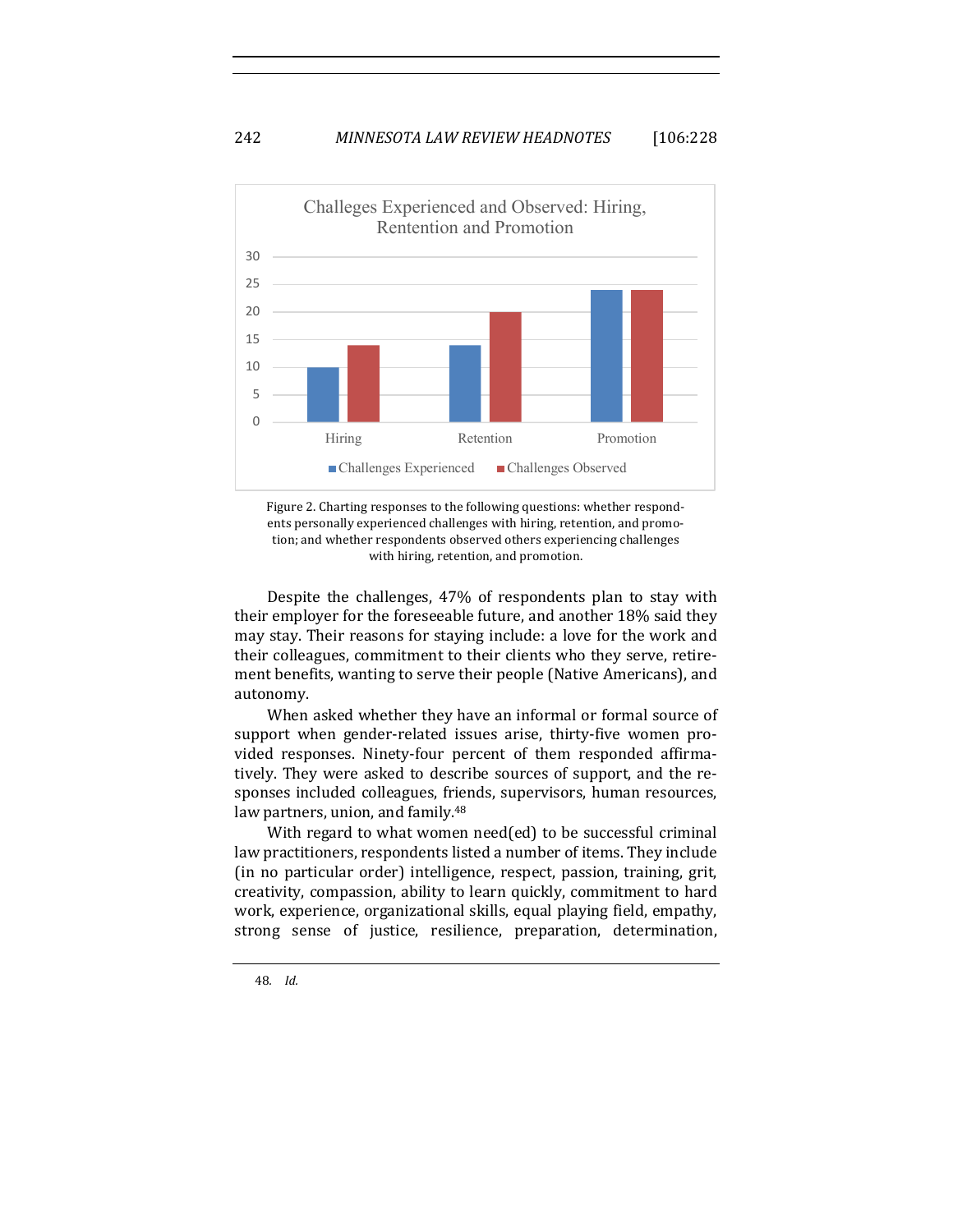idealism, good judgment, mental health support, training, supportive colleagues and others, ability not to back down from lawyers who tend to bully, more funding, equal pay for equal work, active promotion of women, a boss that fights for office needs, mentors, and an environment that strives to help employees reduce stress and chaos.<sup>49</sup>

One comment by a respondent sums up the career arc articulated by many women. The respondent observed, "In the beginning, I needed training and mentorship. As my career progressed, I mostly just needed to be left alone."<sup>50</sup> Interestingly, though, when asked, "Have your needs changed as you have progressed in your career?" twenty-two out of the thirty-five respondents  $(62%)$  who answered stated, "No." One comment articulates what several women said about needing more support over time because of the complexity of the cases they handle: "Need support in how to handle the gravity and destruction that can be our job." $51$  Combining these responses with what participants articulated in the listening sessions, this inconsistency may reflect ambivalence and a sense that, while they were tough and did not *need* support at any stage, they certainly would have benefitted from it.

"I am 65 and have been at this [criminal law] for 35 years, pour*ing heart, soul and body into this .... I feel I've been sprinting a marathon."*

In response to the question prompt "[w]hat do you feel you  $need(ed)$  to remain in the criminal justice field?", mental health support and self-care were cited several times. A number of powerful comments by respondents surfaced:<sup>52</sup>

- "I need to not be undermined by individuals who view my success as a threat to them."
- "I am 65 and have been at this for 35 years, pouring heart, soul and body into this. What would it take to keep at it?? A change of pace or a break. A colleague of mine quit after about 3 years, saying she had treated the job as a sprint rather than a marathon. I feel I've been sprinting a marathon."
- "As long as I can help, I need to be here."
- "Systemic racism must be addressed."

<sup>49</sup>*. Id.*

<sup>50</sup>*. Id.*

<sup>51</sup>*. Id.*

<sup>52.</sup> Quotation information on file with author.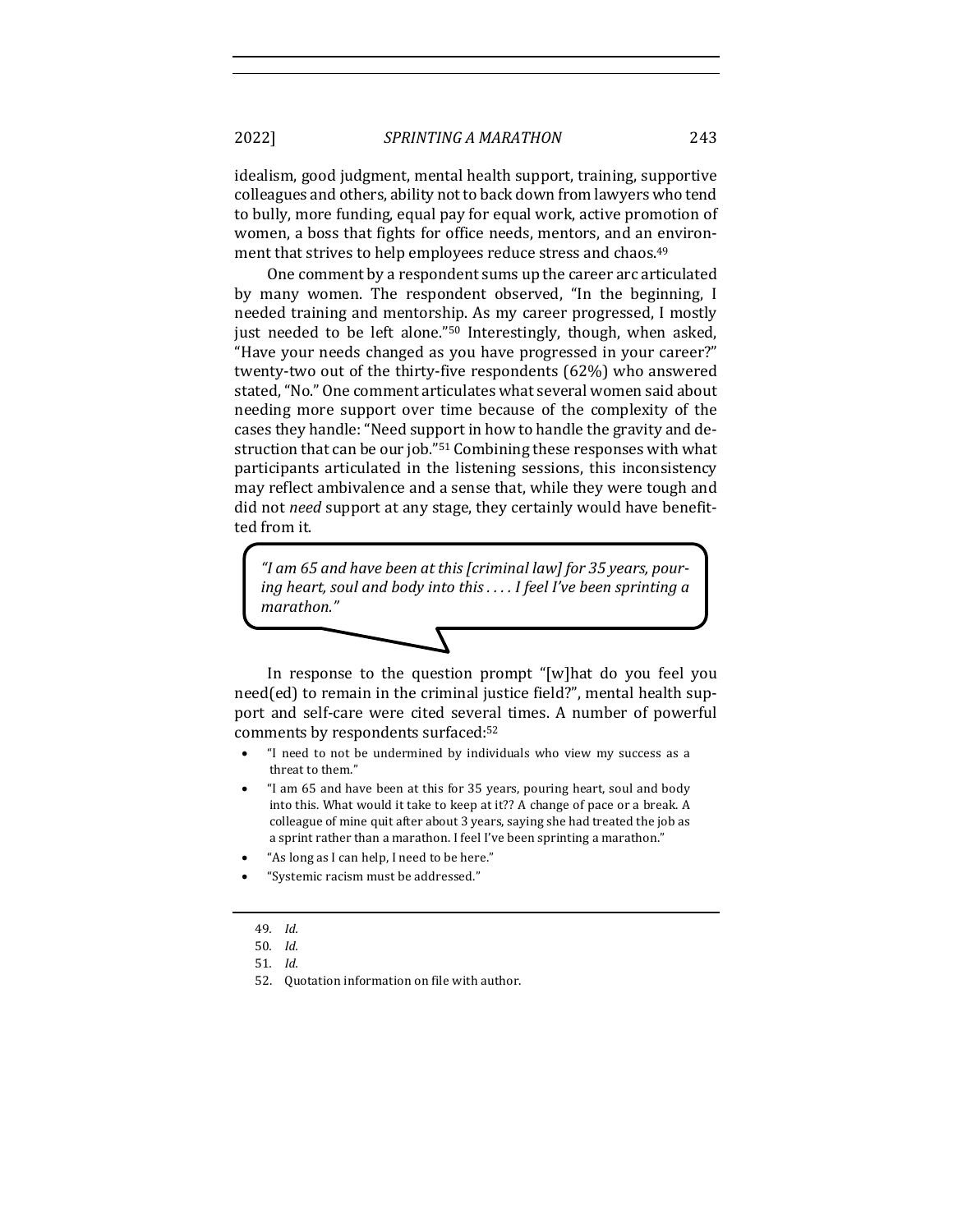Of the thirty-five who provided responses to the question "[h]ow committed are you to remaining in your office?", almost all of them said they were at least committed but open to new opportunities. Sixty percent said they are very committed, 14% said they are somewhat committed, and 11% said they are committed but open to other opportunities. 

Thirty-five women also responded to the prompt "[h]ave your employers provided you with what you needed to be successful and remain in the field?" Twenty answered "yes" and fifteen answered "no." Women in the federal system seemed more likely to report satisfaction. Of the seven women who identified as federal prosecutors, public defenders, and judges, five responded to the question. Out of those five, four responded, "Yes."

Women were invited to explain what they needed from employers to be successful and remain in the field. The most frequent responses were support, training, flexibility and mentorship.<sup>53</sup> Topics that came up more than once as unmet needs include pay equity and therapy/mental health support. When asked what policies and practices are most effective for retaining women, respondents listed the following concrete items, which have been paraphrased:

- Job sharing;
- Seeing and experiencing promotion to leadership positions (particularly women with children);
- Part-time options;
- $\bullet$  Flexibility in general;
- Flexible work schedules;
- Better enforcement of workplace harassment policies;
- Temporary positions;
- Permitting children to come to the office;
- Equal and fair pay;
- Better mentoring;
- More training;
- Listening and being more supportive/encouraging;
- Exit interviews; and
- Acknowledgement that being flexible does not mean people will be ineffective.

In terms of perceptions of employer receptivity to those suggestions, respondents were asked, "How receptive do you think your employer is or would have been to implementing these

<sup>53.</sup> See *infra* app. C for verbatim responses.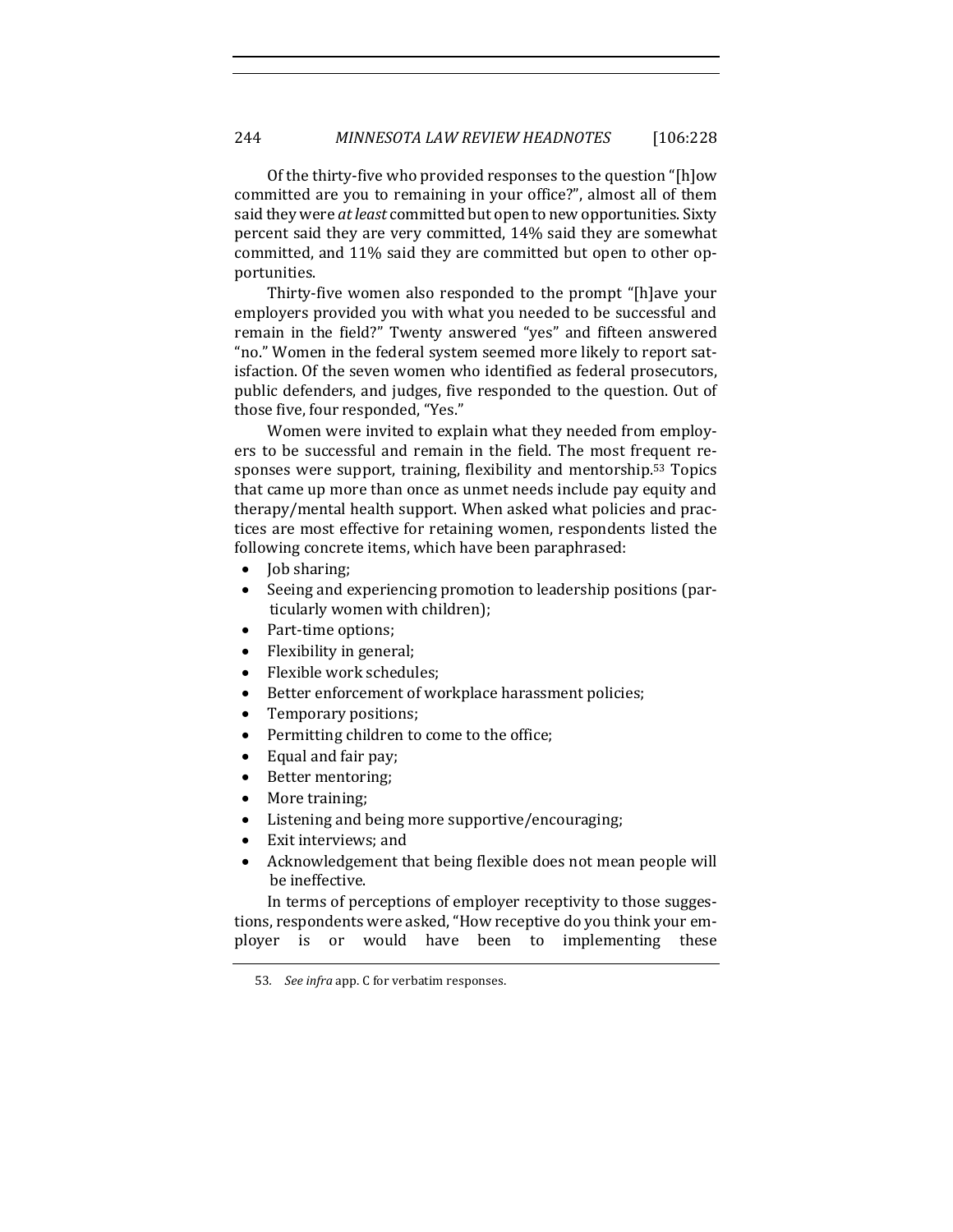recommendations?" Out of 20 responses to this question, 20% said extremely positive, 30% said somewhat positive, 15% said neither positive nor negative, 15% said somewhat negative, and 20% said extremely negative.



Figure 3. Depicting respondents' perceptions of employer receptivity to implementing policies and practices to retain women criminal law attorneys.

In response to "[w]hat would it take to make changes?", respondents replied: budget changes, management support, adverse civil verdict, mass exodus of women of color/people of color, human resources or union pressure, and willingness to try.

#### B. COVID-19-RELATED QUESTIONS

Based on information gathered during two videoconferences in Summer 2020, the TF sought to capture the ways in which the pandemic affected the work of women in the criminal legal field, and whether they hoped to keep any aspects of the pandemic workday configuration. 

When asked which aspects of their lives have been disproportionately affected by COVID-19 and their gender identity, eight said childcare, four said elder care, thirteen said professional development, twenty-three said quality of life, fifteen said work performance, and four said other.

In response to the question "[w]hat other aspects of your life have been affected by the confluence of COVID-19, being a woman, and being in criminal justice?", responses included:<sup>54</sup>

<sup>54.</sup> Quotation information on file with author.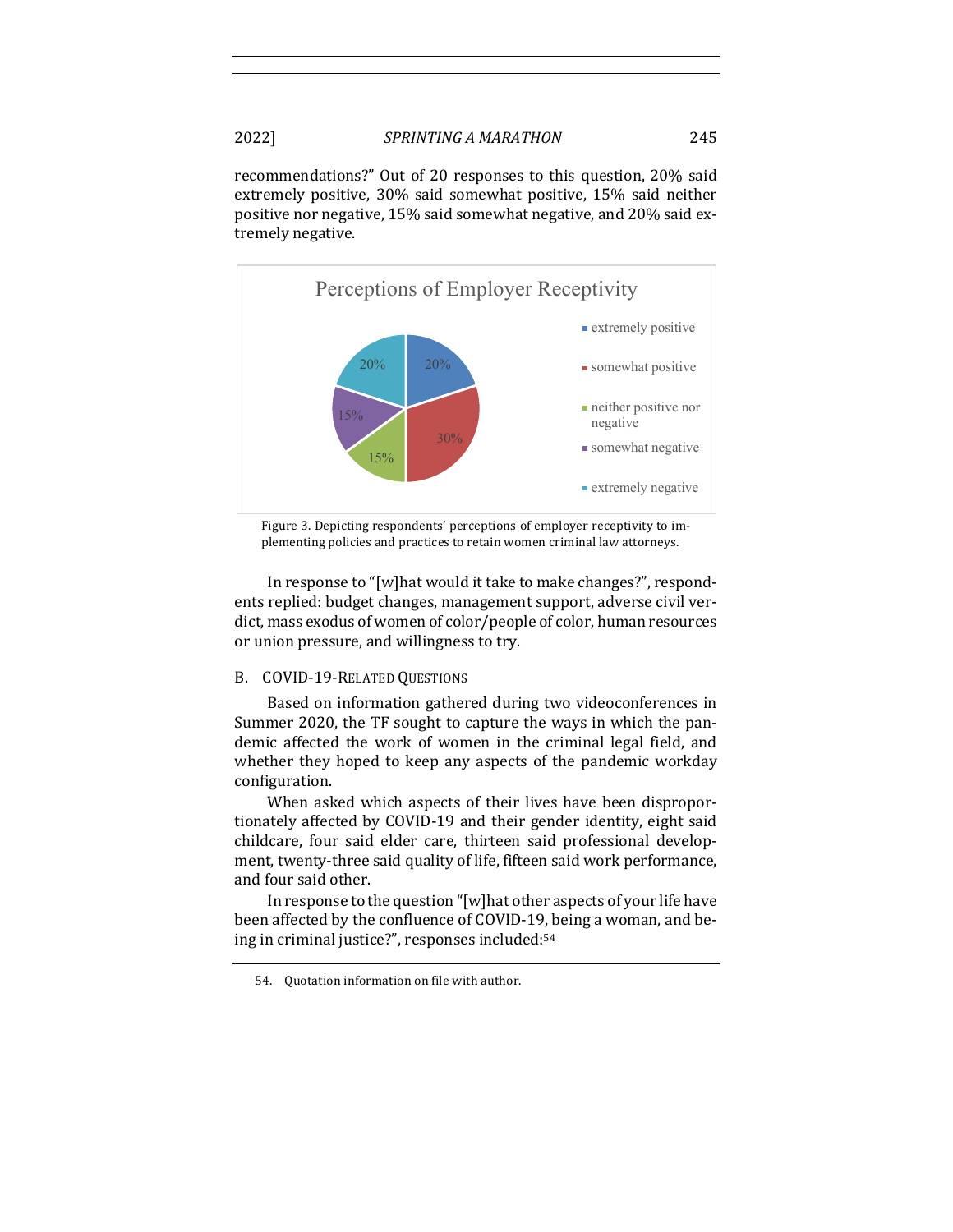- "No formal coordination with courts, prosecutors and other components of criminal justice system."
- "Everything is harder. I have two teens, both have significant mental health issues and learning challenges. Both are failing many of their classes in online school. My husband also has mental health issues. I am trying to support my family and do my job, and not doing anything as well as I would in non-COVID times."
- "I don't think I've been more affected because I'm a woman. I actually think I probably have less running around to do because my 14-year-old daughter is in virtual school and only has one extra-curricular activity that she can do-swimming every morning with her swim team, socially distanced. She can't see friends or go anywhere. And she's very self-sufficient with her schoolwork, so I don't need to help her with that. I'm lucky I don't have small children."
- "The practice became almost more difficult because of the varied responses by Courts in different counties. It felt as if I was a new lawyer - learning how to navigate every location anew."
- "No quality of life."
- "I butt heads with judges even more now. Unfortunately, our district's chief judge is a misogynist, so those battles have gone  $\dots$  poorly."
- "Isolation."
- "One feels even more out of the loop."
- "Specifically I have had to pay for additional childcare for my school age child. In addition to this, any time either one of my children as a minor symptom such as a runny nose, there is a high likelihood that they will be sent home from daycare requiring me to either take off work or work from home. Unfortunately my boss does not understand that this is directly linked to COVID and not just a "sick" child. In fact, in most cases my children are not actually sick, they just are having a symptom that comes with childhood. Currently my boss will not allow us to work from home under these circumstances though he is currently letting three male employees work from home on a scheduled basis. The three young women in the office, who have chosen to pay for daycare rather than schedule work from home are not given any support when they need a day here and there to work from home. Thus we have to use our sick leave or our vacation while our male counterparts are not put in this position."

Finally, when asked, "In a post-COVID world, are there any changes you would like to keep?", many women said they hoped some things—greater flexibility in telecommuting/ telework, virtual hearings/settlement conferences, and generally more flexibility in terms of when in the day work could be completed—would remain. One respondent said, "For me personally, there are none."<sup>55</sup>

55*. Id.*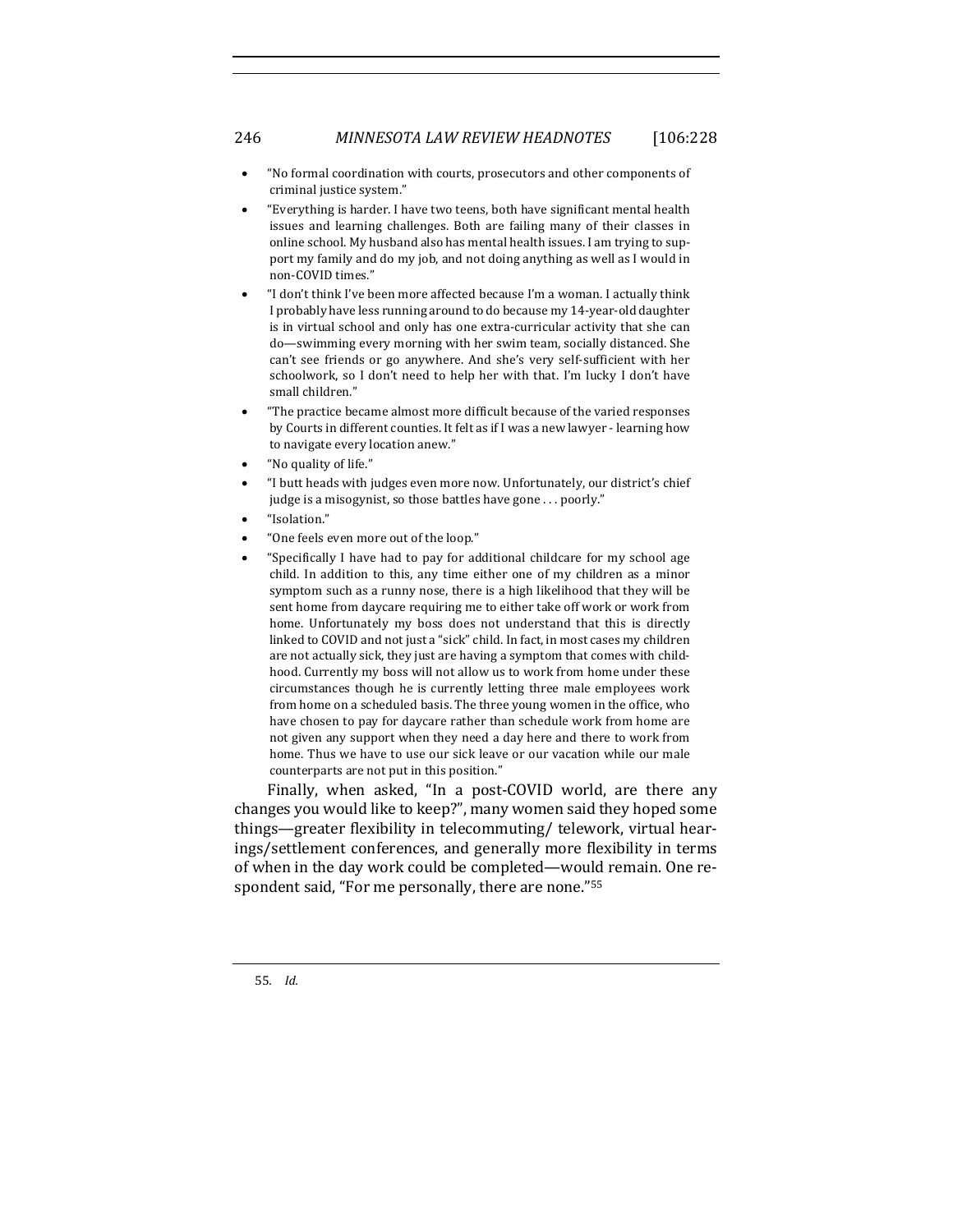# C. ABA MEMBERSHIP

Nineteen respondents were current ABA members. For those who were not members, thirteen respondents indicated that membership costs too much (especially relative to benefits), ten indicated they see no benefit to their careers, four said they did not feel they would fit in, and thirteen selected "other." The "other" responses ranged from practicing in tribal courts; ABA not being inclusive of Native American attorneys; already being involved in more salient professional organizations; and serving in a Presidential appointment or judgeship that required resignation from boards, commissions, and advisory councils.

#### D. ADDITIONAL IMPORTANT COMMENTS BY RESPONDENTS

Respondents were invited to share additional thoughts related to hiring, retention, and promotion of women in criminal law. Here are their comments and observations:<sup>56</sup>

- "STEM-based criminal justice is an area of growth, and it's currently dominated by straight, white men."
- "Practicing in Indian Country requires serious commitment and perhaps someone from that community would be more likely to remain because of family."
- "Women are the best lawyers in the profession. I've been practicing a long time and [have] seen a lot of lawyers working. No question, women are the best lawyers, certainly in criminal law."
- "I think it's always been better for women in criminal law than civil. That Old Boys Club is a lot harder to crack."
- "There is a reason that our profession has such a high level of substance abuse. There is an extreme amount of conflict and stress that we deal with on a regular basis and the profession as a whole needs to address this in a more positive manner. More resources should be provided, employees should have a safe place to check in and voice their frustrations."

#### IV. PRELIMINARY RECOMMENDATIONS BASED ON FOLLOW-UP **SURVEY**

This Article amplifies the diverse experiences of the people who responded to the 2020 survey. Women criminal lawyers serve a critical role in the promotion of justice. The people who responded to this survey by and large are passionate about their work and are committed to continuing to practice criminal law. However, they identified some major, persistent challenges. Broadly speaking, they include  $(1)$ limited flexibility with work schedules, (2) insufficient wellness

56*. Id.*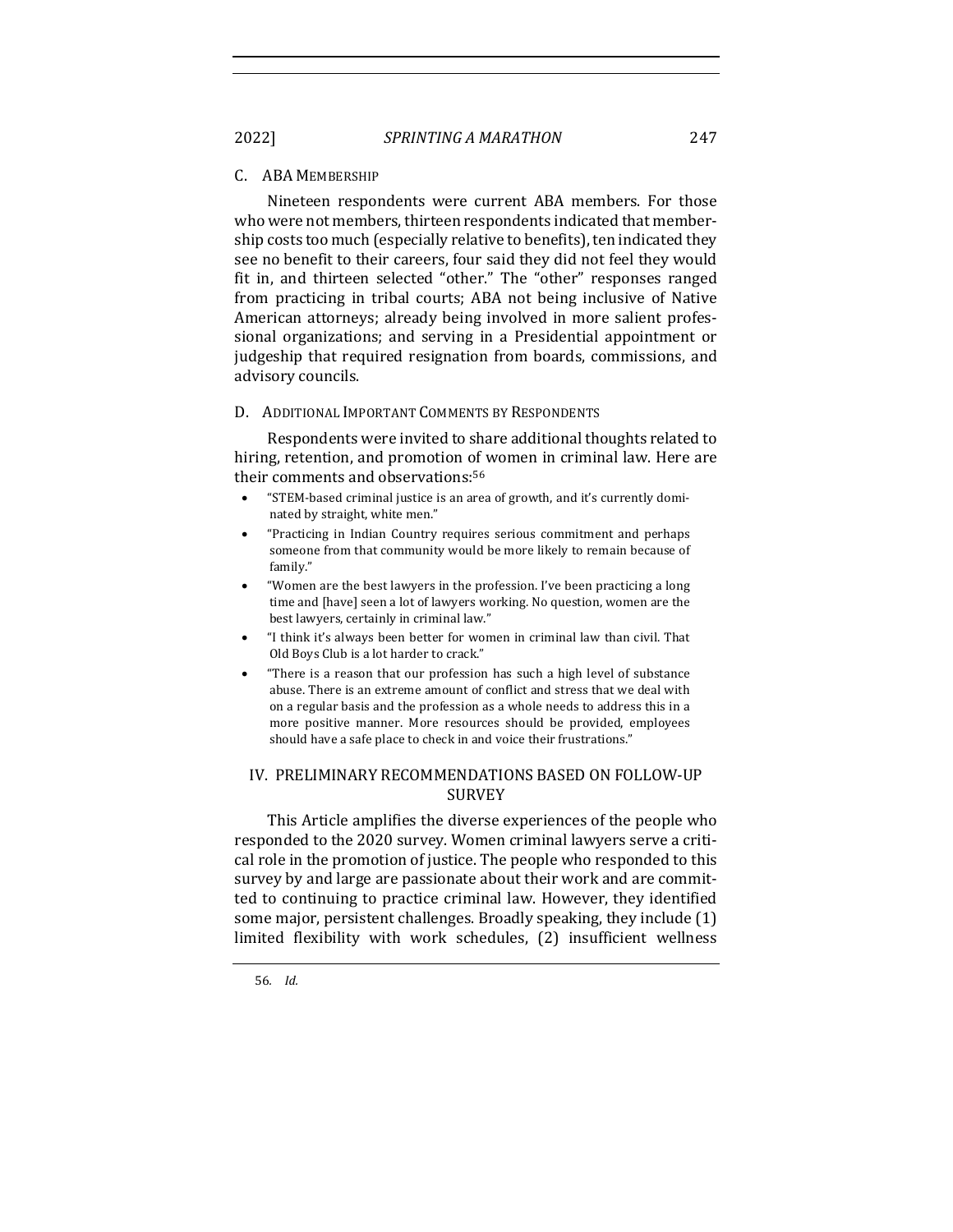resources, (3) deficient training opportunities, particularly in state and rural criminal law offices, and  $(4)$  short supply of meaningful mentorship. 

These challenges are firmly entrenched and are felt even more profoundly by women with intersectional identities. For example, women of color (particularly Black, Indigenous and Latina women), women from low-income backgrounds, women who have significant educational debt, women with obligations to their extended families and communities, people who identify as LGBTQIA+, and others, described the many layers of challenges they face in navigating both workspaces and their personal lives. The high-intensity and emotional nature of criminal law heighten the experience of representing defendants and the state in a system that often seems unfair and imbalanced.

Only systemic solutions will lead to long-term improvements in the hiring, retention, and promotion of women criminal lawyers. The author summarized the listening sessions and 2020 survey in the following chart, which describes potential solutions.

| Challenge                                  | <b>Potential Systemic Solutions for Employers</b><br>to Implement                                                                                                                                                                             |  |
|--------------------------------------------|-----------------------------------------------------------------------------------------------------------------------------------------------------------------------------------------------------------------------------------------------|--|
| Limited flexibility with<br>work schedules | Policies that allow job-sharing, part-time work,<br>and working from home; court schedules that<br>accommodate children's school schedules.                                                                                                   |  |
| Insufficient<br>wellness<br>resources      | Create wellness spaces in offices and court-<br>houses; provide free therapy and other well-<br>ness information, policies and programs; meet<br>regularly with attorneys to assess job satisfac-<br>tion and avoid feelings of invisibility. |  |
| Deficient training op-<br>portunities      | Pool resources with other jurisdictions; am-<br>plify existing free resources through ABA and<br>state, local, and affinity bars.                                                                                                             |  |
| Short supply of mean-<br>ingful mentorship | Pool resources with other jurisdictions; am-<br>plify existing free resources through ABA and<br>state, local, and affinity bars; create more<br>meaningful mentorship opportunities and in-<br>centivize/recognize participation.            |  |

The TF members digested the findings of the follow-up surveys and decided that the next major step would be to hold in-person focus group meetings. With the support of then-CJS Chair and TF member April Frazier Camara and current CJS Chair Wayne McKenzie, the TF hosted focus groups in November 2021 with criminal justice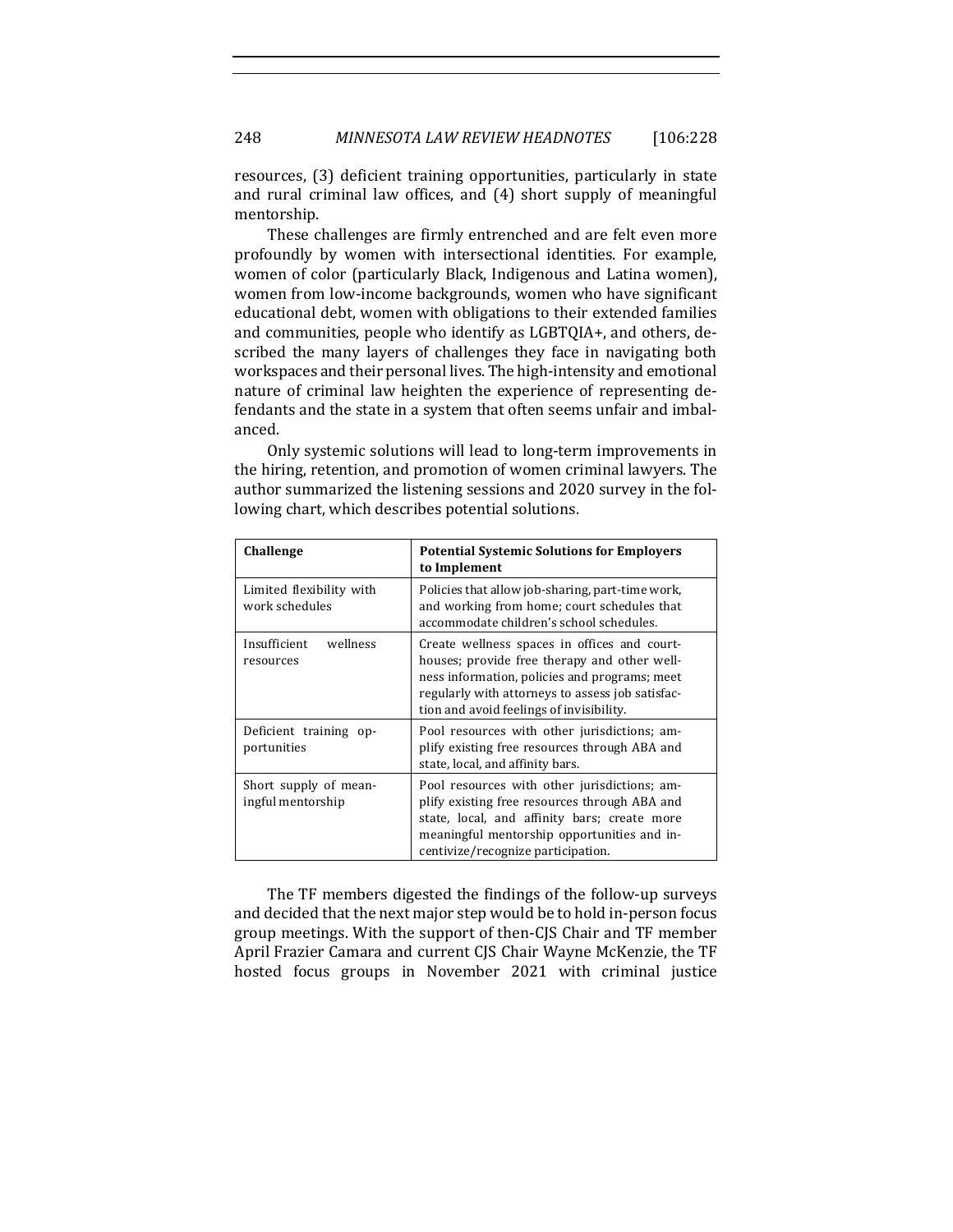stakeholders to share ideas and findings, and to pressure test the TF's suggested remedies. The next Part includes the methodology and findings of the focus group meetings and focus group follow-up survey. Throughout the time when the 2020 survey, focus group meetings and 2021 follow-up survey to the focus group meetings occurred, TF members continued to write and speak about our work.<sup>57</sup>

With participants' input and the CJS's continued support, the TF seeks to make the criminal legal profession more welcoming and inclusive for all lawyers, especially those who, like the survey respondents, face too many barriers currently.

#### V. 2021 FOCUS GROUPS AND FOLLOW-UP SURVEY

On November 18, 2021, the ABA CJS hosted one in-person focus group in Washington, DC and two virtual focus groups with high-level criminal justice leaders who were nominated by the TF members. All three groups consisted of groups of under ten people total, including TF members. The author of this Article trained TF members to facilitate the discussions. The TF leadership team of the author and cochairs Carla Laroche and Tina Luongo designed a script that included four questions.

Participants included six TF members, the TF co-chairs, the author and sixteen attendees who represented a wide range of criminal justice spaces, including public defenders, prosecutors, private criminal defense, associations and non-profit organizations, judges, and state and federal government. The participants were diverse in terms of geographic location, race, ethnicity, sexual orientation, gender identity, and other characteristics. Several were justice-impacted lawyers, and all are employers and leaders who have the power to implement changes. 

Each focus group had approximately three to six TF members and three to seven attendees. Each discussion lasted approximately ninety minutes, although the in-person group lasted closer to 120 minutes. In preparation for the meetings, and in an effort to maximize the limited time, the author sent all confirmed participants a one-page chart that described identified challenges and sample solutions, challenges identified and potential remedies, as well as the TF's two published research papers ("Toughen Up, Buttercup" versus #TimesUp and Pull*ing Back the Curtain*)*.* 58

<sup>57.</sup> *See* sources cited *supra* note 5, especially Donoso, Ahranjani, Ochoa-Bruck, Pickering, Applewhite, Yeary, Rao, and Macy.

<sup>58</sup>*. See infra* app. D.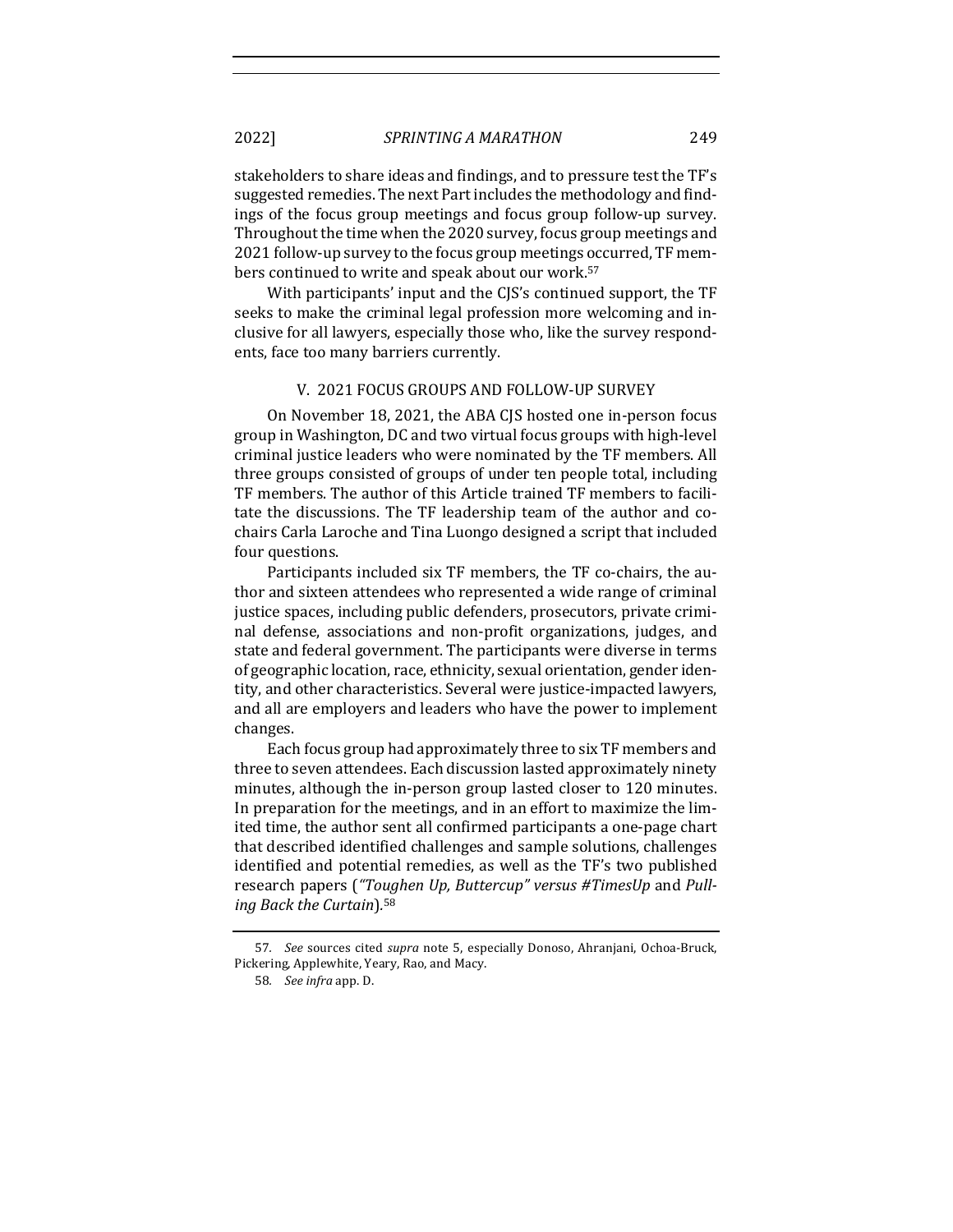In each focus group, TF facilitators asked participants the following questions. The participants' responses to each question are paraphrased.59

1. Have you or your organizations implemented anything to facilitate gender equity in hiring, retention, and promotion? If so, please describe.

- Support groups and mentorship programs
- Just because there's a lactation room doesn't mean women should not nurse in public $60$
- Paternity leave
- Work-from-home policies (along with support for work-from-home like laptops, internet coverage, etc.)
- Wellness and substance abuse resources for judges
- Promotion of members' successes since women have trouble self-promoting
- Compressed work weeks (e.g., ten-hour days, four days a week)
- Sabbatical programs
- More training for employers on how to write gender-neutral job postings, be more culturally competent and how to standardize questions
- Microaggression training and bias training
- Providing questions to interviewees in advance so they can prepare
- Mandating a week off each year for self-care

2. Do you have ideas that haven't been implemented? If so, why haven't they been implemented?

- There's no shortage of great ideas; the problem is the criminal justice system is so busy it's hard to find time to implement them.
- Compressed works weeks (e.g., ten-hour days, four days a week, but need to educate judges and encourage them to participate)
- Sabbatical programs (including for judges)
- Better support for imposter syndrome
- Better support for how to handle sticky situations like interviewing while pregnant

3. As the Task Force works to create a toolkit of resources, we would like to know what resources would you and your organizations need to implement greater gender equity?

Better mentorship for new contracted counsel through the Criminal Justice Act and other attorneys

<sup>59.</sup> Notes on file with author. Notes were taken in shorthand by a TF member and the author, so verbatim quotes were not available.

<sup>60.</sup> This point was made by a non-profit leader who was alluding to laws protecting nursing in public.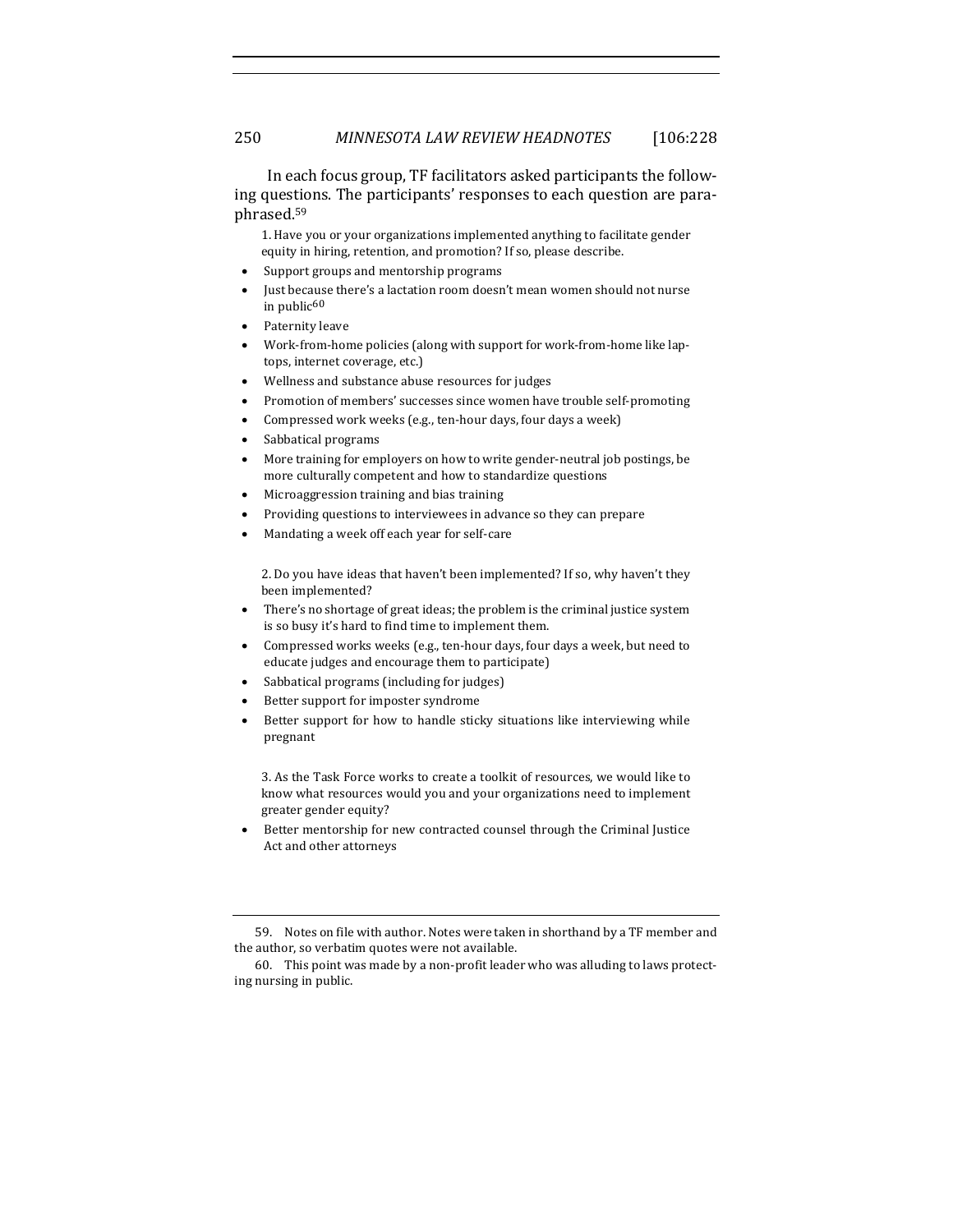- Template and how-to videos for leadership skills (especially how to use technology effectively, how to put together a newsletter, how to schedule conference calls, etc.)
- First page of tool kit needs to have an endorsement from the ABA-gender equity is a societal issue, not just a women's issue
- Include list of resources (including National Justice Impact Bar Association and Yale Access to Law School Program)
- Help women learn how to present on Zoom

4. What haven't we thought about that you think we ought to think about?

- ABA could be a real leader in this space
- Legal education could play a critical role in terms of mentorship, training, motivation
- Prosecutors need support too
- There might be unique concerns for people in non-urban areas (but also maybe not)

The focus groups were supposed to be largely in person, but because of ongoing Covid concerns, participants were given the opportunity to request online participation. The format changed from mostly in-person to mostly remote several days before the meetings. The author canceled her own trip to DC because her son was in quarantine due to a Covid exposure. Because of last-minute changes, the limited time in the focus groups and an interest in expanding opportunities for criminal justice leaders to participate, on November 22, 2021, the author sent two separate emails inviting written responses to the four questions. One email went out to those sixteen remote and in-person focus group meeting participants, and another went out to the forty-one other people who had been nominated to participate but who either had not responded or who responded that they were unable to join us. The survey was open between November 22 and December 10 (plus a few extra days for several people who asked). Two reminder emails were sent after the initial request. Fifteen responses were recorded, including ten from attendees and five from non-attendees. 

Appendix E contains some of the salient written responses to the questions. Respondents echoed comments made in the focus groups and contributed valuable specific and general feedback to the same four questions asked in the focus groups. Summarizing takeaways from the focus groups and surveys, it is clear that the goal of pressuretesting ideas for gender equity reform gained from phase one and soliciting new ones was met. One likely next step for the TF is to produce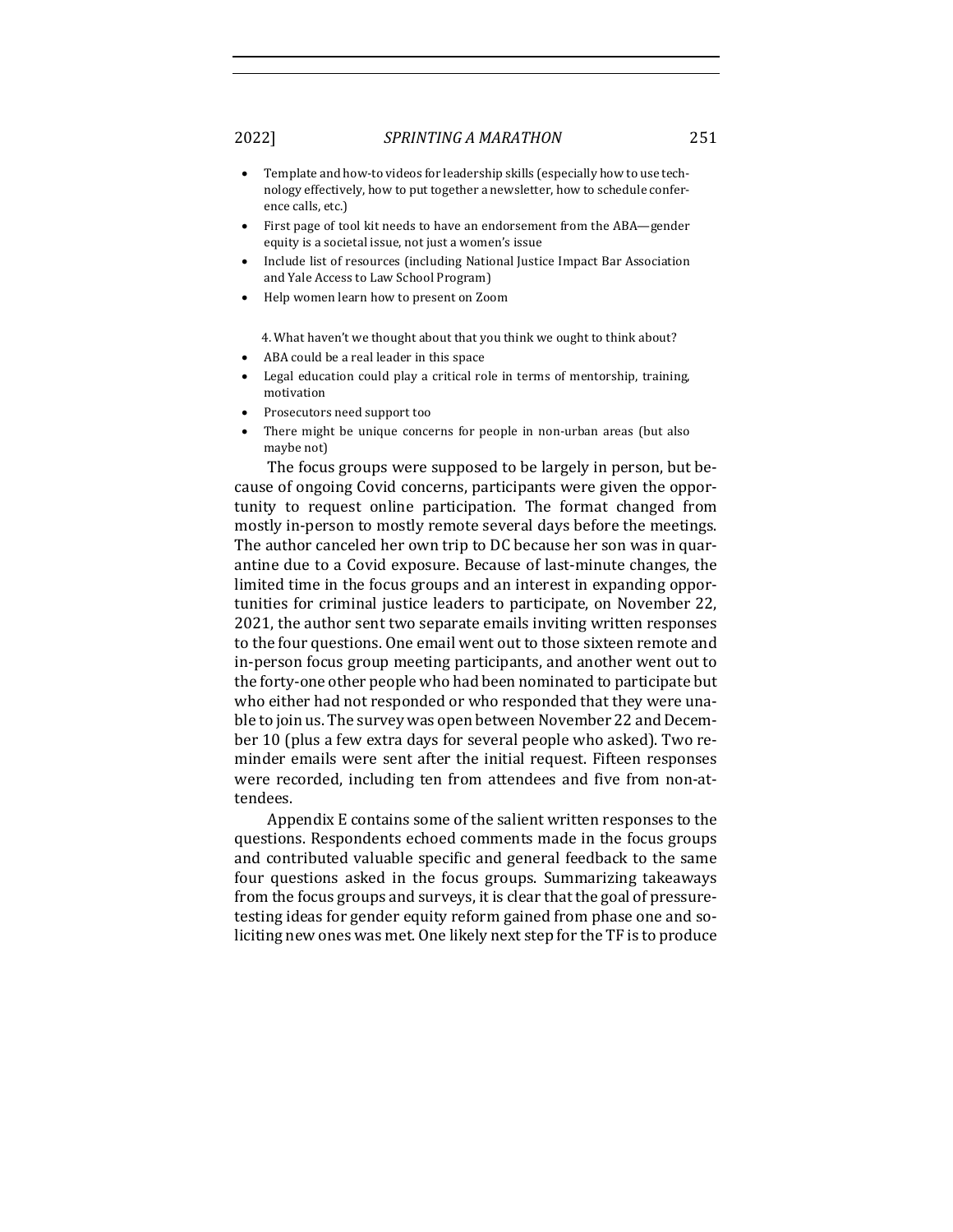a Ten Principles for Gender Equity in Criminal Law.<sup>61</sup> The Ten Principles would be formally endorsed by the ABA and would live on a website with content that would animate the principles of creating healthy, equitable workplaces. The site would house interactive support mechanisms. For example, the site could showcase successful telework programs and outside-the-box ideas like a four-day workweek.<sup>62</sup> The site would also include a robust tool kit to accompany the Ten Principles. The tool kit idea has been on the TF's agenda as an eventual work product, and it became apparent during the focus group meetings with criminal justice leaders that there already is a lot of content that could be compiled<sup>63</sup> and included in the tool kit. One particular tool kit component that was mentioned repeatedly was wellness resources, including model policies for promoting employee wellness. 

<sup>61.</sup> This suggestion by an ally in one of the focus groups was inspired by the ABA's Ten Principles of a Public Defense System, which has been widely adopted by CJ organizations. See ABA Ten Principles of a Public Defense Delivery System, A.B.A. (Feb. 2002), https://www.americanbar.org/content/dam/aba/administrative/legal\_aid\_

indigent\_defendants/ls\_sclaid\_def\_tenprinciplesbooklet.authcheckdam.pdf [https:// perma.cc/R53U-HHVU]. 

<sup>62.</sup> Anne Branigin, *Can Four-Day Workweeks Help Women? More Companies Are Trying It Out*, LILY (Dec. 23, 2021), https://www.thelily.com/can-four-day -workweeks-help-women-more-companies-are-trying-it-out/ [https://perma.cc/ 64UG-NJ28].

<sup>63.</sup> TF member Lt. Col. Susan Upward suggested incorporating a talent management document used by the Marines. The Diversity Lab and its Mansfield Rule were also mentioned. Grounded in behavioral science, the Mansfield Rule "measures whether law firms have affirmatively considered at least 30 percent women, lawyers of color, LGBTQ+ lawyers, and lawyers with disabilities for leadership and governance roles, equity partner promotions, formal client pitch opportunities, and senior lateral positions." About the Lab, DIVERSITY LAB, https://www.diversitylab.com [https:// perma.cc/EC34-ENJ8]. The Women's Bar Association of DC (WBA DC) has 600+ resources related to career advancement, including pay equity information. These resources are currently accessible by members only, but the organization is willing to share its relevant content with the TF. The WBA DC also has an anti-racism tool kit, as do other organizations. The Shriver Center on Poverty Law has guidance on traumainformed lawyering, which the TF heard over and over again was a big challenge, especially for state prosecutors who do not have as much access to training resources and who may be less diverse and connected to the populations with whom they work. See, e.g., An Antiracist Approach to Trauma-Informed Lawyering, SHRIVER CTR. ON POV-ERTY L., (June 29, 2021), https://www.povertylaw.org/article/trauma-informed -lawyering [https://perma.cc/6E7H-4HDC]. Another existing resource is the Association of American Law Schools Best Practices for Recruitment and Retention of Minority Law Faculty manual. Recruitment & Retention of Minority Law Faculty Members, Ass'N OF AM. L. SCHS., (Nov. 2012), https://www.aals.org/about/handbook/good-practices/ minority-law-faculty-members [https://perma.cc/W332-TDLP].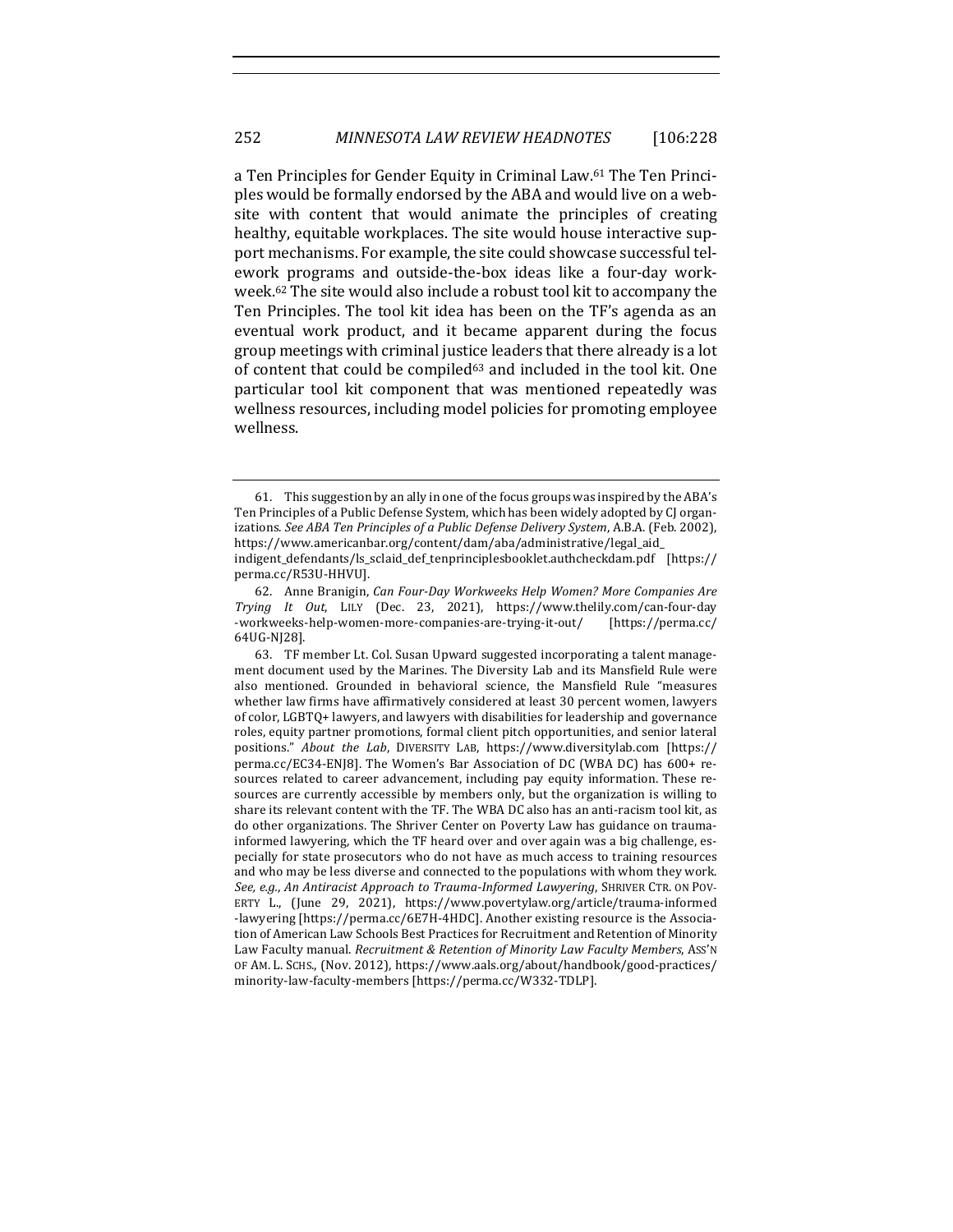Another clear need in terms of the tool kits is help in facilitating culture change. Some suggestions for culture change materials included how to assess the current climate in an office—perhaps through external consultants and surveys of stakeholders, review pay scales to make sure lateral and vertical equity exists, identify and articulate clear goals, listen to underrepresented and marginalized people in the office, address changing expectations with regard to work/life balance and advance notice of deadlines, and promote allyship. 

Another suggested item for the toolkit is professional development and advancement tools. For example, according to one white collar private defense attorney, women often do not have appropriate set-ups for remote work such as ring lights, microphones, and backgrounds.<sup>64</sup> Since workplaces are likely to continue remote work for some time, it was mentioned that the TF should encourage improvement of online professional development. Another example of professional development was provided by a different private defense attorney who pointed out in a focus group meeting that many people who are underrepresented in leadership have not been taught certain skills—how to set up Zoom meetings, calendaring, polling, etc.—that are essential to being effective managers.<sup>65</sup> Another suggestion was to help women monetize the value of litigation skills gained through criminal prosecution and defense to argue for raises or to change employment.<sup>66</sup>

An important takeaway from the focus groups and written surveys was the need to connect judges to the burdens of the current system and to inspire them to take an active role in changing courtroom schedules and cultures. TF co-chair Tina Luongo pointed out that once judges realized a compressed workweek would benefit them too, they would be more likely to schedule hearings only four instead of five days a week.<sup>67</sup> One TF member who is a judge suggested hosting a judges' conference for judges to learn about gender inequality and heightened challenges for women of color and women with other intersectional identities.

Guided by the qualitative data gathered from the three phases of this work, the final phase for the TF will be to create and promote the Top Ten Principles for Gender Equity in Criminal Law, tool kit, and

<sup>64.</sup> Notes on file with author.

<sup>65</sup>*. Id.*

<sup>66</sup>*. Id.*

<sup>67</sup>*. Id.*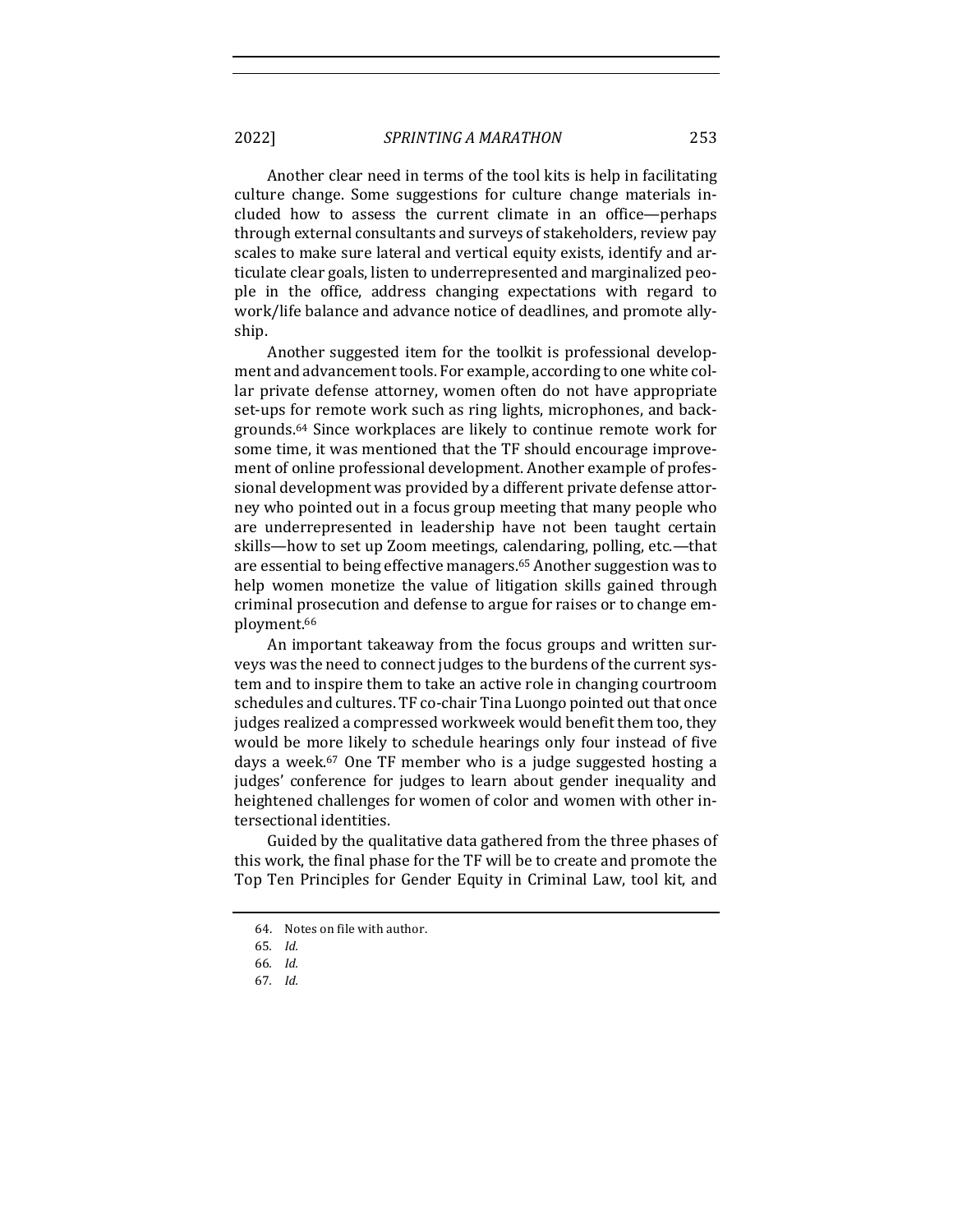accompanying web site. As the TF moves through the final phase, we will draw from strong relationships within the judiciary, legal academia, and federal and state criminal law leaders to assist in drafting, supplementing, and promoting our work product.

#### CONCLUSION

Criminal law employers should view women's drift as a significant problem. The COVID-19 pandemic has both exacerbated and exposed the tightrope on which many working women like Samantha walk.<sup>68</sup> Women's scars and challenges from the COVID-19 era have affected and will continue to affect their role in the work force and as lawyers.<sup>69</sup> Because of increased caregiving responsibilities, many women, especially college-educated women with the option to work remotely, have stepped out of the work force and others have reduced their hours.<sup>70</sup>

*"They say every crisis is an opportunity. The current pandemic is*  surely the former and should serve as the latter. If we in the legal profession have learned nothing else, it is how much more can be done remotely than anyone thought possible. My hope is that employers, private and public, will internalize these lessons, and that both women and men will use this experience to advocate for flexible work hours that allow them to accommodate the ever-com*peting needs of family maintenance, child rearing and work."*

69. Alexandra Samuel, *How Working From Home Has Changed Employees*, WALL ST. J. (June 12, 2021), https://www.wsj.com/articles/working-from-home-employees -11623463249?st=si1pq9hc2i5lf94&reflink=desktopwebshare\_permalink&fbclid= IwAR1WJsSXOrTo91J39RlXbaqZ7HAlgdcB-bFm0p\_15McEnCRqZEjdZduvus0 [https://perma.cc/VM8B-XG3N].

70. Id.; Soo Youn, Remote Work Was Supposed to Help Moms in the Pandemic. In*stead, It Hurt Them the Most, LILY (Nov. 10, 2021), https://www.thelily.com/remote* -work-was-supposed-to-help-moms-in-the-pandemic-instead-it-hurt-them-the-most [https://perma.cc/4XM3-CUNA] (describing a study that reports how college-educated women with the option to work remotely were most likely to leave their jobs).

<sup>68.</sup> Jennifer L. Smuts, *Coming Up for Air: Women in Law and Adapting to the Impact of COVID-19*, JD SUPRA, (Mar. 4, 2021), https://www.jdsupra.com/legalnews/ coming-up-for-air-women-in-law-and-8541536 [https://perma.cc/QHM6-W8G6]; Cynthia L. Cooper, *Work-Life Imbalance: Pandemic Disruption Places New Stresses on Women Lawyers*, A.B.A. (Dec. 18, 2020), https://www.americanbar.org/groups/ diversity/women/publications/perspectives/2021/december/worklife-imbalance -pandemic-disruption-places-new-stresses-women-lawyers [https://perma.cc/ 4TWK-JEPN].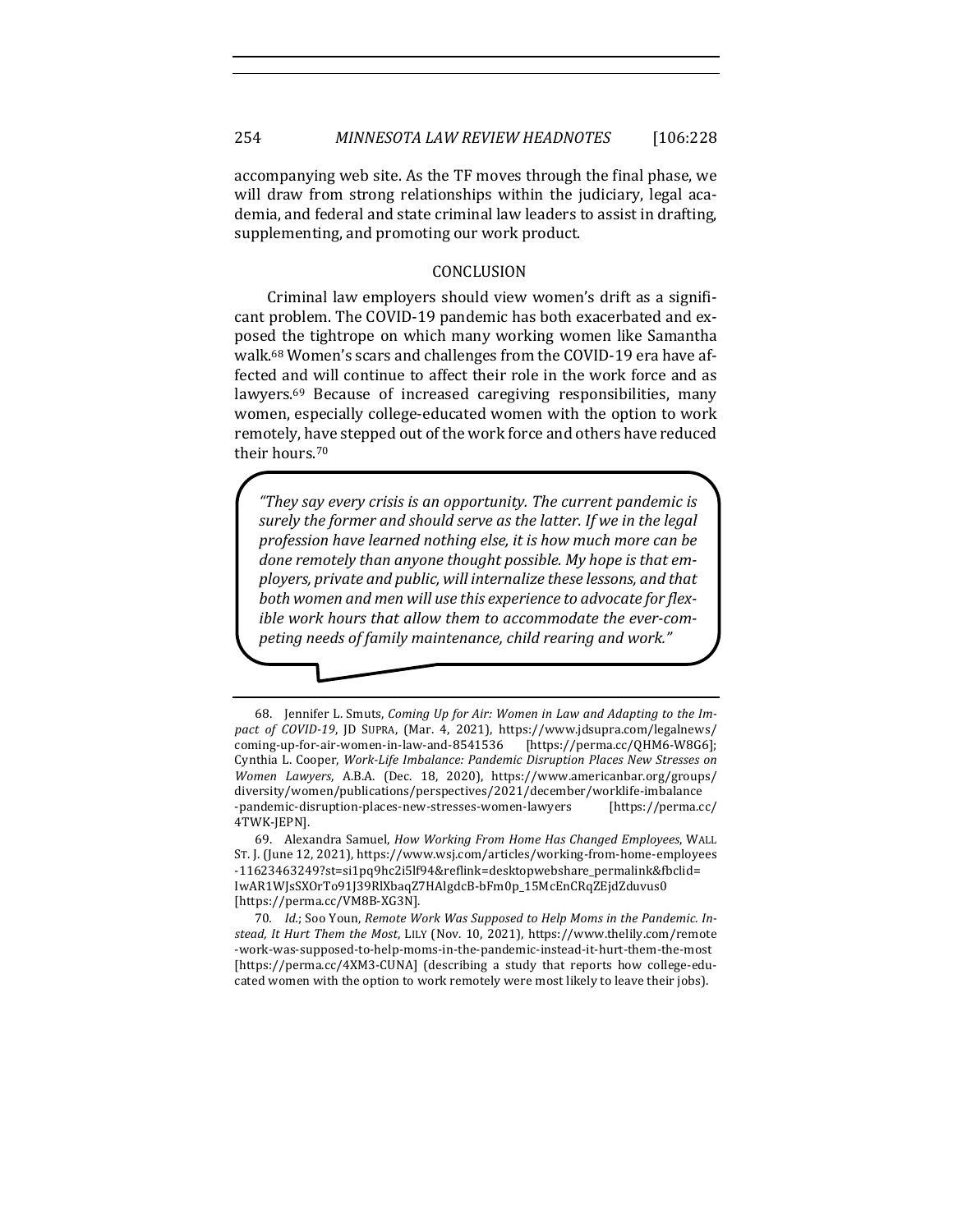The pandemic has also provided a window into what greater flexibility could look like, and the responses from our surveys and focus groups indicate hope that some aspects of working remotely will be retained. It is important to note, however, that juggling remote work with caregiving is *not* a sustainable solution. All changes and "flexibility" must come as a result of open, honest dialogue and culture changes within offices.

One judge (who does not have children herself) noted at a listening session, "[m]y observation after years of experience is that women with children make the best criminal lawyers." $71$  She described their organizational and time management skills, capacity for empathy, and problem-solving abilities as the top reasons. This anecdote is confirmed by numerous studies of professional women.<sup>72</sup> In fact, researchers have found that "over the course of a 30-year career, mothers outperformed women without children at almost every stage of the game. In fact, mothers with at least two kids were the most productive of all."73

Employers should be concerned not just about retention and promotion of current women criminal lawyers—they should also be aware of demographic changes on the horizon. The enrollment of women in law schools has been steadily climbing in recent years, $74$ and, presumably, so too will the number of women who could potentially be hired as criminal lawyers. The combination of the unique features of criminal law—racial and ethnic bias; intense work with clients and survivors experiencing poverty, racism, homelessness, and other challenges; litigation schedule and related stress; the emotional toll of working in a system that many feel is unjust; and relative lack of resources—with the realities of balancing out-of-work responsibilities of caregiving mean that the profession must adapt or run the risk of losing highly-skilled, highly qualified women.

<sup>71.</sup> Notes on file with author.

<sup>72.</sup> Matthias Krapf, Heinrich W. Ursprung, & Christian Zimmermann, *Parenthood* and Productivity of Highly Skilled Labor: Evidence from the Groves of Academe, J. ECON. BEHAV. & ORG. (Jan. 2014), https://s3.amazonaws.com/real.stlouisfed.org/wp/ 2014/2014-001.pdf [https://perma.cc/XAS8-MLC8]. 

<sup>73.</sup> Ylan Q. Mui, *Study: Women with More Children Are More Productive at Work*, WASH. POST (Oct. 30, 2014) https://www.washingtonpost.com/news/wonk/ wp/2014/10/30/study-women-with-more-children-are-more-productive-at-work [https://perma.cc/JZ8P-DSTN].

<sup>74.</sup> Women in the Legal Profession, A.B.A., https://www.abalegalprofile.com/ women/ [https://perma.cc/V5KH-YYJ8].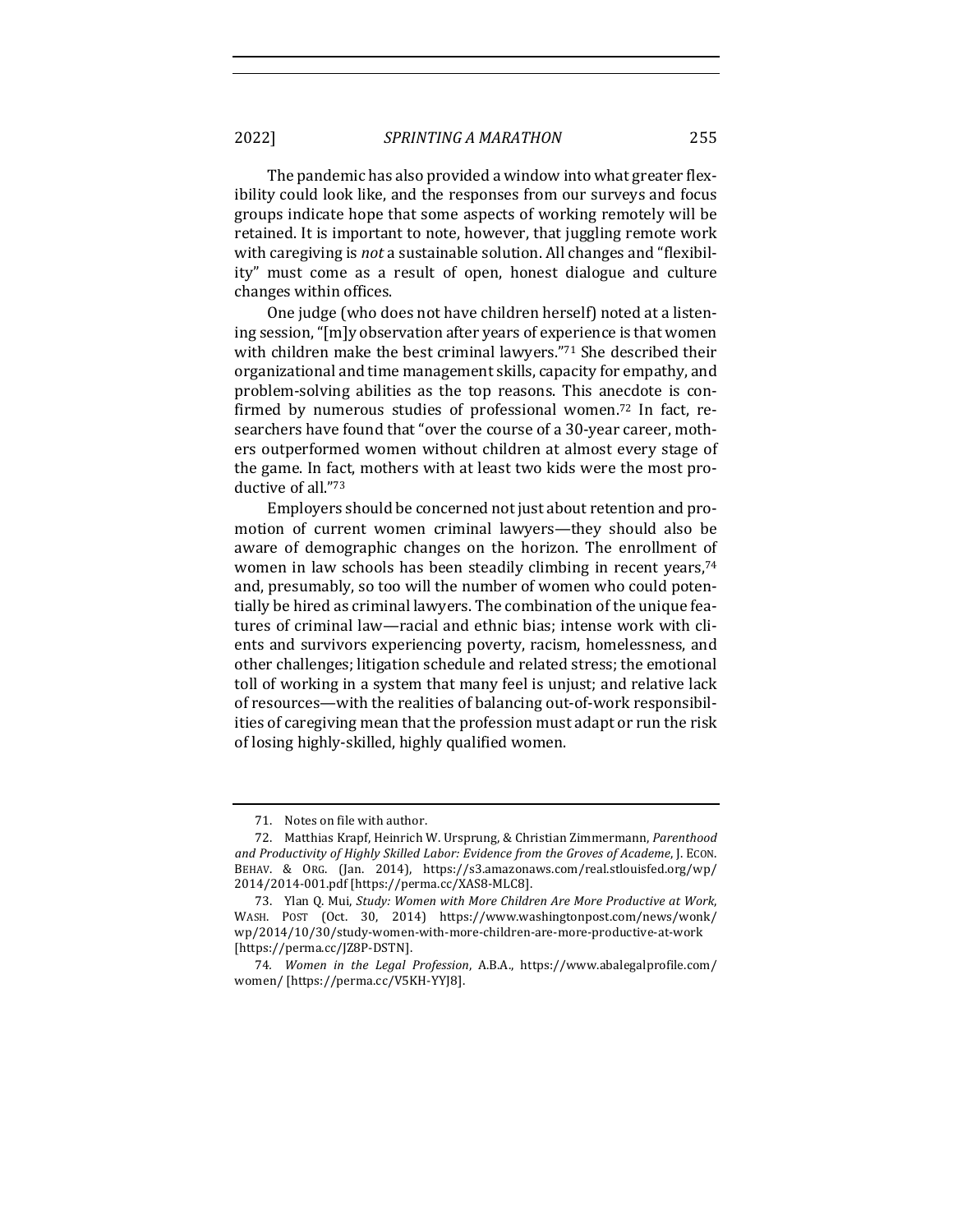For over three years, the TF has collected and elevated the experiences of diverse women and gender non-conforming folk. It is now the TF's charge to develop and implement sustainable changes that guarantee justice, inclusion, and belonging for these practitioners. We deserve, and society needs, a profession that does not require sprinting a marathon.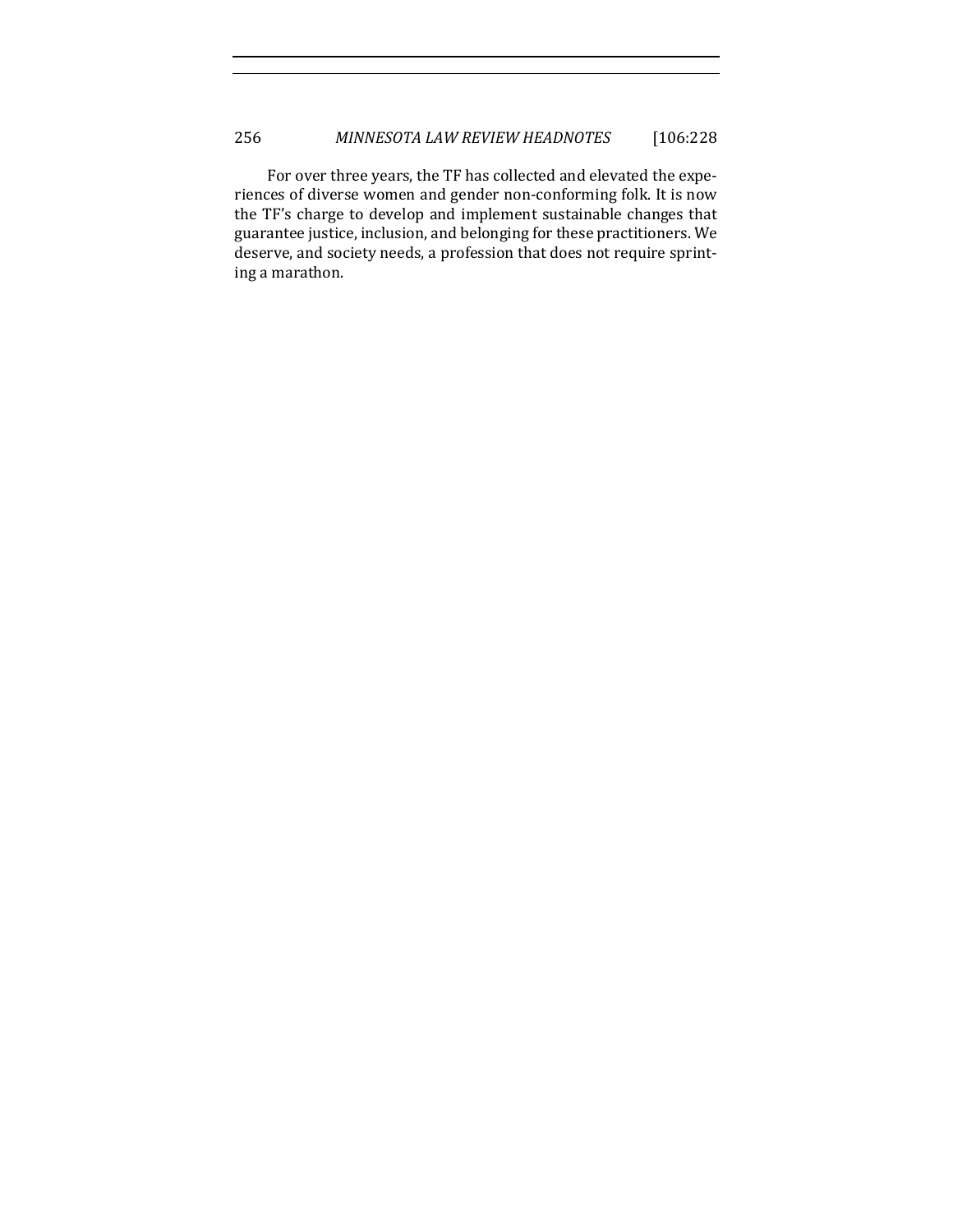#### **APPENDIX A**

American Bar Association Criminal Justice Section Women in Criminal **Justice Task Force** 

#### Co-Chairs

#### **Carla Laroche**

Assistant Clinical Professor of Law and Director of the Civil Rights and Racial Justice Clinic, Washington and Lee University School of Law (VA)

#### **Tina Luongo**

Attorney-in-Charge of the Criminal Defense Practice, The Legal Aid Society (NY

#### Reporter

#### **Maryam Ahranjani**

Associate Professor and Don L. & Mabel F. Dickason, University of New Mexico School of Law (NM)

#### Members

#### **Lara Bazelon**

Professor of Law and Director of the Criminal & Juvenile Justice and Racial Justice Clinics, University of San Francisco School of Law (CA)

#### **Honorable Gloria Ochoa-Bruck**

Judge, Spokane Municipal Court (WA)

#### **Barbara Creel**

Professor of Law and Karelitz Professor of Evidence and Procedure, University of New Mexico School of Law (NM)

### **April Frazier Camara** President and CEO, National Legal Aid and Defender Association (DC)

#### **Honorable Bernice Donald** U.S. Court of Appeals for the Sixth Circuit (TN)

#### **Daniela Donoso**

Equal Justice Works Fellow, Legal Services of North Florida (FL)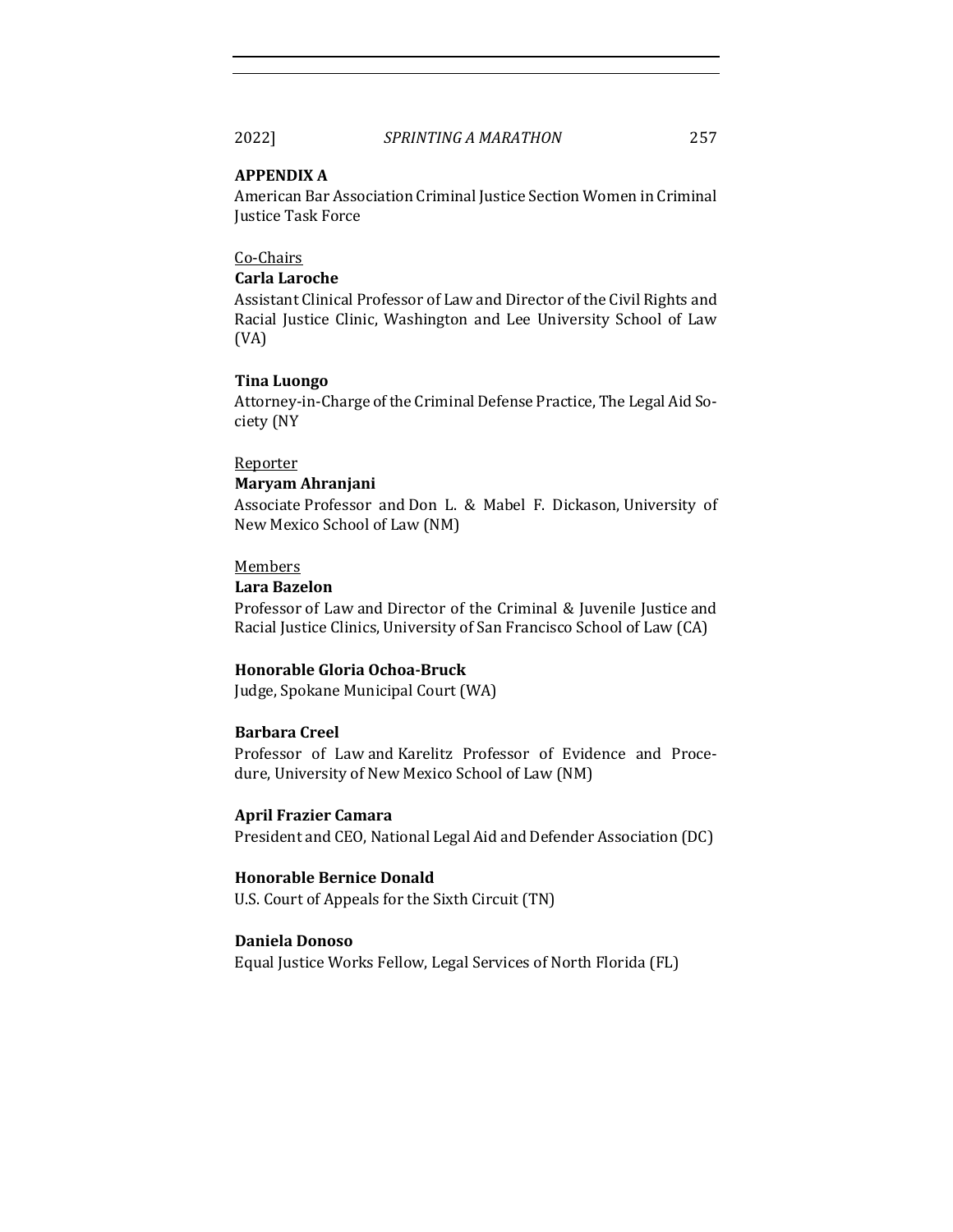#### **Maria Carmen Hinayon**

Complaints Resolution Officer, Office for the Prevention of Harassment and Discrimination, University of California-San Francisco (CA)

#### **Honorable Denise Langford-Morris**

Oakland County Circuit Court (MI)

#### **Ann Ratnayake Macy**

Founder/Former Executive Director, National Center for Child Abuse Statistics and Policy (DC)

#### **Honorable Rachel Pickering**

Third Judicial District (KS)

#### **Sarah Redfield**

Professor of Law (emerita), University of New Hampshire School of Law (ME)

#### **Lieutenant Colonel Susan Upward**

U.S. Marine Corps (NC)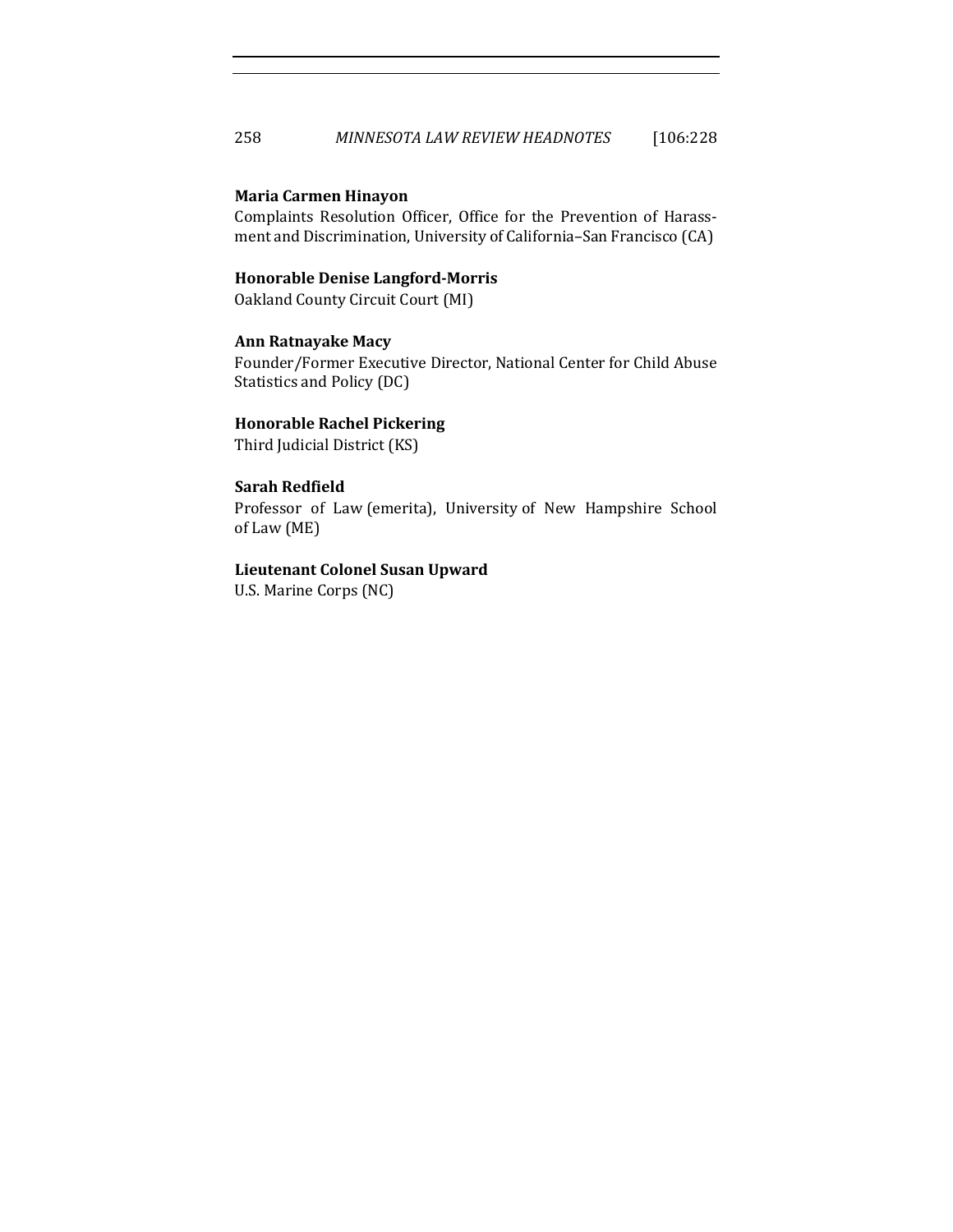#### **APPENDIX B**

2020 Women in Criminal Justice Survey

#### **Part One: Biographical Information**

- 1. If you feel comfortable sharing your name and contact information, please do so here.
- 2. Are you of Hispanic/Latino/Spanish origin?
- 3. How would you best describe yourself? (American Indian or Alaska Native, Asian, Black or African American, Native Hawaiian or Other Pacific Islander, Middle Eastern/North African, White, Multiracial or Multiethnic, Other)
- 4. If you wish, please elaborate.
- 5. How do you describe yourself? (Female, Trans Woman/Trans Female, Gender Non-Conforming, Male, Intersex, Other Identity, Prefer not to say)
- 6. If you wish, please elaborate.
- 7. Do you consider yourself to be heterosexual/straight, lesbian, bisexual, queer, other, or prefer not to say?
- 8. If you wish, please elaborate.
- 9. How old are you (in years)?
- 10. What year did you graduate law school?
- 11. How long (in years) have you been practicing law—broadly defined to include academic, policy, and other work that involves using your law degree—overall?
- 12. Are you currently employed?
- 13. Have you practiced Criminal Law?
- 14. How do you primarily identify your professional identity? (prosecution, defense, judiciary, academic, other)
- 15. Please elaborate.
- 16. In what capacity have you practiced Criminal Law? Please explain and list all, including amount of time in each role and location). For example, "Public defender, Memphis, 3 years; private criminal defense, Nashville, 4 years; trial court judge, Nashville, 5 years (to present)."
- 17. Are you currently a member of the American Bar Association?
- 18. Which answers best describe why you are not a member of the ABA? (Select all that apply: Membership costs too much, I see no benefit to my career or work, I don't feel like I would fit in, Other)
- 19. Please let us know other reasons that you are not a member of the ABA.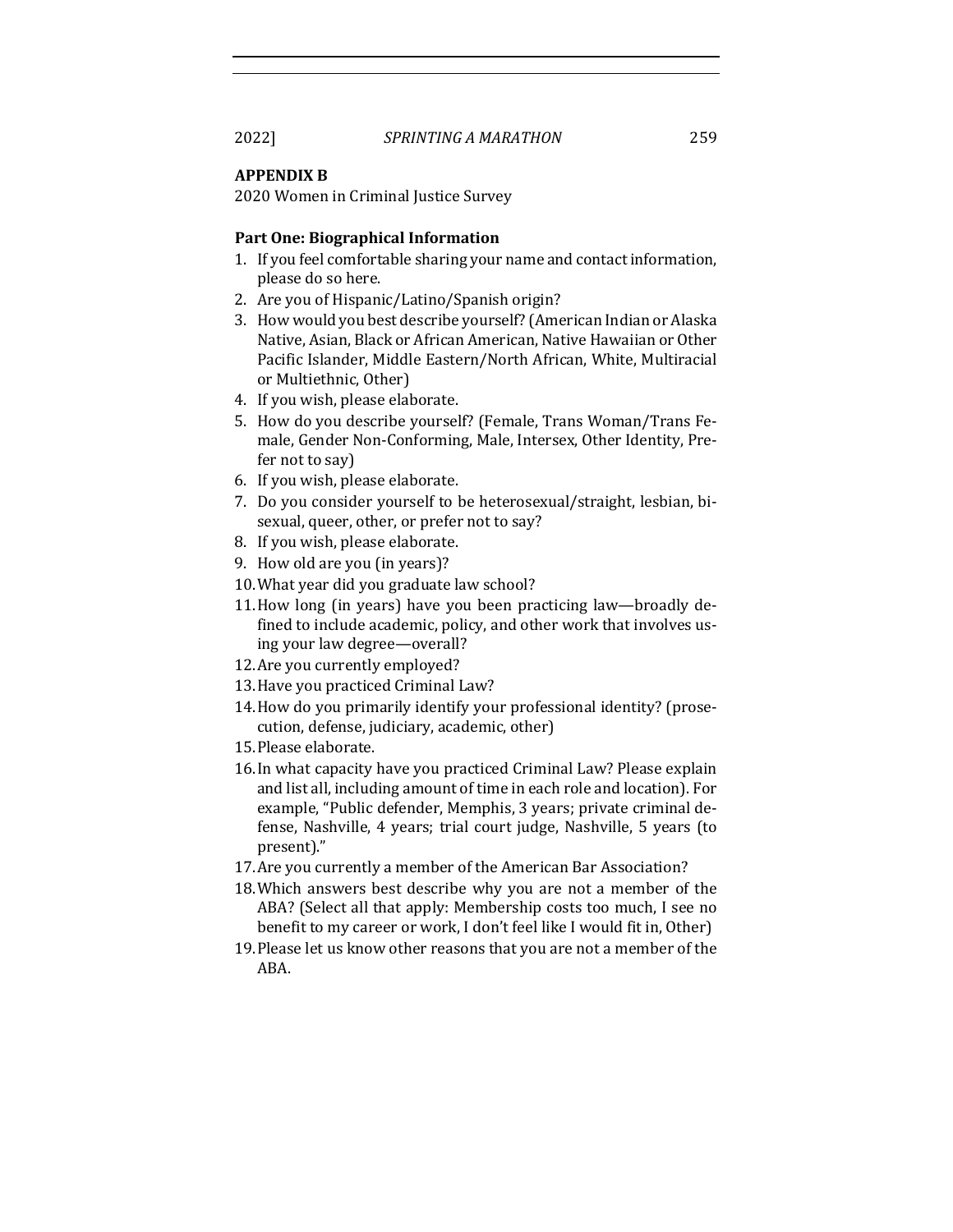- 20. If not, have you ever been a member of the ABA?
- 21. If you previously were an ABA member but are no longer a member, would you kindly share why are you no longer a member?
- 22. If you have never been an ABA member, would you kindly explain why not?

#### Part Two: Retention of Women Criminal Lawyers

- 1. Please answer these questions only if you are a woman who has practiced or is practicing criminal law.
- 2. What challenges, if any, have you personally experienced with regard to hiring, retention, and promotion in criminal law-related positions?
- 3. What challenges have you observed others experience?
- 4. Were the hiring, promotion, and retention issues better, worse, or the same as they are in your current location?
- 5. Please explain. For example, did you make a conscious career switch due to a gender related issue?
- 6. If you currently practice criminal law, do you see yourself staying in practice for the foreseeable future?
- 7. Why or why not?
- 8. When gender issues arise in the workplace, do you have a source of support (informal or formal)?
- 9. If so, to whom do you go for support? We're not asking for specific names as much as roles.

#### **Part Three: Solutions**

- 1. Please focus on your experience as a criminal law practitioner unless the question indicates otherwise.
- 2. As a criminal law practitioner, what do you feel you need(ed) to be successful?
- 3. Have these needs changed as you have progressed in your career?
- 4. If yes, how so?
- 5. As a criminal law practitioner, what do you feel you need(ed) to remain in the criminal justice practice?
- 6. Do you think the need to be successful and remain in the field differed between you and your women colleagues?
- 7. If you have experience practicing in other areas, during your time in those other field(s), do you think these needs to be successful and remain in the field differed between you and your other women colleagues?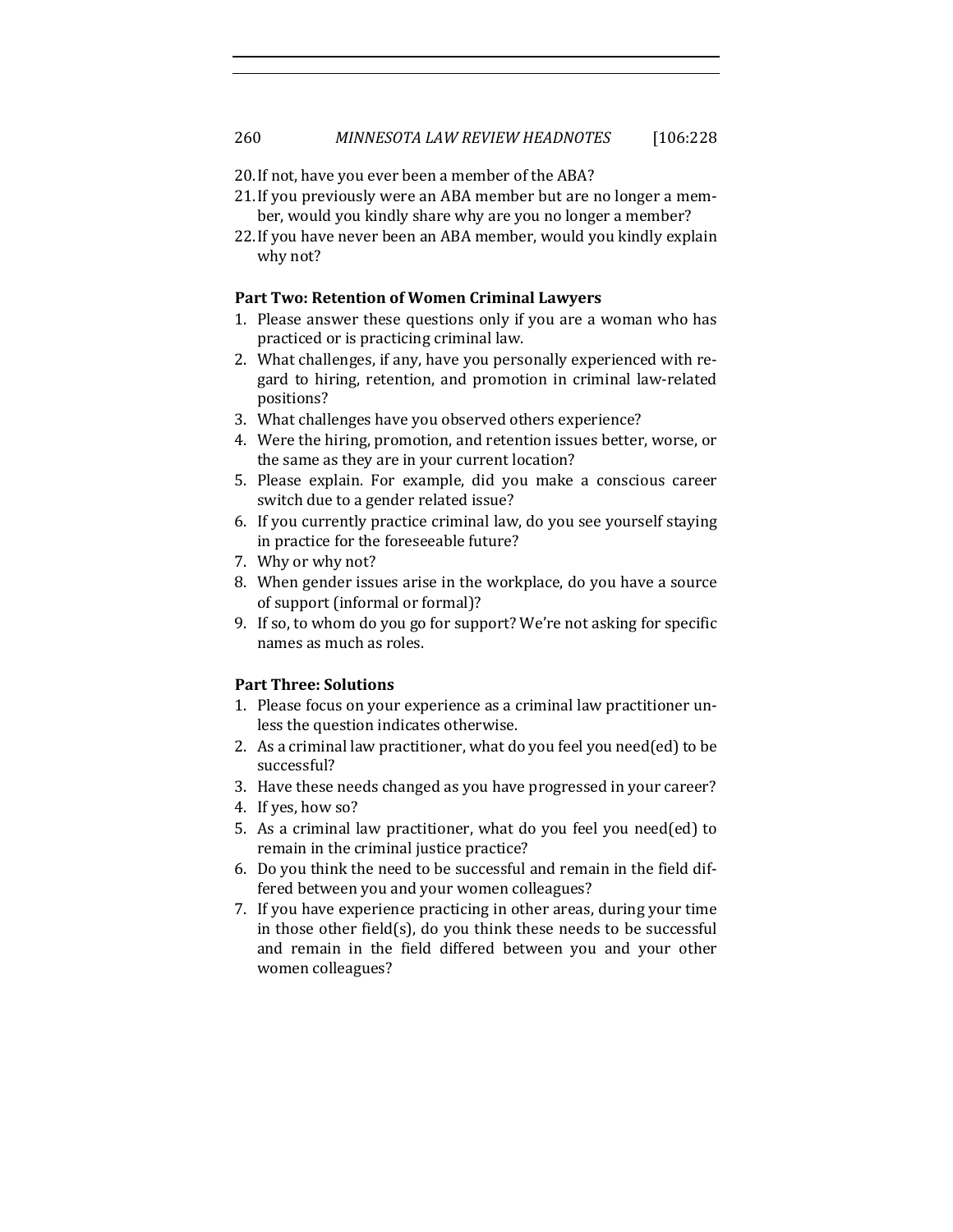- 8. As a criminal law practitioner, were you provided with what you needed to be successful and remain in the field?
- 9. Could you please explain your answer?
- 10. What has or did your employer do to promote retention of women criminal lawyers?
- 11. Of those policies and practices, how effective did you find them?
- 12. What were the policies or practices that were more effective than others?
- 13. What could your employer do or could your employer have done to improve retention of women criminal lawyers?
- 14. How receptive do you think your employer is or would have been to implementing these recommendations?
- 15. What would it take for your employer to provide those things?
- 16.Is there any other information you would like to share regarding women practicing in the criminal justice profession?

#### Part Four: Covid-19 Specific Issues

- 1. A lot of things have changed in the past year. We'd like to about your experience.
- 2. Which aspect of your life do you feel has been disproportionately affected by Covid-19 and the fact that you are a woman? (Childcare, Elder care, Professional development, Quality of life, Work performance, Other)
- 3. Please let us know what other aspects of your life have been affected by joint forces of Covid-19 and being a woman.
- 4. Covid-19 has caused many changes in the workplace, such as greater flexibility in telecommuting. In a post-Covid world, what changes would you like to keep?
- 5. Aside from Covid-19, has anything else changed in the year since our initial listening sessions that you'd like us to know about?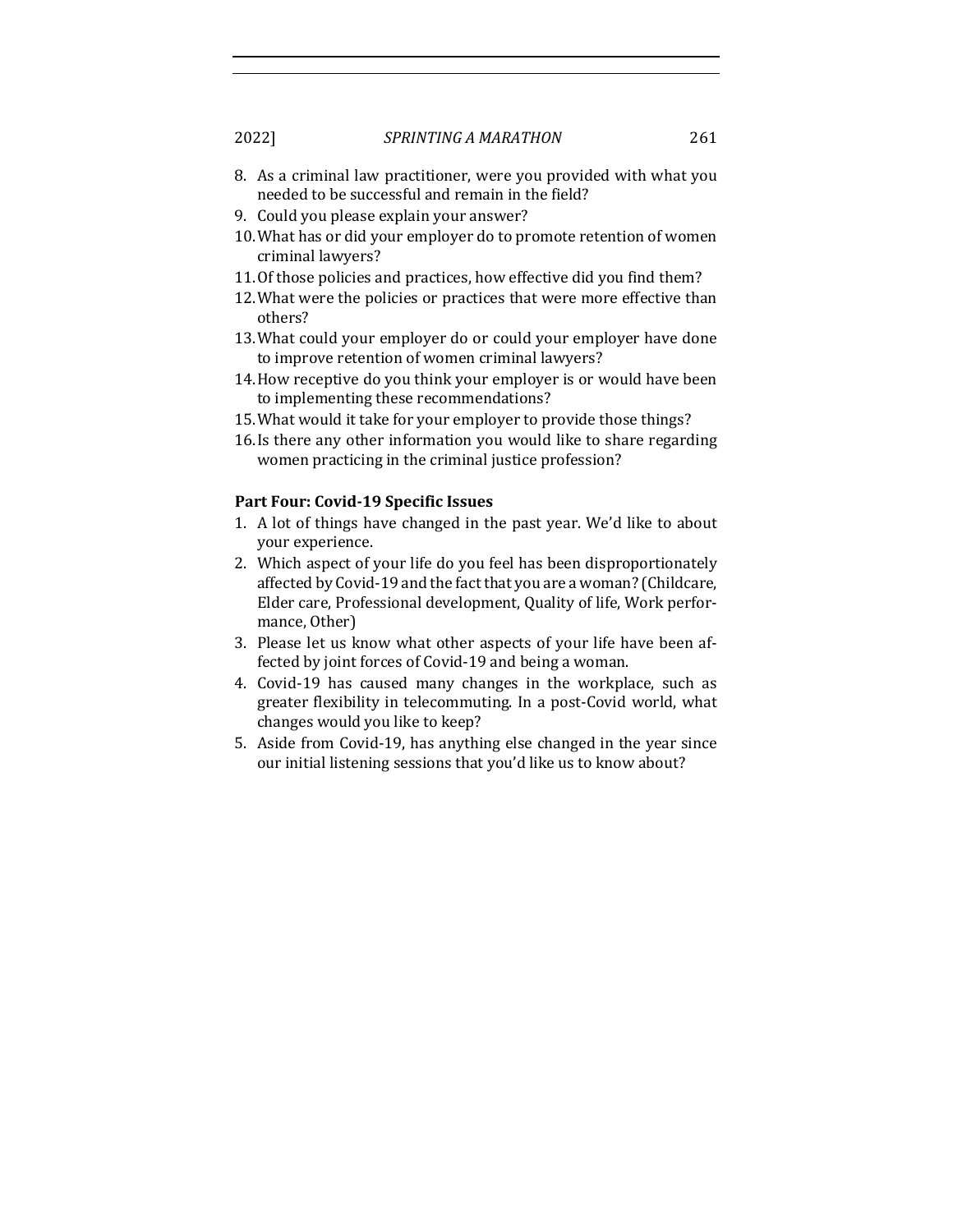#### **APPENDIX C**

2020 Follow-Up Survey Responses to Level and Type of Support from Employers75

- "There are very little resources for therapy and mental health. This field is full of substance abuse because of the amount of stress and the level of workload we have. My employer specifically also has not recognized the additional stressors that COVID has created in terms of childcare."
- "As a trial lawyer, the office provided little support for logistical issues related to evidence presentation. I was not provided assistance with moving large 65" TVs for closing arguments. I was forced to do so in a skirt suit, with heels, and hurt myself before closing arguments in a child molest case. Certainly, my focus should have been on substantive trial work rather than physical labor that should have been performed my support staff. This gender-neutral policy overlooked the fact that I am 5'1" and 115 lbs and moving a TV of that size was not easy. Further, moving heavy boxes of files to court each day is overwhelming. My male counterparts voiced no complaints, which reflected poorly on my when I did."
- "Promoting competent women to visible positions. Women as supervisors with power to make decisions."
- "I am able to attend trainings and webinars."
- "Sometimes they do and sometimes they don't. It depends on the year."
- "Sexism and dismissive."
- "My work is non-traditional, so most of my work is self-reliant. Prior to COVID, I was able to attend training I requested local and those requiring travel. I also have access to legal databases to conduct research."
- "I am a sole practitioner; I provide what I need."
- "I'm self-employed. I take care of myself."
- "I only had one employer and he and the office were very supportive."
- "Prior to my current role, I did not receive the support I needed and there were fewer opportunities to grow and lead."
- "leeway to grow, leadership opportunity, and ability to make significant decisions and determine direction of the work"

<sup>75.</sup> Notes on file with author.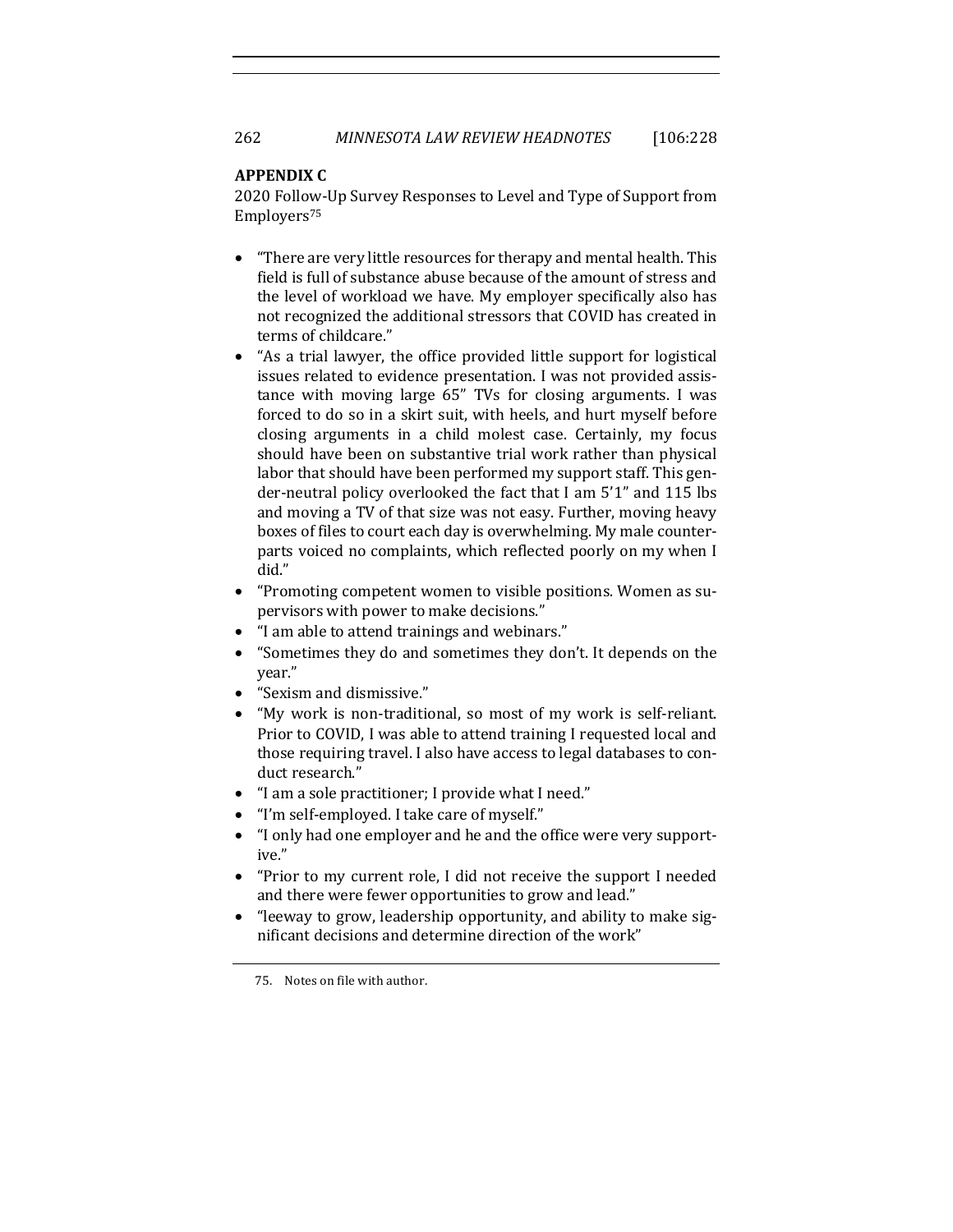- "They need to pay women equally. That issue is emblematic of a lack of support for the women in this department that has cost us a number of good attorneys."
- "I did not feel supported or mentored necessarily from employers who were focused on my career advancement. However, as my own boss, I am responsible for my own advancement (and the advancement of other women in the practice)."
- "As a program director, it has always been difficult to do this work because of the need for additional resources, i.e., attorneys, advocates and financial. At times, priorities must be juggled to benefit staff and clients."
- "I have always worked with my father as the lead partner of our firm. Therefore, many of these questions are inapplicable to me such as "policies" or "retention."
- "They undermine my position as an administrative position instead of legal; even though be essential personnel."
- "Overall, the various U.S. attorneys I worked for supported me and helped me to be successful, or at least didn't stand in my way. Some were more supportive than others. In general, I felt most supported when my supervisors understood my strengths and weaknesses, assigned me cases based on my strengths, and provided training and resources to address weaknesses."
- "I often was alone and isolated. I didn't feel I had someone who had my back or was interested in my growth or development."
- "I've been with the FPD for  $[many]$  years superb training, usually provided with what I need to do my job. Caseload has been for the most part manageable, although right now with compassionate release stuff I feel overloaded. Boss has been great at not micromanaging and yet having our backs."
- "Lack of resources and mentorship."
- "I practice civil law and have worked for civil law firms. They are not equipped to address criminal issues."
- "I have a strong, collaborative relationship with my employer and ask for what I need and generally am able to secure it. Mutual trust is important as is our mutual regard."
- "They have not provided what we need, more humans doing this job, because the county will not provide. Our bosses would if they could."
- "In my current position as a resource attorney I have time flexibility and control my workload. I did not have either when I was at a large public defense agency."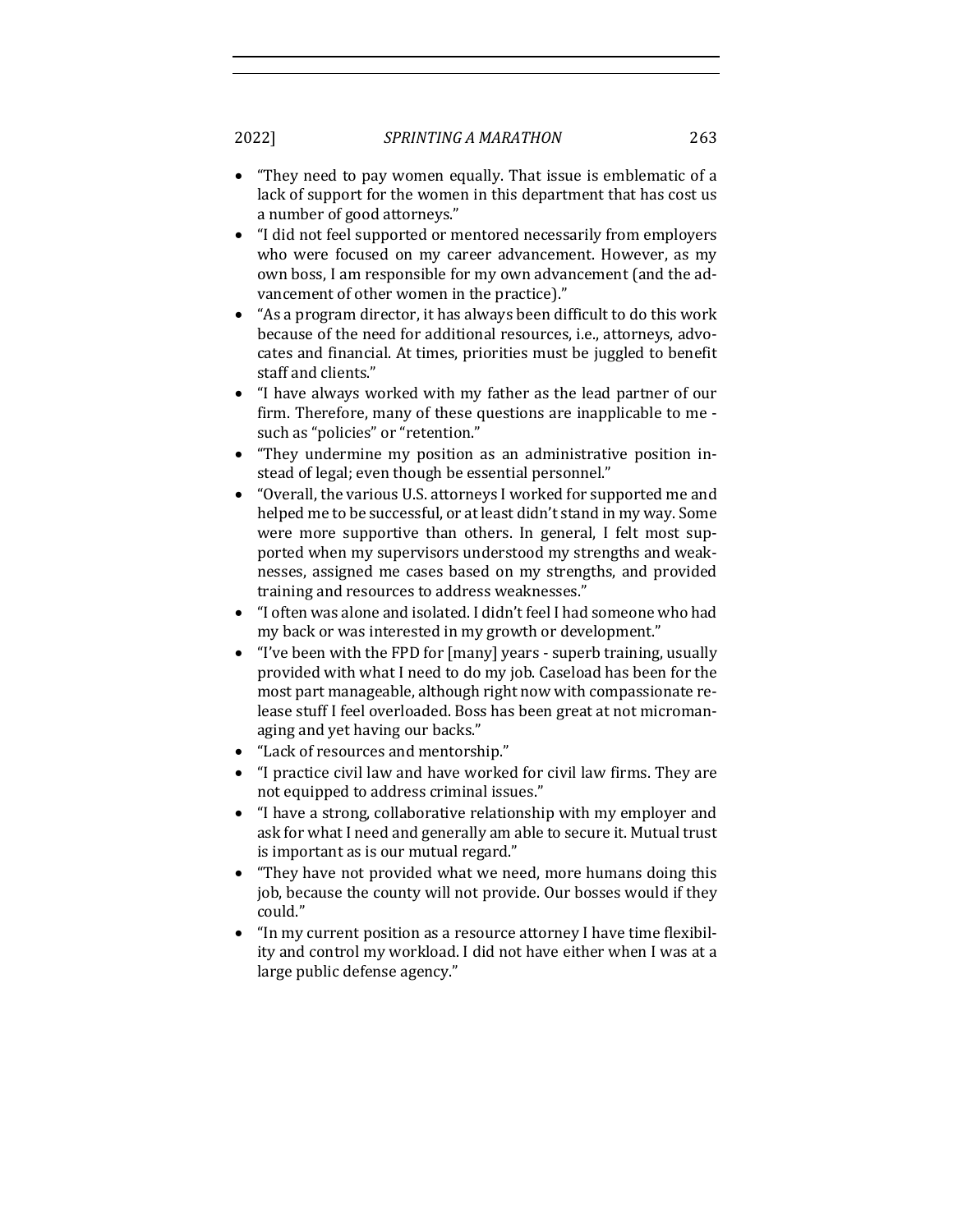### 264 *MINNESOTA LAW REVIEW HEADNOTES* [106:228

- "My time in federal defender offices has allowed me to develop meaningful mentor relationships, adequate resources, and relevance within the profession."
- "For the most part my employer has provided the basic tools needed to be successful. I was recently promoted to a management position but because of a budget and personnel freeze my ability to do my job effectively has been affected."
- "It has been extremely difficult to obtain additional personnel positions and adequate funding [from my tribe]."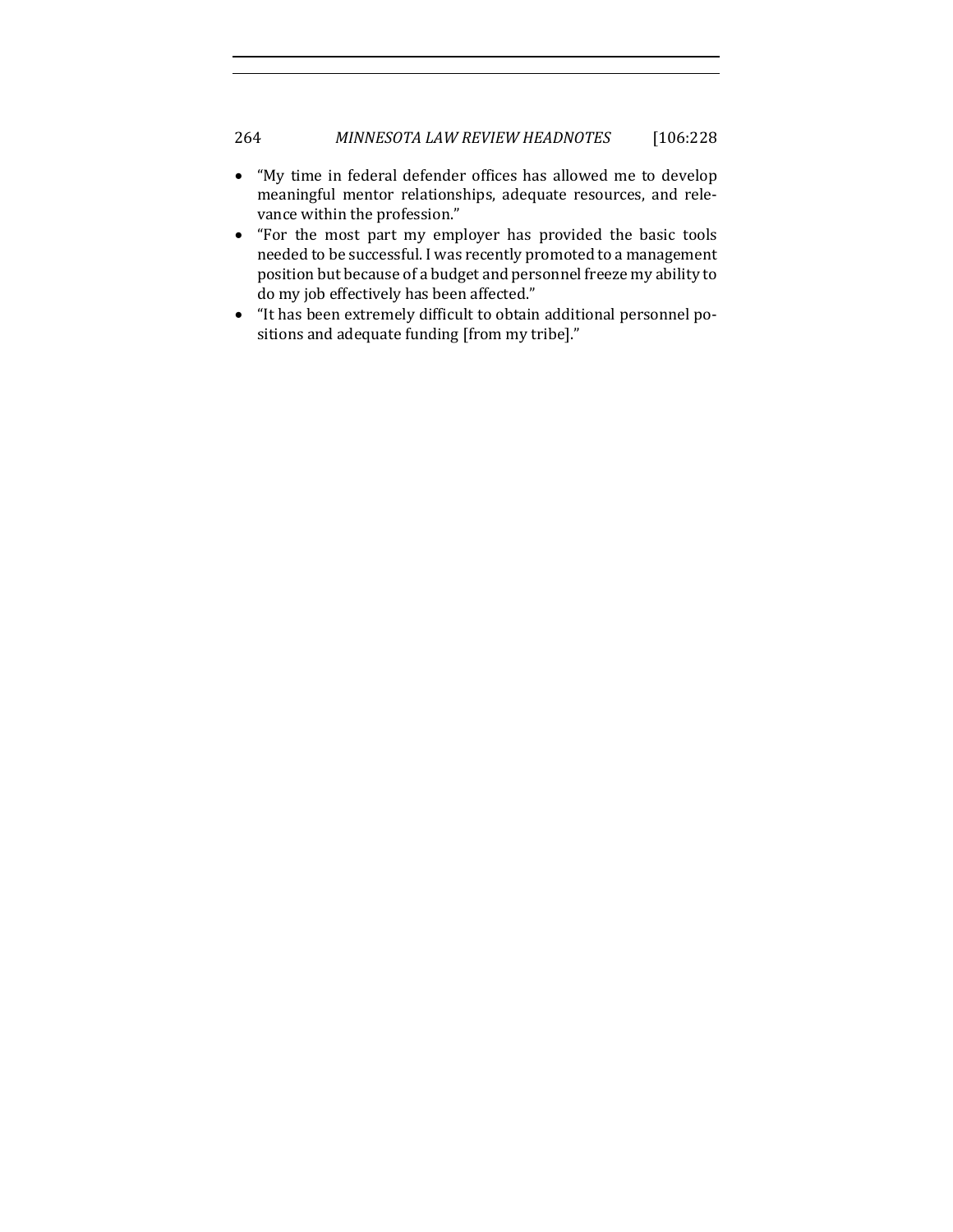#### **APPENDIX D**

Focus Groups Guiding Document: Recommendations to employers to address major challenges to hiring, retention, and promotion of women criminal lawyers that the TF identified through listening sessions and written surveys between November 2018 and December 2020. 

| Growth                                             | HIRING                                                                                                                                                                                                                                                                                                                                                 | <b>RETENTION</b>                                                                                                                                                                                                                                            | <b>PROMOTION</b>                                                                                                                                                                                                                                           |
|----------------------------------------------------|--------------------------------------------------------------------------------------------------------------------------------------------------------------------------------------------------------------------------------------------------------------------------------------------------------------------------------------------------------|-------------------------------------------------------------------------------------------------------------------------------------------------------------------------------------------------------------------------------------------------------------|------------------------------------------------------------------------------------------------------------------------------------------------------------------------------------------------------------------------------------------------------------|
| Areas                                              |                                                                                                                                                                                                                                                                                                                                                        |                                                                                                                                                                                                                                                             |                                                                                                                                                                                                                                                            |
| Culture<br>shift                                   | • Values assessment<br>IDEA/DEI<br>$\bullet$ Systemic<br>racism analysis and<br>plan with focus on.<br>gender race ethnicity<br>LGBTOIA+<br>• Trainings on inter-• Intersectionality<br>sectionality, implicit<br>bias, creating inclu-<br>sive workplaces that<br>combat feelings of in-<br>visibility, and having<br>difficult<br>conversa-<br>tions | • Values<br>sion and equity<br>Systemic racism anal-<br>ysis and elimination. Intersectionality<br>plan<br>training                                                                                                                                         | assessment. Values assessment<br>with focus on inclu- $\bullet$ Systemic racism anal-<br>ysis and elimination<br>plan<br>training<br>• Review<br>promotion<br>practices through an<br>equity lens<br>· Publicize promotion<br>policies                     |
| Ally-<br>ship/men-<br>tor-<br>ship/sponso<br>rship | person and online re-<br>sources through lo-<br>cal, state and national<br>bar associations, CJS,<br>affiliation groups<br>nities<br>• Allyship/mentor-<br>ship/sponsorship<br>training                                                                                                                                                                | • Amplify existing in-• Amplify existing in-• Amplify existing in-<br>person and online re-<br>sources through lo-<br>cal. state and national<br>bar associations, CJS,<br>affiliation groups<br>nities<br>Allyship/mentor-<br>ship/sponsorship<br>training | person and online re-<br>sources through lo-<br>cal, state and national<br>bar associations, CJS,<br>affiliation groups<br>• Create new opportu-• Create new opportu-• Create new opportu-<br>nities<br>• Allyship/mentor-<br>ship/sponsorship<br>training |
| Flexibility                                        | • Share model<br>time, job sharing, re-<br>mote work schedules<br>policy changes (e.g.,<br>aligning court times<br>with school sched-<br>ules)                                                                                                                                                                                                         | part- $\bullet$ Share model part- $\bullet$ Share model<br>time, job sharing, re-<br>mote work schedules<br>policy changes (e.g.,<br>aligning court times<br>with school sched-<br>ules)                                                                    | part-<br>time, job sharing, re-<br>mote work schedules<br>• Promote and create Promote and create Promote and create<br>policy changes (e.g.,<br>aligning court times<br>with school sched-<br>ules)                                                       |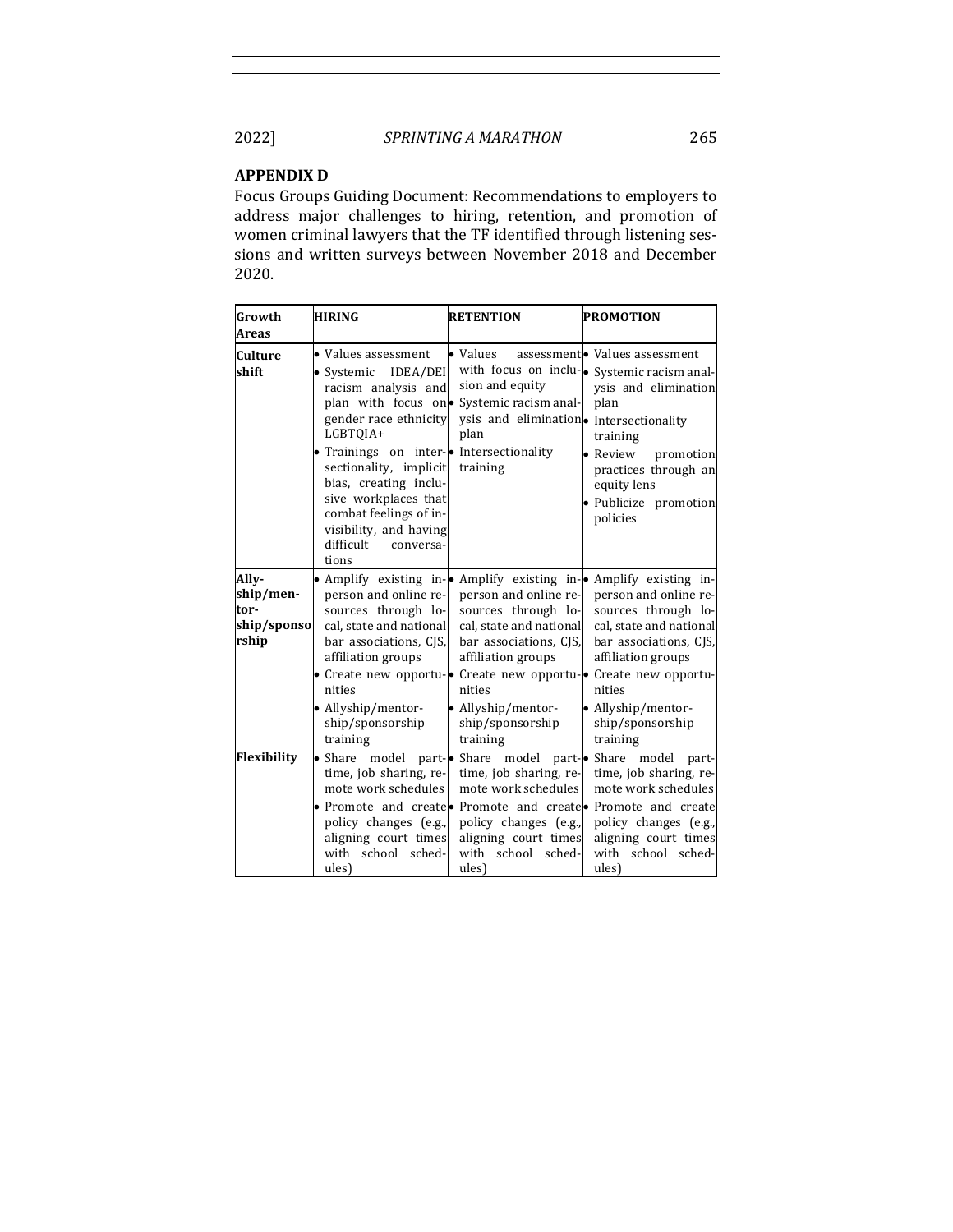266 *MINNESOTA LAW REVIEW HEADNOTES* [106:228

| training | policy)                                | Support and Lactation space (ABA Lactation space (ABA Lactation space (ABA<br>policy)      | policy)                                           |
|----------|----------------------------------------|--------------------------------------------------------------------------------------------|---------------------------------------------------|
|          | • Wellness<br>(NLADA policy)           | room • Wellness<br>(NLADA policy)                                                          | room• Wellness<br>room<br>(NLADA policy)          |
|          | training                               | • Compassion fatigue • Compassion fatigue • Compassion fatigue<br>training                 | training                                          |
|          |                                        | • Implicit bias training $\bullet$ Implicit bias training $\bullet$ Implicit bias training |                                                   |
|          |                                        | • How to Run a Listen-• How to Run a Listen-• Share model training                         |                                                   |
|          | ing Session                            | ing Session                                                                                | and promotion man-                                |
|          |                                        | • Share model training • Share model training                                              | uals                                              |
|          | and promotion man-                     |                                                                                            | and promotion man- $\bullet$ "How to Run for Pub- |
|          | uals                                   | uals                                                                                       | lic Office" webinars                              |
|          |                                        | • Gender-neutral facili-• Gender-neutral facili-                                           | (judgeships, DA, PD)                              |
|          |                                        | ties and respecting ties and respecting Gender-neutral facili-                             |                                                   |
|          | pronouns                               | pronouns                                                                                   | ties and respecting                               |
|          |                                        |                                                                                            | pronouns                                          |
| tion     |                                        | Legal educa-• Train key administra-• Train key administra-• Train key administra-          |                                                   |
|          | $tors + faculty on gen-tors + faculty$ |                                                                                            | tors and faculty about<br>our findings            |
|          | tices                                  | der equity best prac-<br>• Host CLEs about/for                                             | women criminal law-• Host CLEs about/for          |
|          | school-<br>$\bullet$ Encourage         | yers                                                                                       | women criminal law-                               |
|          | discussions<br>wide                    |                                                                                            | yers                                              |
|          | about challenges in                    |                                                                                            | • Schools promote our                             |
|          | hiring                                 |                                                                                            | webinars/pro-                                     |
|          | · Mentorship or net-                   |                                                                                            | grams/mentoring                                   |
|          | work opportunities                     |                                                                                            | with their alums                                  |
|          | with local, state, and                 |                                                                                            |                                                   |
|          | national bar associa-                  |                                                                                            |                                                   |
|          | tions, CJS, affiliation                |                                                                                            |                                                   |
|          | groups                                 |                                                                                            |                                                   |
|          | • Create a short curric-               |                                                                                            |                                                   |
|          | ulum about women in<br>criminal law    |                                                                                            |                                                   |
|          |                                        |                                                                                            |                                                   |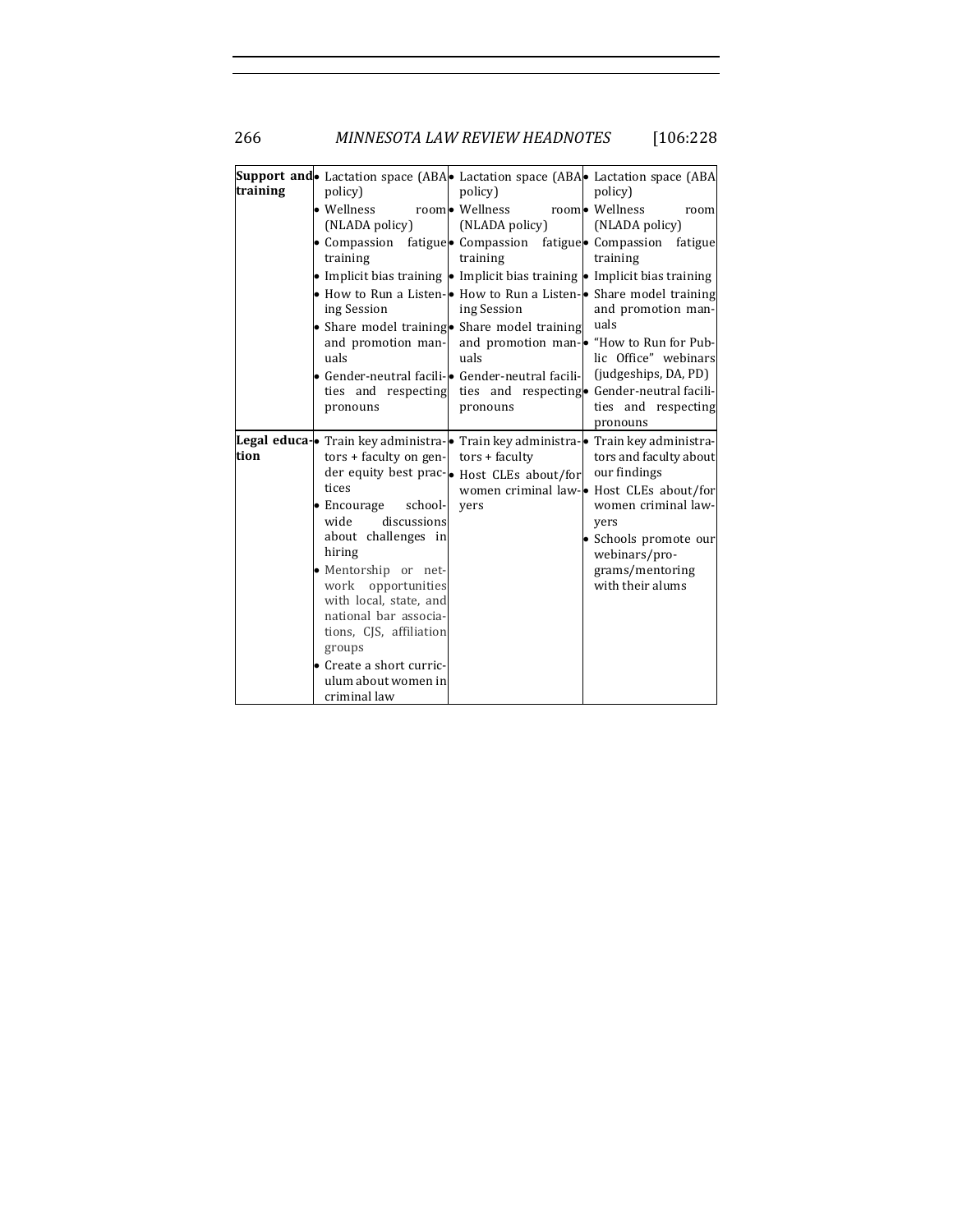#### **APPENDIX E**

Written Responses to Focus Group Follow-Up Survey

Question 1

- "As discussed during the focus group, the WWCDA $^{76}$  does extensive internal and external promotion of our members through social media, our list-serve, our website and our newsletter."
- "Yes. Our organization specifically targets and recruits women (transgender and cisgender), nonbinary people, and transgender people (of all genders). We state that this is our mission and explicitly invite and encourage candidates who aren't cisgender men to apply."
- "The organization did external benchmarking. They looked at similarly-situated organizations and their positions and compared them to our organization to see where we measured. What the organization learned is that we have a portion of staff who are not being paid on par with people at comparable organizations and in comparable positions."

Question 2

- "Yes. Some women in management positions and should have increased pay scales but the federal pay bands and hiring and promotion policies and rules have prevented full implementation. It will take time."
- "Published policies that reflect my commitment to equitable hiring practices (e.g., requiring at least one justice-impacted voice per project)."
- "Initiatives to shine light on compensation (either raw numbers and/or metrics) within and across organizations, so that women can better assess whether they are being properly valued. Culturally, it seems people are still reluctant to discuss money."
- "More organizations need standards. My organization has no standard or expected way for advocates to work and no real guidelines. Advocates have no way of measuring their growth, areas for improvement, or knowing what success looks like. It is hard to have equitable promotion and very hard to retain without guideposts."
- "Yes, one of my ideas is to ensure that family leave policies are

<sup>76.</sup> WOMEN'S WHITE COLLAR CRIM. DEF. ASS'N, https://www.wwcda.org/home [https://perma.cc/5F8P-Y9KF].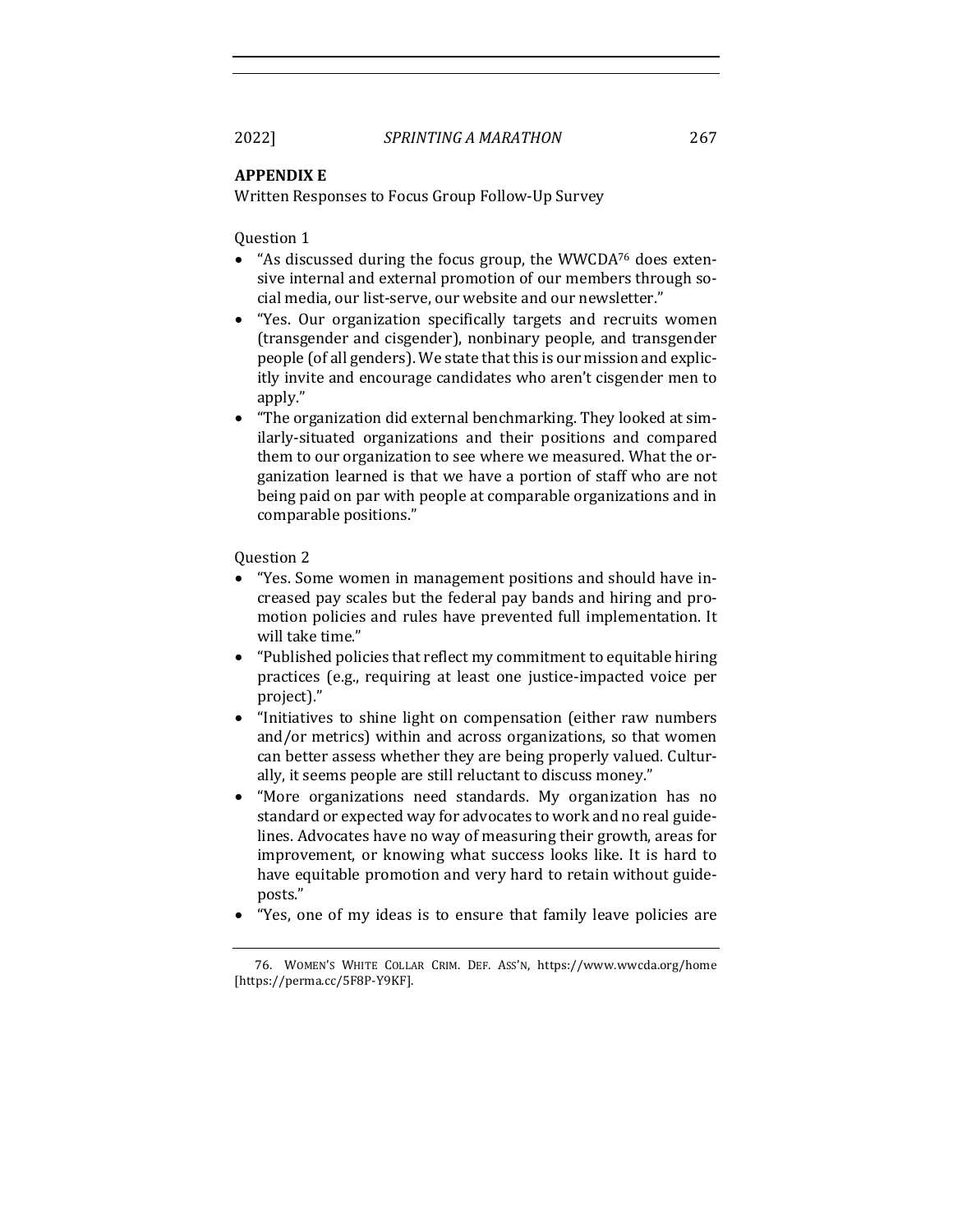gender neutral and that taking advantage of leave is gender neutral. At my last firm we were not able to achieve this at all due to institutional resistance, and I don't have visibility to it at the bigger firm but I very much doubt that people of all genders take leave equally."

"I think capacity always constrains the totality of our ideas."

Question 3

- "Yes! Please include my organization, the Defender Services Office in the Federal Judiciary."
- "I would like to see the ABA help to promote compensation transparency."
- "Transparency on what success at the organization looks like beyond wins & losses. Flexible work schedules to allow people to work and provide care to family/friends."
- "Resources to advertise the internships in small to medium-sized criminal defense firms and then financial resources to pay all or at least half of the fellowship wages for a summer, for a year and up to two years. Also, it would be good to offer mentorships to new criminal defense lawyers."
- "Tips for empowering women to see themselves as leaders, practical guidance on communication (listening/reading and speaking/writing), a list of orgs who focus on increasing women's representation across many fields (not just legal)."
- "Measures on good screening techniques in hiring to ensure equality and fairness, especially in this virtual world we are now living in."
- "Information on applicable legal compliance to ensure gender equity measures do not create potential liability due to the symmetrical nature of nondiscrimination laws."

Question 4

- "You may have thought of this, but seems like lots of collaboration could happen with gender advocates in the fields of STEM (for example) and maybe even fields where women are overrepresented (nursing, teaching, animal welfare, etc.)"
- "We should also have measures to address the concerns of LGBTQIA+ concerns."
- "Addressing disability representation and inclusion as a matter of gender parity."
- "The added dynamic of being impacted by the so-called justice